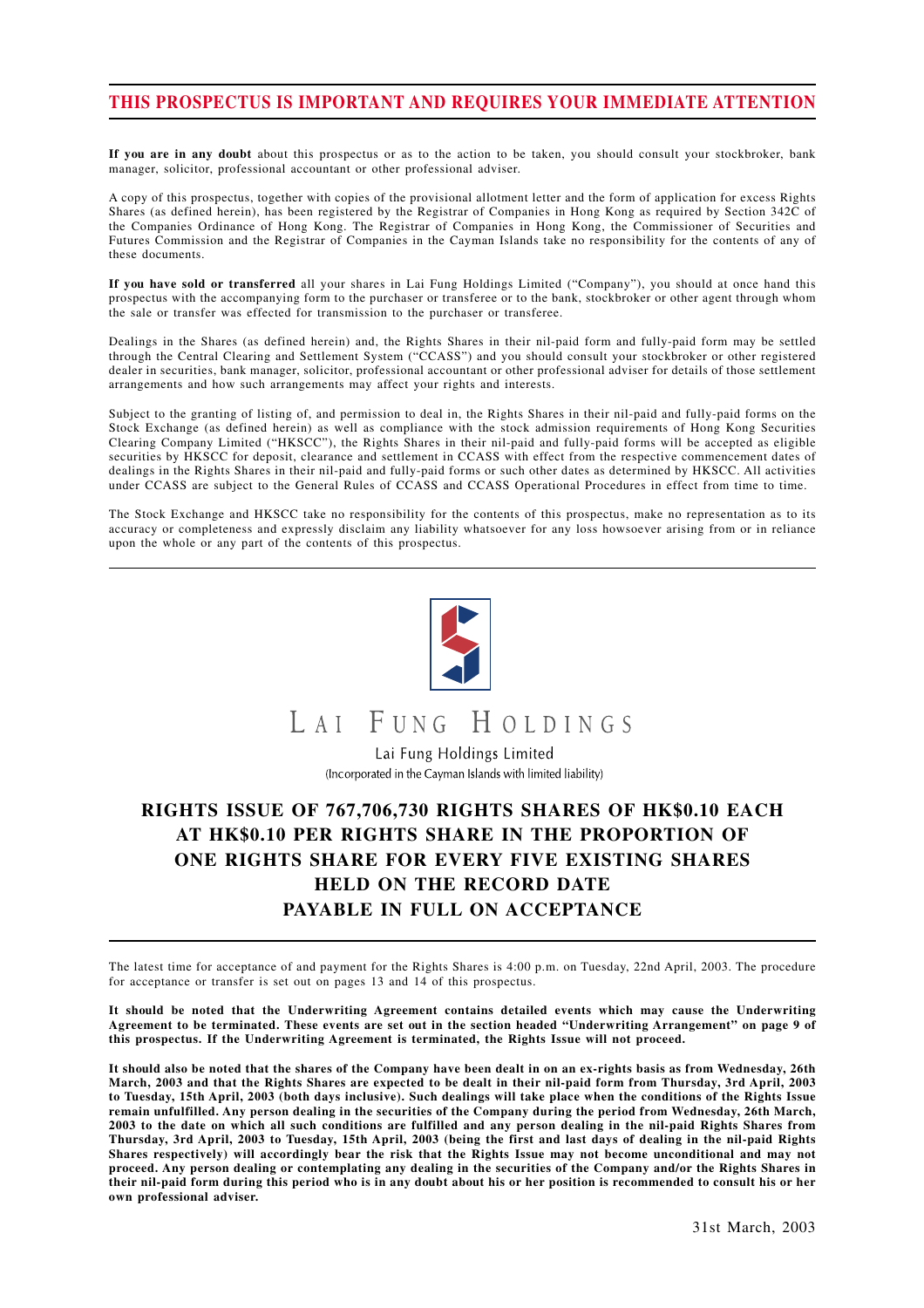## **CONTENTS**

| ۰, |
|----|
|----|

|                                                                                                                                                                                                                                                      | -1 |
|------------------------------------------------------------------------------------------------------------------------------------------------------------------------------------------------------------------------------------------------------|----|
|                                                                                                                                                                                                                                                      | 4  |
|                                                                                                                                                                                                                                                      | 5  |
|                                                                                                                                                                                                                                                      | 6  |
| Letter from the Board                                                                                                                                                                                                                                |    |
|                                                                                                                                                                                                                                                      | 7  |
| The Rights Issue                                                                                                                                                                                                                                     |    |
|                                                                                                                                                                                                                                                      | 8  |
|                                                                                                                                                                                                                                                      | 8  |
|                                                                                                                                                                                                                                                      | 8  |
|                                                                                                                                                                                                                                                      | 9  |
|                                                                                                                                                                                                                                                      | 9  |
|                                                                                                                                                                                                                                                      | 11 |
| Risks of dealing in shares and nil-paid Rights Shares                                                                                                                                                                                                | 11 |
| Business Review and future prospects of the Group                                                                                                                                                                                                    | 12 |
| Reasons for the Rights Issue and use of the proceeds                                                                                                                                                                                                 | 12 |
|                                                                                                                                                                                                                                                      | 13 |
|                                                                                                                                                                                                                                                      | 13 |
| Procedure for acceptance and payment or transfer                                                                                                                                                                                                     | 13 |
| Applications by Qualifying Shareholders for excess Rights Shares                                                                                                                                                                                     | 14 |
| Compliance with applicable laws and regulations                                                                                                                                                                                                      | 16 |
|                                                                                                                                                                                                                                                      | 16 |
|                                                                                                                                                                                                                                                      | 17 |
|                                                                                                                                                                                                                                                      | 17 |
| Further Information                                                                                                                                                                                                                                  | 17 |
| Financial and other information<br>Appendix I                                                                                                                                                                                                        | 18 |
| <b>Appendix II</b><br>General information contracts of the contracts of the contracts of the contracts of the contracts of the contracts of the contracts of the contracts of the contracts of the contracts of the contracts of the contracts of th | 58 |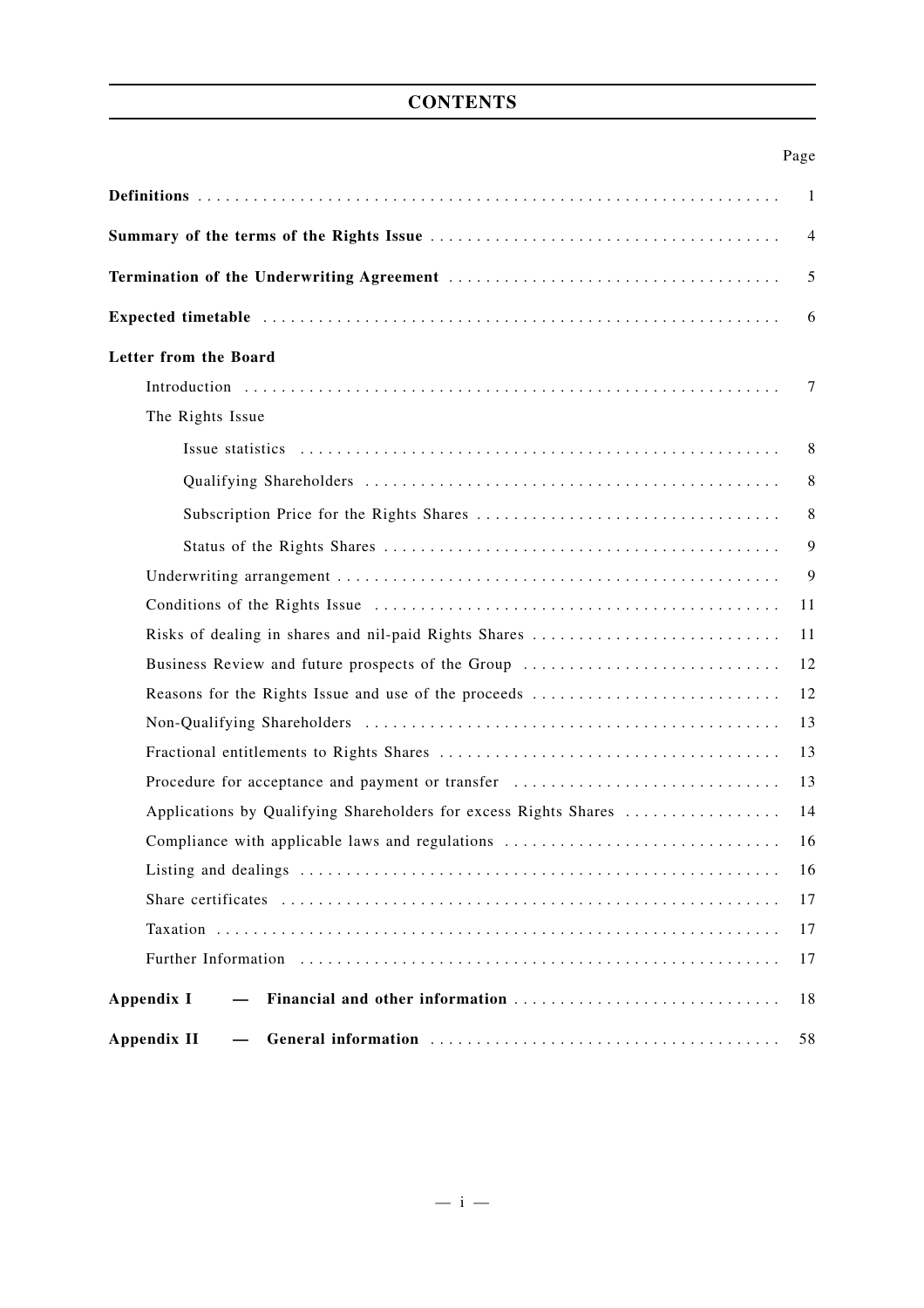## **DEFINITIONS**

*In this prospectus, the following expressions have the following meanings, unless the context otherwise requires:*

| "Announcement"            | the announcement dated 11th March, 2003 issued by the<br>Company headed "Rights Issue in the Proportion of One<br>Rights Share for Every Five Shares Held at HK\$0.10 per<br>Rights Share and Resumption of Trading" |
|---------------------------|----------------------------------------------------------------------------------------------------------------------------------------------------------------------------------------------------------------------|
| "associate"               | has the meaning ascribed to it in the Listing Rules                                                                                                                                                                  |
| "Business Day"            | a day on which banks are open for business in Hong Kong<br>(excluding Saturdays and Sundays)                                                                                                                         |
| "CCASS"                   | the Central Clearing and Settlement System, established and<br>operated by HKSCC                                                                                                                                     |
| "Companies Law"           | the Companies Law (2001 Second Revision) (Chapter 22 of<br>the Laws of the Cayman Islands)                                                                                                                           |
| "Companies Ordinance"     | the Companies Ordinance (Chapter 32 of the Laws of Hong<br>Kong)                                                                                                                                                     |
| "Company"                 | Lai Fung Holdings Limited, an exempted company<br>incorporated in the Cayman Islands with limited liability, the<br>shares of which are listed on the Stock Exchange                                                 |
| "Conditions"              | the conditions of the Rights Issue, as set out on page 11 of this<br>prospectus                                                                                                                                      |
| "Director(s)"             | the director(s) of the Company                                                                                                                                                                                       |
| "Final Acceptance Date"   | Latest time for acceptance of and payment for the Rights<br><b>Shares</b>                                                                                                                                            |
| "Group"                   | the Company and its subsidiaries                                                                                                                                                                                     |
| "Hong Kong"               | the Hong Kong Special Administrative Region of the People's<br>Republic of China                                                                                                                                     |
| "HKSCC"                   | Hong Kong Securities Clearing Company Limited                                                                                                                                                                        |
| "Latest Practicable Date" | 28th March, 2003, being the latest practicable date prior to<br>the printing of this prospectus for the purpose of ascertaining<br>certain information of this prospectus                                            |
| "Listing Committee"       | the Listing Committee of the Stock Exchange                                                                                                                                                                          |
| "Listing Rules"           | the Rules Governing the Listing of Securities on the Stock<br>Exchange                                                                                                                                               |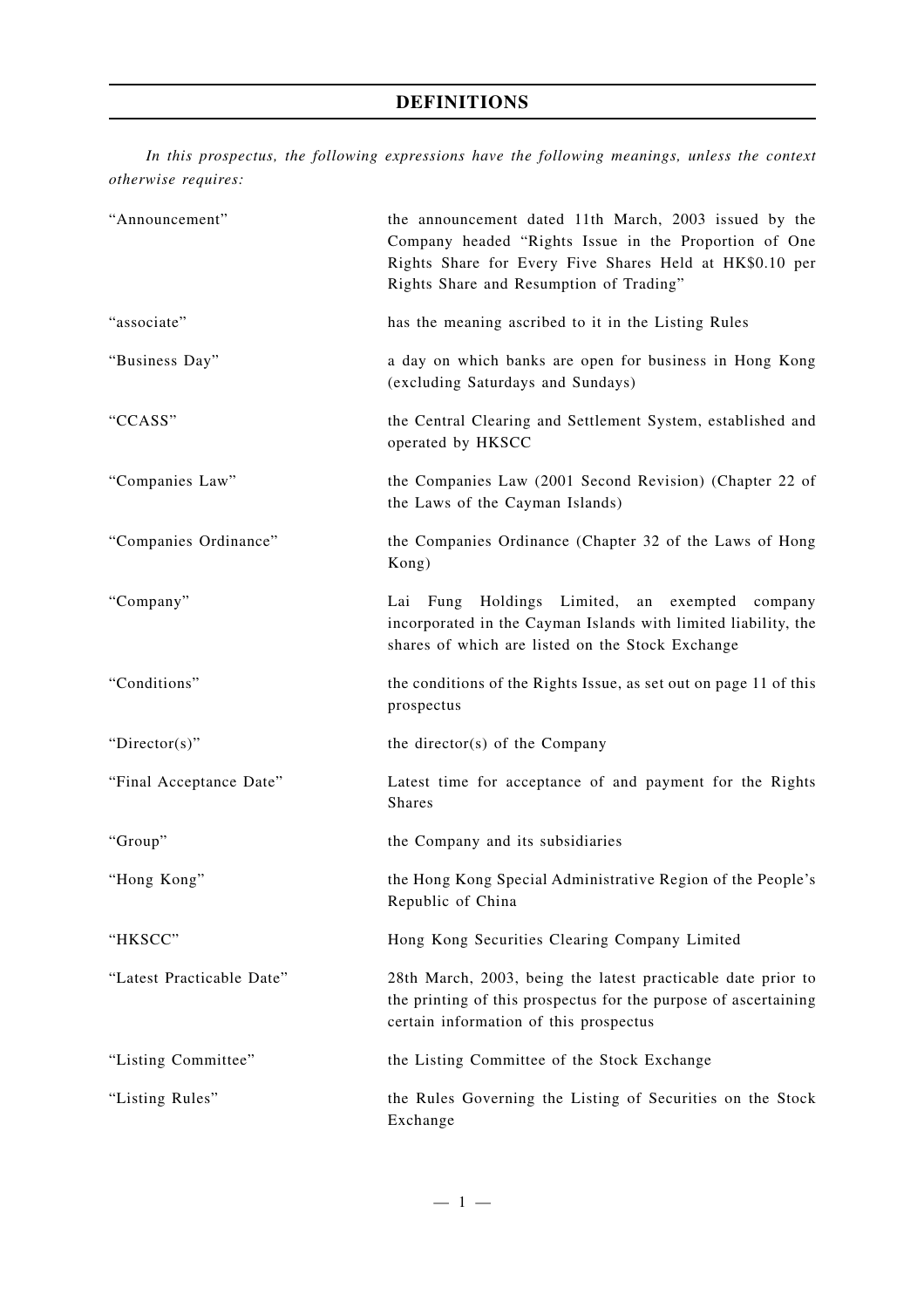## **DEFINITIONS**

| "Major Shareholder"          | Lai Sun Garment (International) Limited and Silver Glory<br>Securities Limited, a wholly owned subsidiary of the former,<br>which<br>aggregate<br>beneficially<br>are<br>in<br>interested<br>in<br>approximately 46.04 % of the issued share capital of the<br>Company |
|------------------------------|------------------------------------------------------------------------------------------------------------------------------------------------------------------------------------------------------------------------------------------------------------------------|
| "Non-Qualifying Shareholder" | Shareholders whose names appear on the register of members<br>of the Company as at the close of business on the Record Date<br>and whose addresses as shown on the register of members are<br>in places outside Hong Kong                                              |
| "PRC"                        | People's Republic of China                                                                                                                                                                                                                                             |
| "Prospectus Documents"       | this Prospectus, the provisional allotment letter and the form<br>of application for excess Rights Shares                                                                                                                                                              |
| "Prospectus Posting Date"    | 31st March, 2003, the date on which the Prospectus<br>Documents are despatched                                                                                                                                                                                         |
| "Qualifying Shareholder(s)"  | the Shareholder(s) whose name(s) appear(s) on the register of<br>members of the Company on the Record Date and has its<br>address on the register of members of the Company on the<br>Record Date in Hong Kong                                                         |
| "Record Date"                | 31st March, 2003, the record date by reference to which<br>entitlements to the Rights Issue will be determined                                                                                                                                                         |
| "Rights Issue"               | the issue by the Company of the Rights Shares at a price of<br>HK\$0.10 per Rights Share on the basis of one Rights Share<br>for every five Shares held on the Record Date, subject to the<br>terms and conditions set out in the Prospectus Documents                 |
| "Rights Shares"              | 767,706,730 new Shares to be issued pursuant to the Rights<br>Issue                                                                                                                                                                                                    |
| "SDI Ordinance"              | the Securities (Disclosure of Interests) Ordinance (Chapter<br>396 of the Laws of Hong Kong)                                                                                                                                                                           |
| "Share $(s)$ "               | share(s) of $HK$0.10$ each in the existing capital of the<br>Company                                                                                                                                                                                                   |
| "Shareholder(s)"             | holder(s) of Shares                                                                                                                                                                                                                                                    |
| "Stock Exchange"             | The Stock Exchange of Hong Kong Limited                                                                                                                                                                                                                                |
| "Subscription Price"         | the subscription price of the Rights Shares of HK\$0.10 per<br>Rights Share                                                                                                                                                                                            |
| "Takeovers Code"             | the Hong Kong Code on Takeovers and Mergers                                                                                                                                                                                                                            |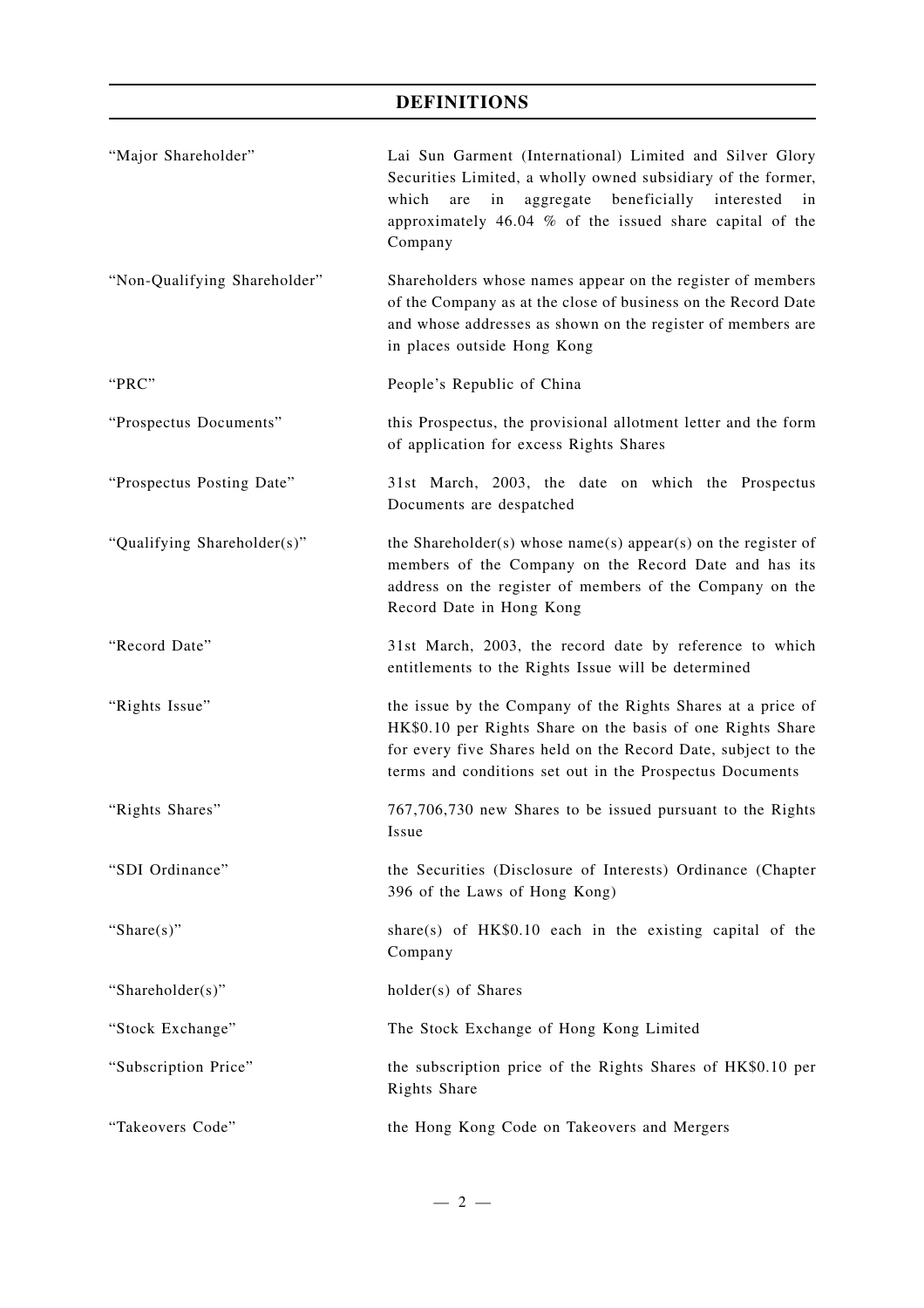## **DEFINITIONS**

| "Underwriter"            | DBS Asia Capital Limited                                                                                                                        |
|--------------------------|-------------------------------------------------------------------------------------------------------------------------------------------------|
| "Underwriting Agreement" | the underwriting agreement dated 7th March, 2003 and<br>entered into between the Company and the Underwriter in<br>relation to the Rights Issue |
| "HK\$" and "cents"       | Hong Kong dollar(s) and Hong Kong cent(s) respectively, the<br>lawful currency of Hong Kong                                                     |
| " $RMB"$                 | Renminbi, the lawful currency of the PRC                                                                                                        |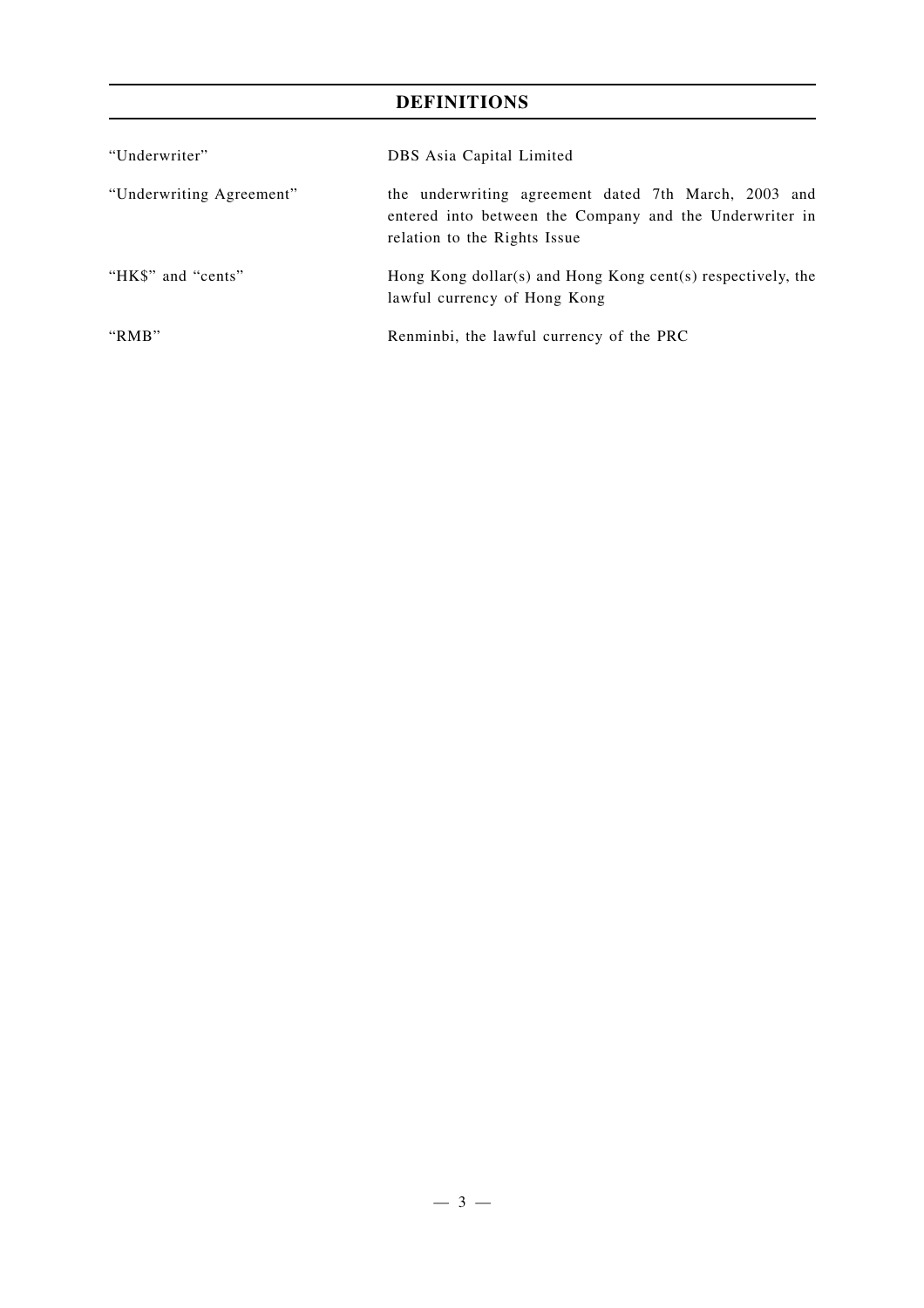## **SUMMARY OF THE TERMS OF THE RIGHTS ISSUE**

The following information is derived from, and should be read in conjunction with, the full text of this prospectus:

| Number of Rights Shares<br>to be issued | :              | 767,706,730 Rights Shares                                                                                                                                                                                                                                                                                                                                                                                                                                                                                                                                                                                                                                                                                                                                                                                                                                                                                                                                                                                                                                                                                                                        |
|-----------------------------------------|----------------|--------------------------------------------------------------------------------------------------------------------------------------------------------------------------------------------------------------------------------------------------------------------------------------------------------------------------------------------------------------------------------------------------------------------------------------------------------------------------------------------------------------------------------------------------------------------------------------------------------------------------------------------------------------------------------------------------------------------------------------------------------------------------------------------------------------------------------------------------------------------------------------------------------------------------------------------------------------------------------------------------------------------------------------------------------------------------------------------------------------------------------------------------|
| Amount to be raised                     | $\ddot{\cdot}$ | Approximately HK\$76.77 million before expenses                                                                                                                                                                                                                                                                                                                                                                                                                                                                                                                                                                                                                                                                                                                                                                                                                                                                                                                                                                                                                                                                                                  |
| Subscription Price                      | :              | HK\$0.10 per Rights Share payable in full on acceptance                                                                                                                                                                                                                                                                                                                                                                                                                                                                                                                                                                                                                                                                                                                                                                                                                                                                                                                                                                                                                                                                                          |
| Final Acceptance Date                   | $\ddot{\cdot}$ | On or before 4:00 p.m. on Tuesday, 22nd April, 2003                                                                                                                                                                                                                                                                                                                                                                                                                                                                                                                                                                                                                                                                                                                                                                                                                                                                                                                                                                                                                                                                                              |
| Basis of the Rights Issue               | $\ddot{\cdot}$ | One Rights Share for every five Shares held on the Record<br>Date                                                                                                                                                                                                                                                                                                                                                                                                                                                                                                                                                                                                                                                                                                                                                                                                                                                                                                                                                                                                                                                                                |
| <b>Excess Applications</b>              | $\ddot{\cdot}$ | Qualifying Shareholders may apply for Rights Shares in<br>excess of their provisional allotments                                                                                                                                                                                                                                                                                                                                                                                                                                                                                                                                                                                                                                                                                                                                                                                                                                                                                                                                                                                                                                                 |
| <b>Status of Rights Shares</b>          | $\ddot{\cdot}$ | When allotted and fully-paid, the Rights Shares will rank pari<br>passu in all respects with the Shares then in issue and holders<br>of fully-paid Rights Shares will be entitled to receive all<br>future dividends and distributions which are declared, made<br>or paid after the date of allotment of the fully-paid Rights<br>Shares.                                                                                                                                                                                                                                                                                                                                                                                                                                                                                                                                                                                                                                                                                                                                                                                                       |
| Undertaking from Major<br>Shareholders  | $\ddot{\cdot}$ | Each of the Major Shareholders have given an irrevocable<br>undertaking in favour of the Company and the Underwriter to<br>take up its entitlement under the Rights Issue in full.                                                                                                                                                                                                                                                                                                                                                                                                                                                                                                                                                                                                                                                                                                                                                                                                                                                                                                                                                               |
| Non-Qualifying Shareholders             | :              | Non-Qualifying Shareholders are not entitled to take part in<br>the Rights Issue and no provisional allotment will be made to<br>Non-Qualifying Shareholders. The Rights Shares which<br>would otherwise have been provisionally allotted to the<br>Non-Qualifying Shareholders will be sold in the market in<br>nil-paid form. If a premium, net of expenses, can be obtained,<br>the Underwriter will procure the sale of such Rights Shares<br>once dealings in the nil-paid Rights Shares start. Any net<br>proceeds of sale, after deduction of expenses, will be<br>distributed in Hong Kong dollars to the Non-Qualifying<br>Shareholders pro rata to their respective entitlements, except<br>that any individual amount of less than HK\$100 will be<br>retained for the benefit of the Company. Any unsold<br>entitlements of the Non-Qualifying Shareholders, any Rights<br>Shares allotted provisionally but not accepted and any Rights<br>Shares arising from the aggregation of fractional entitlements<br>will be available for applications in the form of applications<br>for excess Rights Shares by Qualifying Shareholders. |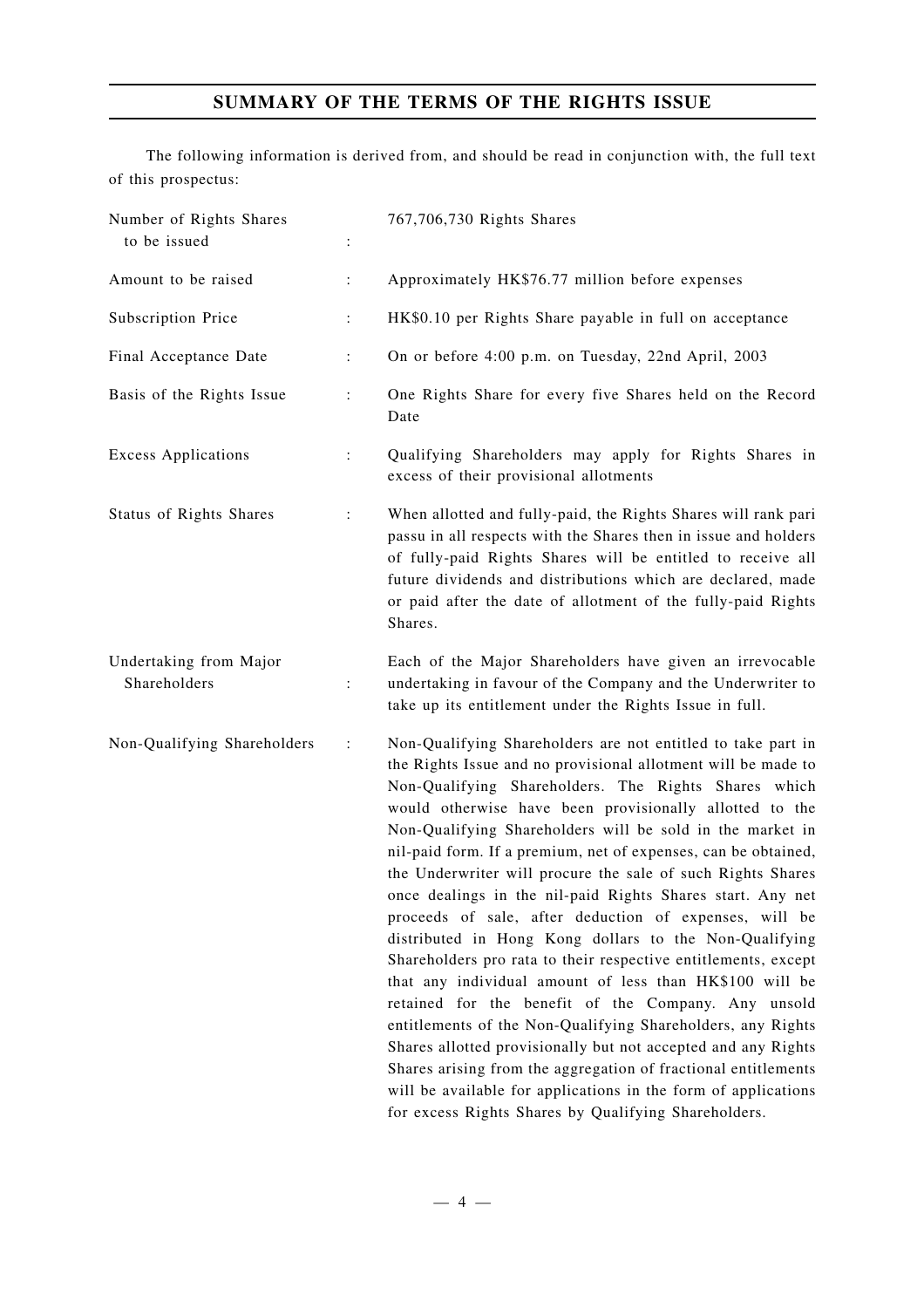## **TERMINATION OF THE UNDERWRITING AGREEMENT**

### **Termination of the Underwriting Agreement**

**If at any time up to 5:00 p.m. on the second Business Day following the Final Acceptance Date, one or more of the following events or matters shall develop, occur, arise or exist or come into effect:**

- **(i) the Underwriter shall become aware of the fact that, or shall have reasonable cause to believe that, any of the warranties given by the Company in the Underwriting Agreement was untrue, inaccurate, misleading or breached and in each case, which is in the absolute opinion of the Underwriter, material in the context of the Rights Issue; or**
- **(ii) any new law or regulation is enacted, or there is any change in existing laws or regulations or any change in the interpretation or application thereof by any court or other competent authority, whether in Hong Kong, China, Cayman Islands or elsewhere; or**
- **(iii) any change in local, national or international, financial, political, industrial or economic conditions; or**
- **(iv) any change of an exceptional nature in local, national or international financial markets including but not limited to equity securities or currency markets; or**
- **(v) any local, national or international outbreak or escalation of hostilities, insurrection or armed conflict;**

**which event or events is or are in the absolute opinion of the Underwriter:**

- **(a) likely to have a material adverse effect on the business or financial or trading position or prospects of the Company or any member of the Group; or**
- **(b) likely to have a material adverse effect on the success of the Rights Issue or the level of Rights Shares taken up,**

**then the Underwriter may, in its absolute discretion, in addition to and without prejudice to any other remedies to which the Underwriter may be entitled, by notice in writing to the Company, terminate the Underwriting Agreement.**

**In particular, in the event of any outbreak of war, the Underwriter may, pursuant to the Underwriting Agreement, exercise its absolute discretion as stated above to terminate the Underwriting Agreement. In such event, the Rights Issue will not proceed. The Underwriter, at present, has still not decided how it will exercise its discretion. Further announcement will be made if the Underwriting Agreement is terminated by the Underwriter.**

**If the Underwriter terminates the Underwriting Agreement, the Rights Issue will not proceed.**

**It is expected that the conditions referred to in the section headed "Conditions of the Rights Issue" in this prospectus are to be fulfilled by 5:00 p.m. Hong Kong time on Thursday, 24th April, 2003. If the conditions referred to in that section are not fulfilled or waived in whole or in part by the Underwriter on or before 5:00 p.m. Hong Kong time on Friday, 30th May, 2003 or the Underwriting Agreement has been terminated in accordance with the terms thereof, then the Rights Issue will not proceed.**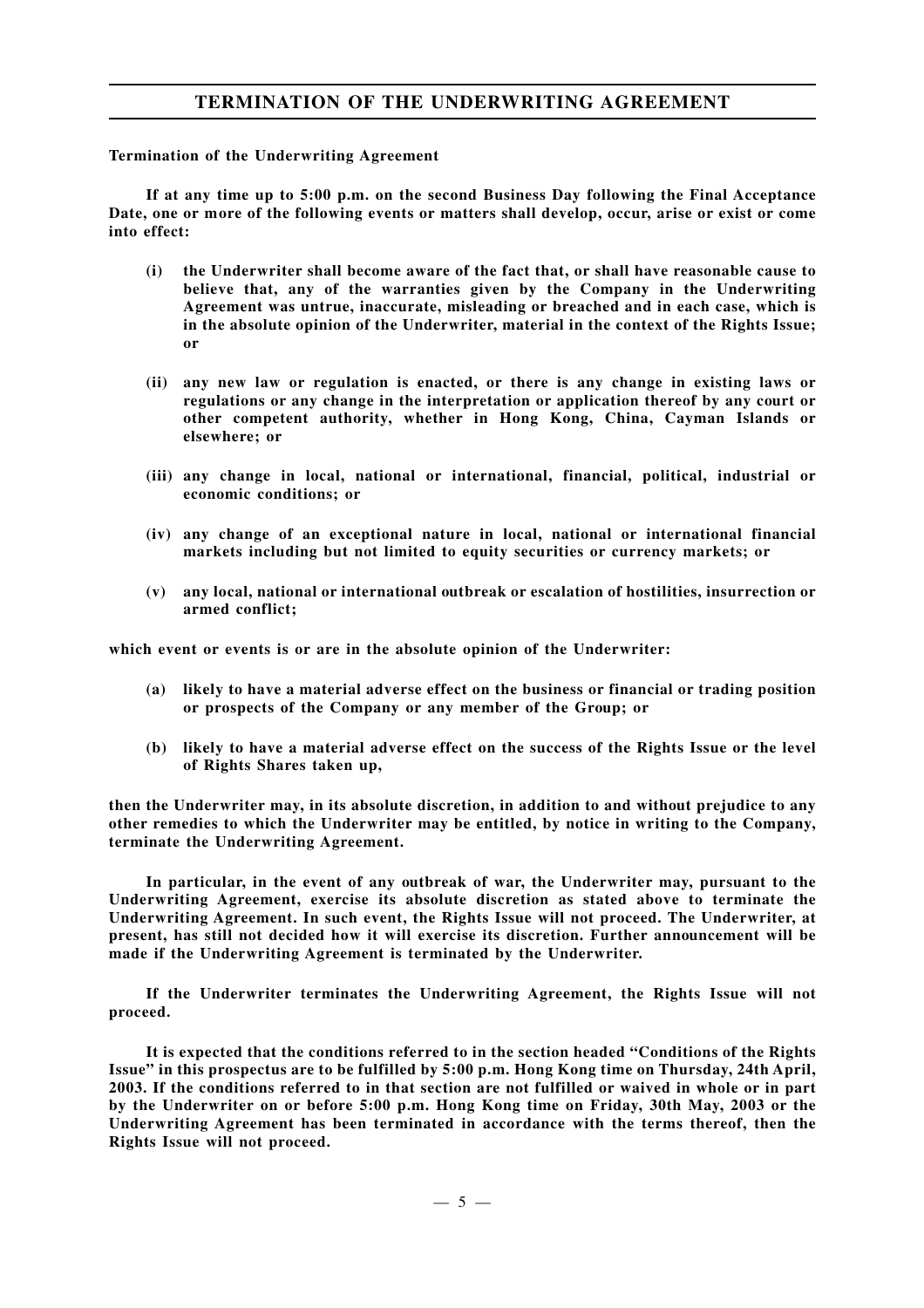## **EXPECTED TIMETABLE**

## *2003*

| First day of dealings in Shares on an ex-rights basis Wednesday, 26th March                                                                                          |
|----------------------------------------------------------------------------------------------------------------------------------------------------------------------|
| Latest time for lodging transfers of Shares<br>in order to qualify for the Rights Issue 4:00 p.m. on Thursday, 27th March                                            |
| Book closure period (both days inclusive) Friday, 28th March to Monday, 31st March                                                                                   |
|                                                                                                                                                                      |
| Prospectus Documents expected to be despatched on Monday, 31st March                                                                                                 |
| First day of dealings in nil-paid Rights Shares Thursday, 3rd April                                                                                                  |
|                                                                                                                                                                      |
| Last day of dealings in nil-paid Rights SharesTuesday, 15th April                                                                                                    |
| Latest time for acceptance of and                                                                                                                                    |
| Rights Issue expected to become                                                                                                                                      |
|                                                                                                                                                                      |
| Refund cheques in respect of wholly or partially<br>unsuccessful applications for excess Rights Shares<br>expected to be despatched on or before Tuesday, 29th April |
| Certificates for fully-paid Rights Shares<br>expected to be despatched on or before Tuesday, 29th April                                                              |
| Dealings in fully-paid Rights Shares expected to commence on  Monday, 5th May                                                                                        |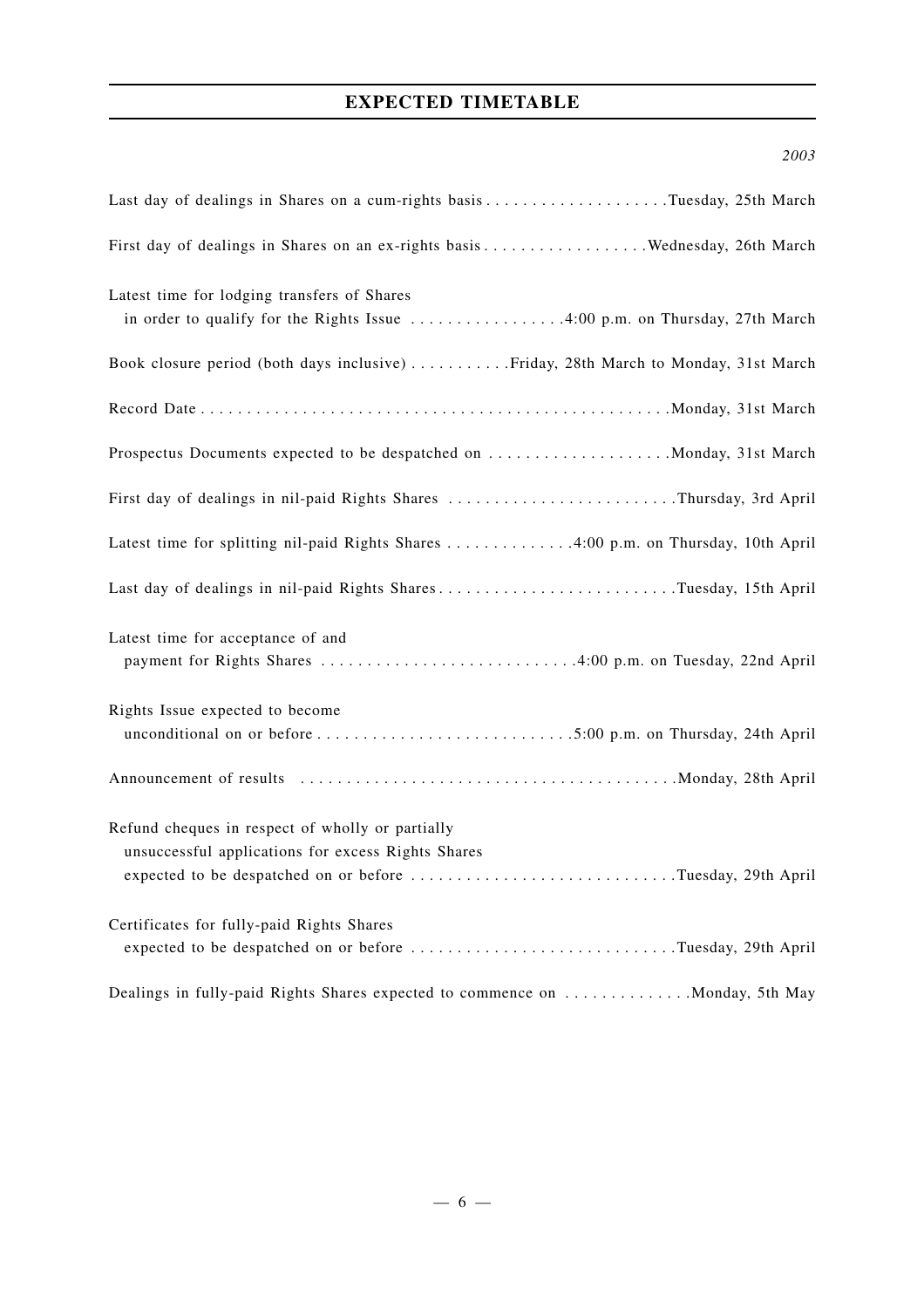

# LAI FUNG HOLDINGS

Lai Fung Holdings Limited (Incorporated in the Cayman Islands with limited liability)

*Executive Directors:* Lim Por Yen *(Chairman)* Lam Kin Ming\* *(Deputy Chairman)* Lam Kin Hong, Matthew *(Chief Executive Officer)* Ho Wing Tim<sup>o</sup> *(Deputy Chief Executive Officer)* Lam Kin Ngok, Peter Lee Po On Yew Yat Ming

*Non-Executive Directors:* U Po Chu Lam Kin Ko, Stewart<sup>o</sup> Chiu Wai<sup>o</sup> Shiu Kai Wah<sup>o</sup> Siu Fai Wing<sup>o</sup> Yu Po Kwan<sup>o</sup>

*\* also alternate director to <sup>o</sup>*

*Independent Non-Executive Directors:* Wong Yee Sui, Andrew Lam Bing Kwan

*Registered Office:* Ugland House South Church Street P. O. Box 309 George Town Grand Cayman Cayman Islands British West Indies

*Head Office and Principal Place of Business:* 11th Floor Lai Sun Commercial Centre 680 Cheung Sha Wan Road Kowloon Hong Kong

31st March, 2003

*To Qualifying Shareholders and, for information only, Non-Qualifying Shareholders*

Dear Sir/Madam,

## **RIGHTS ISSUE OF 767,706,730 RIGHTS SHARES OF HK\$0.10 EACH AT HK\$0.10 PER RIGHTS SHARE IN THE PROPORTION OF ONE RIGHTS SHARE FOR EVERY FIVE EXISTING SHARES HELD ON THE RECORD DATE PAYABLE IN FULL ON ACCEPTANCE**

## **INTRODUCTION**

As stated in the Announcement, the Company has proposed, subject to the fulfilment of the Conditions, to raise approximately HK\$76.77 million, before expenses, by way of a rights issue of 767,706,730 Rights Shares at the Subscription Price, in the proportion of one Rights Share for every five Shares held on the Record Date, payable in full on acceptance.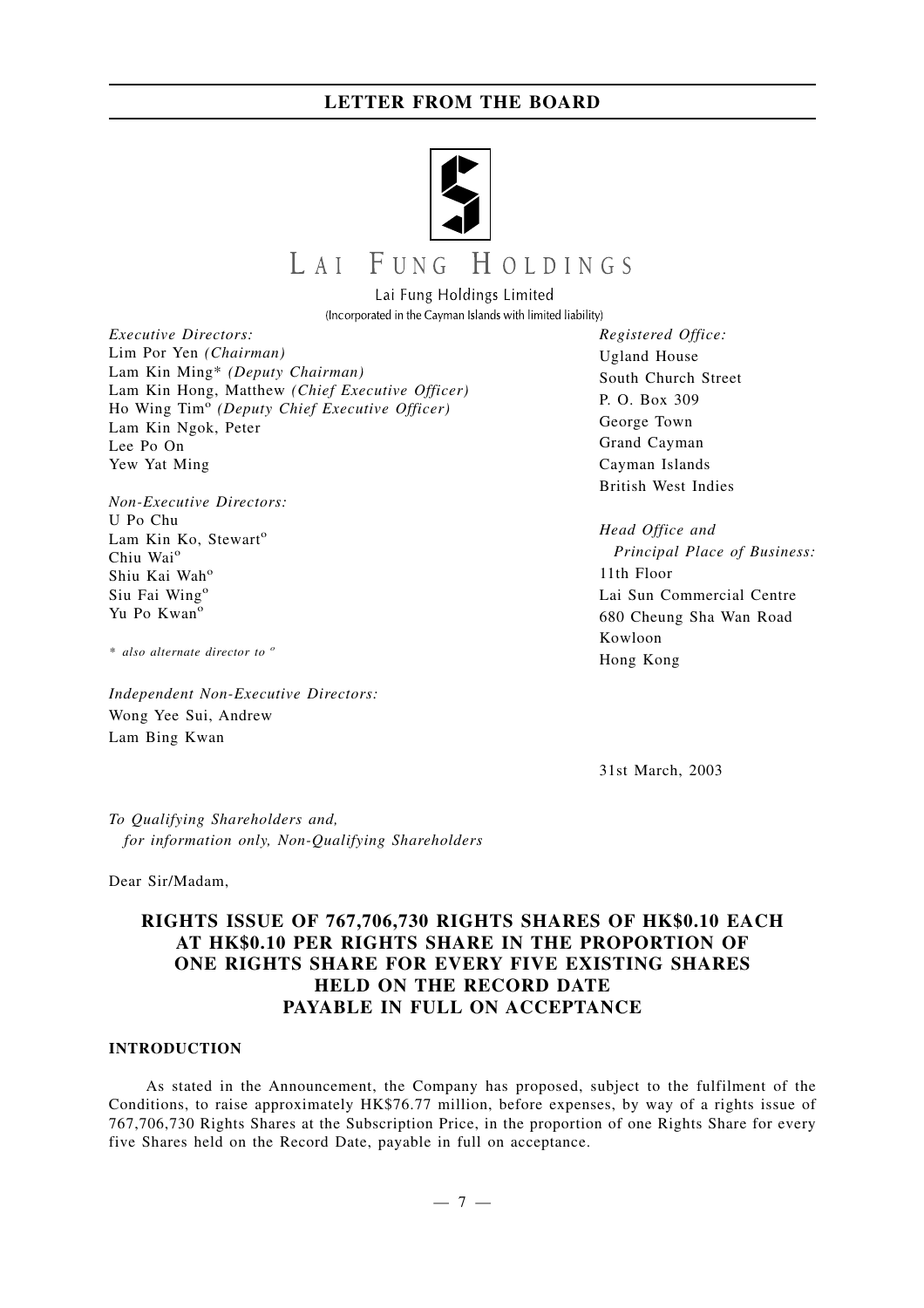The purpose of this prospectus is to give you further information regarding the Rights Issue, including information on dealings in and transfers and acceptances of the Rights Shares, and certain financial and other information in respect of the Group.

### **THE RIGHTS ISSUE**

### **Issue statistics**

| Basis of Rights Issue                           | : One Rights Share for every five Shares held on the Record<br>Date                                                                                        |
|-------------------------------------------------|------------------------------------------------------------------------------------------------------------------------------------------------------------|
| Number of Shares in issue on<br>the Record Date | $: 3,838,533,653$ Shares                                                                                                                                   |
| Number of Rights Shares                         | : 767,706,730 Rights Shares, representing approximately<br>20% and 16.67% of the existing and enlarged issued share<br>capital of the Company respectively |
| Subscription price for<br>the Rights Shares     | : $HK$0.10$ each                                                                                                                                           |
| Underwriter                                     | DBS Asia Capital Limited                                                                                                                                   |

The Company has no outstanding option, convertibles or warrant which confers the right to subscribe for Shares. The Company has undertaken with the Underwriter that on or before the Record Date, the Company will not (i) grant any option which confers the right to subscribe for Shares; and (ii) issue any Shares.

#### **Qualifying Shareholders**

To qualify for the Rights Issue, a Shareholder must on the Record Date:

- be registered as a member of the Company at the close of business on the Record Date; and
- have an address in Hong Kong which appears on the register of members of the Company.

The Company will send provisional allotment letters and forms of application for excess Rights Shares to the Qualifying Shareholders only.

### **Subscription Price for the Rights Shares**

The Subscription Price is HK\$0.10 per Rights Share, payable in full when a Qualifying Shareholder accepts the relevant provisional allotment of Rights Shares or applies for excess Rights Shares or when a transferee of nil-paid Rights Shares applies for Rights Shares.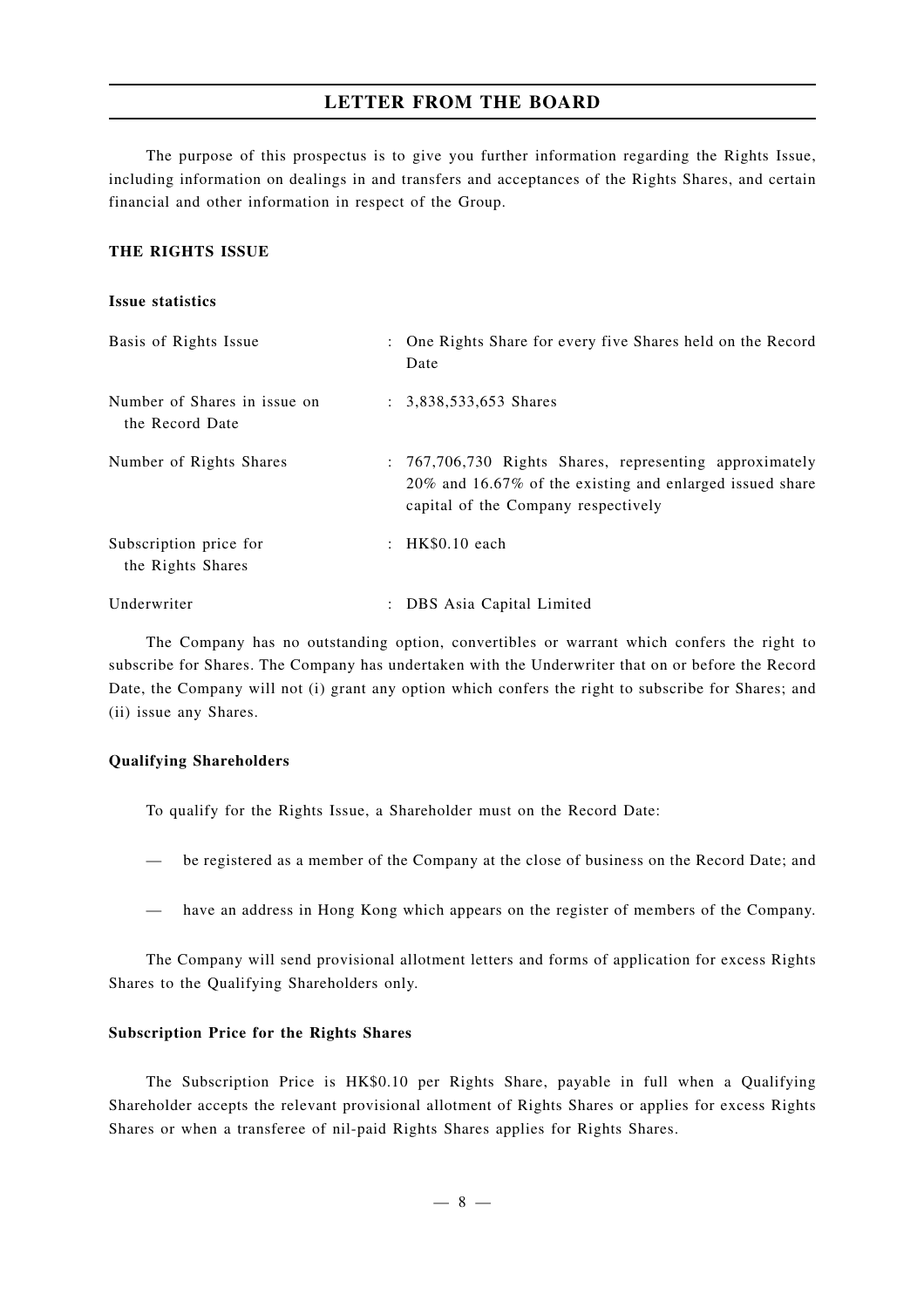The Subscription Price of HK\$0.10 was determined with reference to recent closing prices of the Shares on the Stock Exchange and represents (i) a discount of approximately 23.1% to the closing price of HK\$0.13 per Share quoted on the Stock Exchange on 7th March, 2003 (the last trading day prior to the suspension of trading of Shares on 10th March, 2003); (ii) a discount of approximately 20% to the theoretical ex-rights price of HK\$0.125 per Share based on that closing price per Share and (iii) a discount of approximately 27% to the average closing price of HK\$0.137 per Share for the last ten trading days prior to the date of the Announcement.

#### **Status of the Rights Shares**

When allotted and fully-paid, the Rights Shares will rank pari passu in all respects with the Shares then in issue and holders of such fully-paid Rights Shares will be entitled to receive all future dividends and distributions which are declared, made or paid after the date of allotment of the fully-paid Rights Shares.

## **UNDERWRITING ARRANGEMENT**

#### **Underwriting Agreement**

| Date                                    | : 7th March, 2003                                                                                                                     |
|-----------------------------------------|---------------------------------------------------------------------------------------------------------------------------------------|
| Underwriter                             | : DBS Asia Capital Limited (The entire underwriting of the<br>Underwriter was sub-underwritten to DBS Vickers (Hong<br>Kong) Limited) |
| Number of Rights Shares<br>underwritten | : All Rights Shares not taken up by Major Shareholders                                                                                |
| Commission                              | : $HK$2,380,000$                                                                                                                      |

Each of the Underwriter and DBS Vickers (Hong Kong) Limited is an independent third party not connected with the Directors, chief executive or substantial Shareholders or the Company's subsidiaries or any of their respective associates.

The Rights Shares other than those to be taken up by the Major Shareholders are fully underwritten by the Underwriter.

### **Undertaking from the Major Shareholders**

As at the Latest Practicable Date, the Major Shareholders were together beneficially interested in an aggregate of 1,767,125,360 Shares, representing approximately 46.04% of the existing issued share capital of the Company. Each of them has given an irrevocable undertaking in favour of the Company and the Underwriter to take up its entitlement under the Rights Issue in full. Each of the Major Shareholders has indicated that it has no present intention to apply for any excess Rights Shares under the forms of application for excess Rights Shares.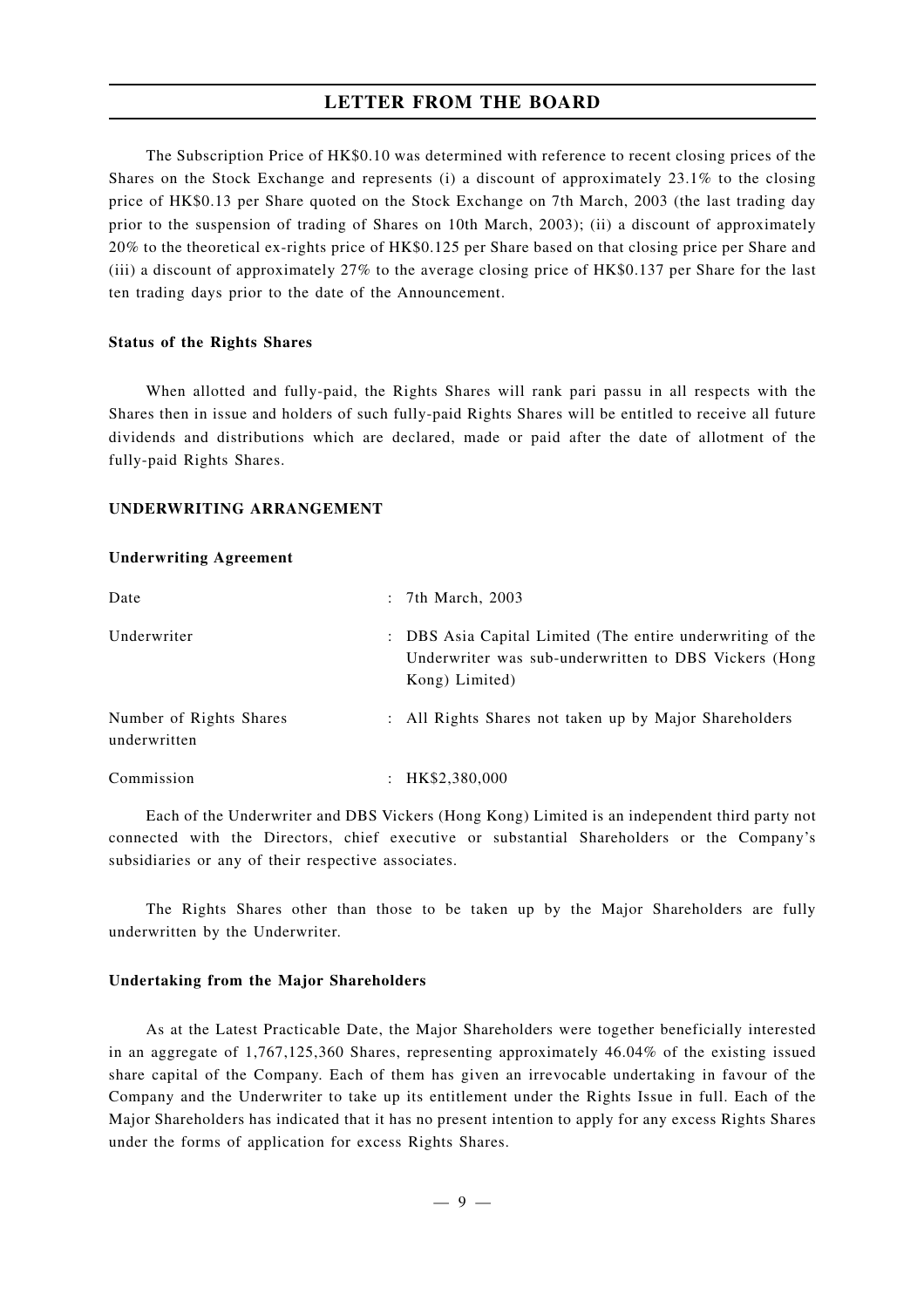## **Termination of the Underwriting Agreement**

**If at any time up to 5:00 p.m. on the second Business Day following the Final Acceptance Date, one or more of the following events or matters shall develop, occur, arise or exist or come into effect:**

- **(i) the Underwriter shall become aware of the fact that, or shall have reasonable cause to believe that, any of the warranties given by the Company in the Underwriting Agreement was untrue, inaccurate, misleading or breached and in each case, which is in the absolute opinion of the Underwriter, material in the context of the Rights Issue; or**
- **(ii) any new law or regulation is enacted, or there is any change in existing laws or regulations or any change in the interpretation or application thereof by any court or other competent authority, whether in Hong Kong, China, Cayman Islands or elsewhere; or**
- **(iii) any change in local, national or international, financial, political, industrial or economic conditions; or**
- **(iv) any change of an exceptional nature in local, national or international financial markets including but not limited to equity securities or currency markets; or**
- **(v) any local, national or international outbreak or escalation of hostilities, insurrection or armed conflict;**

**which event or events is or are in the absolute opinion of the Underwriter:**

- **(a) likely to have a material adverse effect on the business or financial or trading position or prospects of the Company or any member of the Group; or**
- **(b) likely to have a material adverse effect on the success of the Rights Issue or the level of Rights Shares taken up,**

**then the Underwriter may, in its absolute discretion, in addition to and without prejudice to any other remedies to which the Underwriter may be entitled, by notice in writing to the Company, terminate the Underwriting Agreement.**

**In particular, in the event of any outbreak of war, the Underwriter may, pursuant to the Underwriting Agreement, exercise its absolute discretion as stated above to terminate the Underwriting Agreement. In such event, the Rights Issue will not proceed. The Underwriter, at present, has still not decided how it will exercise its discretion. Further announcement will be made if the Underwriting Agreement is terminated by the Underwriter.**

**If the Underwriter terminates the Underwriting Agreement, the Rights Issue will not proceed.**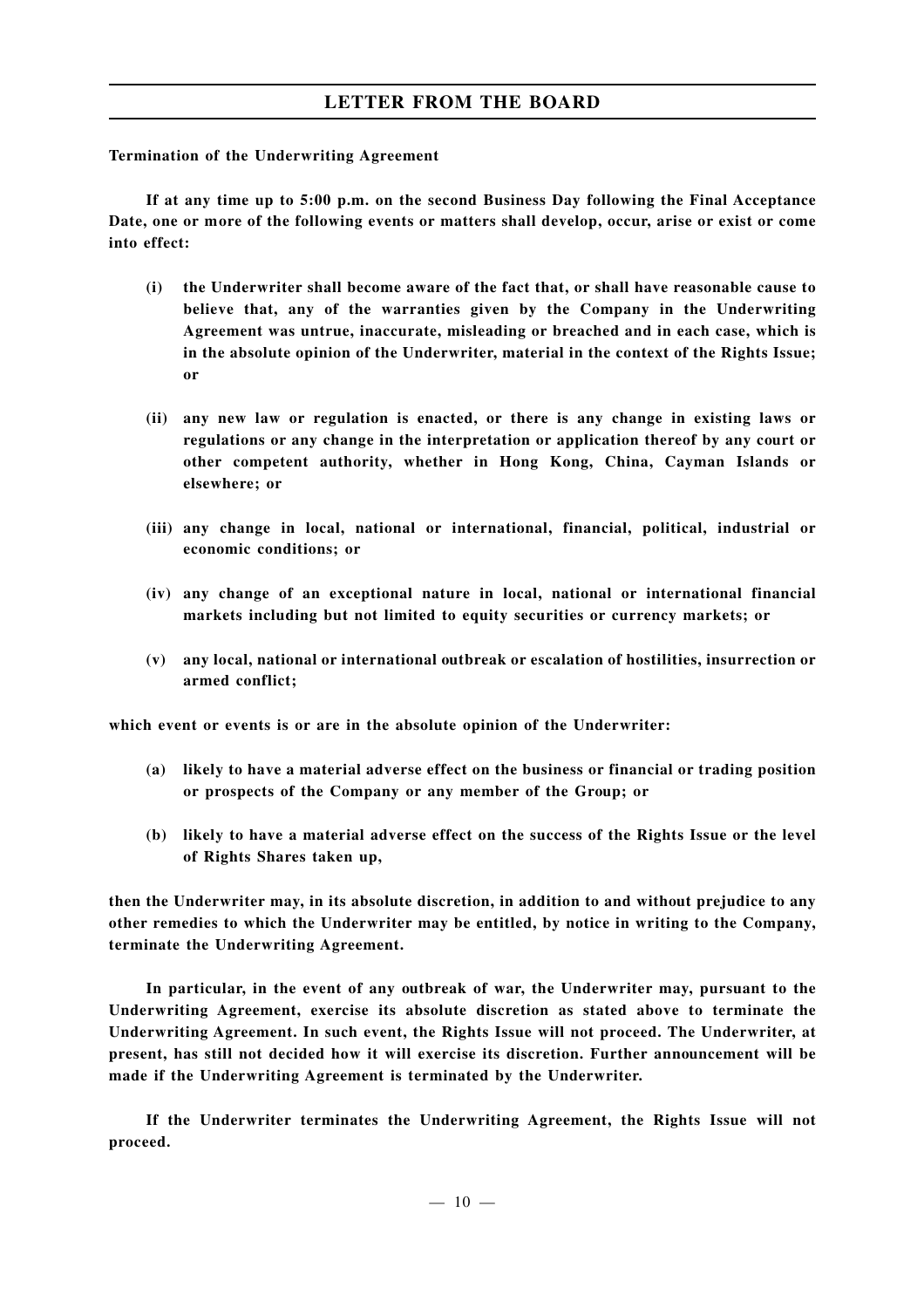**It is expected that the conditions referred to in the section headed "Conditions of the Rights Issue" below are to be fulfilled by 5:00 p.m. Hong Kong time on 24th April, 2003. If the conditions referred to in that section are not fulfilled or waived in whole or in part by the Underwriter on or before 5:00 p.m. Hong Kong time on Friday, 30th May, 2003 or the Underwriting Agreement has been terminated in accordance with the terms thereof, then the Rights Issue will not proceed.**

### **CONDITIONS OF THE RIGHTS ISSUE**

The Rights Issue is conditional upon, amongst other things, each of the following events happening:

- (i) the delivery by or on behalf of the Company of one copy of each of the Prospectus Documents, duly signed by or on behalf of all Directors or their authorised agents together with any requisite accompanying documents to the Stock Exchange and the Registrar of Companies of Hong Kong for filing and registration in accordance with the provisions of the Companies Ordinance not later than the Prospectus Posting Date;
- (ii) the posting of this prospectus to the Shareholders and the posting of the provisional allotment letters and the application forms for excess Rights Shares to the Qualifying Shareholders not later than the Prospectus Posting Date, or such later date as the Company may (subject, if required, to the approval of the Stock Exchange) (with the agreement of the Underwriter) specify in writing to the Underwriter; and
- (iii) the Listing Committee granting or agreeing to grant (subject to allotment) listing of, and permission to deal in, the Rights Shares, in their nil-paid and fully-paid forms, by not later than in the case of Rights Shares in nil-paid form, the first day of dealing of nil-paid Rights Shares and in the case of Rights Shares in fully-paid form, the first day of dealings in fully-paid Rights Shares.

As at the date of issue of this prospectus, the condition referred to in item (i) above has been fulfilled. The Rights Issue is, however, subject to the remaining conditions being fulfilled.

## **As the proposed Rights Issue is subject to the Conditions, it may or may not proceed accordingly.**

#### **RISKS OF DEALING IN SHARES AND NIL-PAID RIGHTS SHARES**

Shares have been dealt with on an ex-rights basis from Wednesday, 26th March, 2003. The Rights Shares are expected to be dealt with in their nil-paid form from Thursday, 3rd April, 2003 to Tuesday, 15th April, 2003, both days inclusive. If the Underwriter terminates the Underwriting Agreement (see the section headed "Termination of the Underwriting Agreement" above), or if the Conditions of the Rights Issue (see the section headed "Conditions of the Rights Issue" above) are not fulfilled, the Rights Issue will not proceed.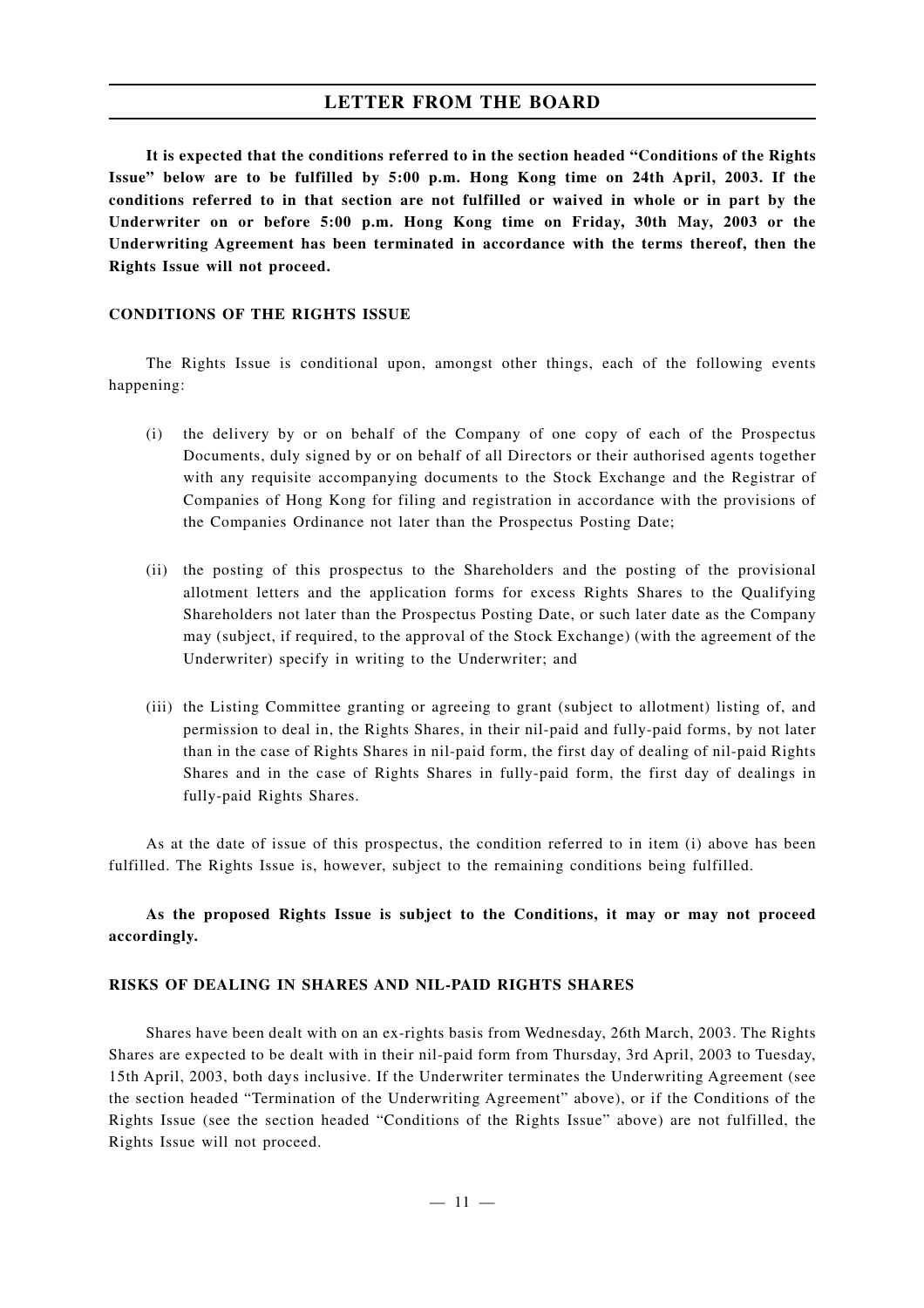Any person contemplating buying or selling Shares from now up to the date on which all the conditions of the Rights Issue are fulfilled (which is expected to be on or before 5:00 p.m. on Thursday, 24th April, 2003) and the date on which the Underwriter's right of terminating the Underwriting Agreement ceases (which is expected to be Thursday, 24th April, 2003), and contemplating buying or selling nil-paid Rights Shares between Thursday, 3rd April, 2003 and Tuesday, 15th April, 2003 (both days inclusive), will accordingly bear the risk that the Rights Issue may not become unconditional or may not proceed. The latest time for the Rights Issue to become unconditional is on or before 5:00 p.m. on Friday, 30th May, 2003.

Investors are recommended to obtain professional advice regarding dealings in Shares or nil-paid Rights Shares during these periods.

#### **BUSINESS REVIEW AND FUTURE PROSPECTS OF THE GROUP**

### **Business Review**

The principal activities of the Group are property development for sale and property investment for rental purposes in the mainland of China. The property portfolio of the Group currently includes Hong Kong Plaza in Shanghai, Eastern Place, a residential project in Guangzhou, and a number of development projects in progress or under planning in Guangzhou and Shanghai. The Company reported an audited consolidated net loss from ordinary activities attributable to shareholders of approximately HK\$93.98 million for the year ended 31st July, 2002, equivalent to Hong Kong currency 2.95 cents per Share. As at 31st July, 2002, the audited consolidated net tangible assets of the Company amounted to approximately HK\$5,523.50 million.

#### **Prospects**

It is anticipated that rental contributions from the Hong Kong Plaza in Shanghai and Tianhe Entertainment Plaza in Guangzhou, in which the Group holds a 25% interest, should continue to improve. The planned pre-sale of Phase III of Eastern Place in Guangzhou is expected to make a positive impact on the Group's turnover and profitability. The Group will maintain its focus on current property investment and development projects in progress in Shanghai and Guangzhou.

The real estate markets in major cities in the Mainland have recorded significant growth in recent years. There are emerging signs which tend to suggest that demand for properties in certain higher-end segments (in which the Group does not have a strong presence) is slowing. With the forecast growth in national gross domestic product of above  $7\%$  for this fiscal year, the Directors believe any short-term adjustment is unlikely to have any significant adverse impact on the long-term growth of the real estate market in the Mainland.

### **REASONS FOR THE RIGHTS ISSUE AND USE OF THE PROCEEDS**

The Directors consider that in view of the recent economic climate, it is prudent to finance the Group's long term growth by long term funding, preferably in the form of equity. Furthermore, the Directors consider that it is in the interest of the Company to enlarge its capital base by way of the Rights Issue which will allow all Shareholders the opportunity to participate in the growth of the Company.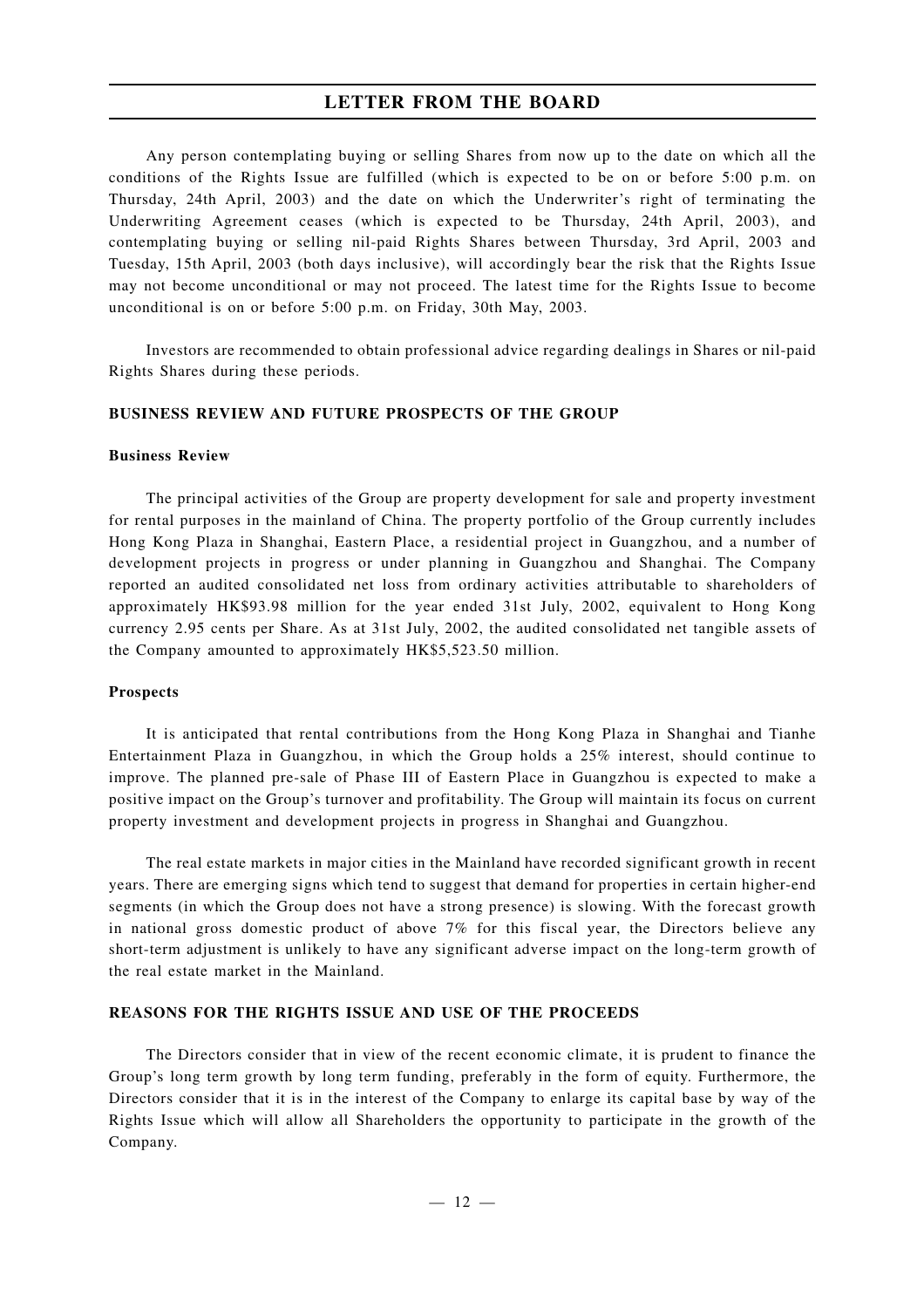The proceeds from the Rights Issue, before expenses, is expected to be approximately HK\$76.77 million and approximately 30% of the proceeds will be used as additional working capital for the Group primarily for the purpose of financing the property projects of the Group in the PRC and approximately 70% thereof will be used for reducing the level of borrowings of the Group.

## **NON-QUALIFYING SHAREHOLDERS**

The Prospectus Documents have not been registered or filed under any applicable securities or equivalent legislation of any jurisdiction other than Hong Kong. As the Directors are of the view that the offer of Rights Shares to the Non-Qualifying Shareholders would, or might, in the absence of compliance with registration or other special formalities in other jurisdictions be unlawful or impracticable, no provisional allotment of Rights Shares has been made to the Non-Qualifying Shareholders and no provisional allotment letter or form of application for excess Rights Shares has been sent to the Non-Qualifying Shareholders. This prospectus is sent to the Non-Qualifying Shareholders for information only. Non-Qualifying Shareholders are not entitled to take part in the Rights Issue and no provisional allotment will be made to Non-Qualifying Shareholders.

Arrangements will be made for the Rights Shares which would otherwise have been provisionally allotted to the Non-Qualifying Shareholders to be sold in the market in nil-paid form, as soon as practicable after dealings in the nil-paid Rights Shares commence. If a premium, net of expenses, can be obtained, the Underwriter (as agent for the Company) will procure the nominee appointed to hold the Non-Qualifying Shareholders' Rights Shares under the provisional allotment to sell such Rights Shares once dealings in the nil-paid Rights Shares start. Any net proceeds of sale, after deduction of expenses, will be distributed in Hong Kong dollars to the Non-Qualifying Shareholders at their own risks pro rata to their respective entitlements, except that any individual amount of less than HK\$100 will be retained for the benefit of the Company.

Any unsold entitlements of the Non-Qualifying Shareholders, any Rights Shares allotted provisionally but not accepted and any Rights Shares arising from the aggregation of fractional entitlements will be available for applications in the form of applications for excess Rights Shares by Qualifying Shareholders.

#### **FRACTIONAL ENTITLEMENTS TO RIGHTS SHARES**

Fractional entitlements to Rights Shares will not be provisionally allotted and will be rounded down to the nearest whole number. Rights Shares representing the aggregate of fractions of Rights Shares (rounded down to the nearest whole number) will be provisionally allotted to a nominee appointed by the Company and, if a premium of HK\$100, net of expenses, can be obtained, will be sold by the Company or its appointed nominee and the net proceeds of sale will be retained by the Company for its own benefit. Any unsold fractions of Rights Shares will be available for excess application.

#### **PROCEDURE FOR ACCEPTANCE AND PAYMENT OR TRANSFER**

A provisional allotment letter which entitles you to take up the number of the Rights Shares shown therein is enclosed with this prospectus. If you wish to exercise your rights to take up all the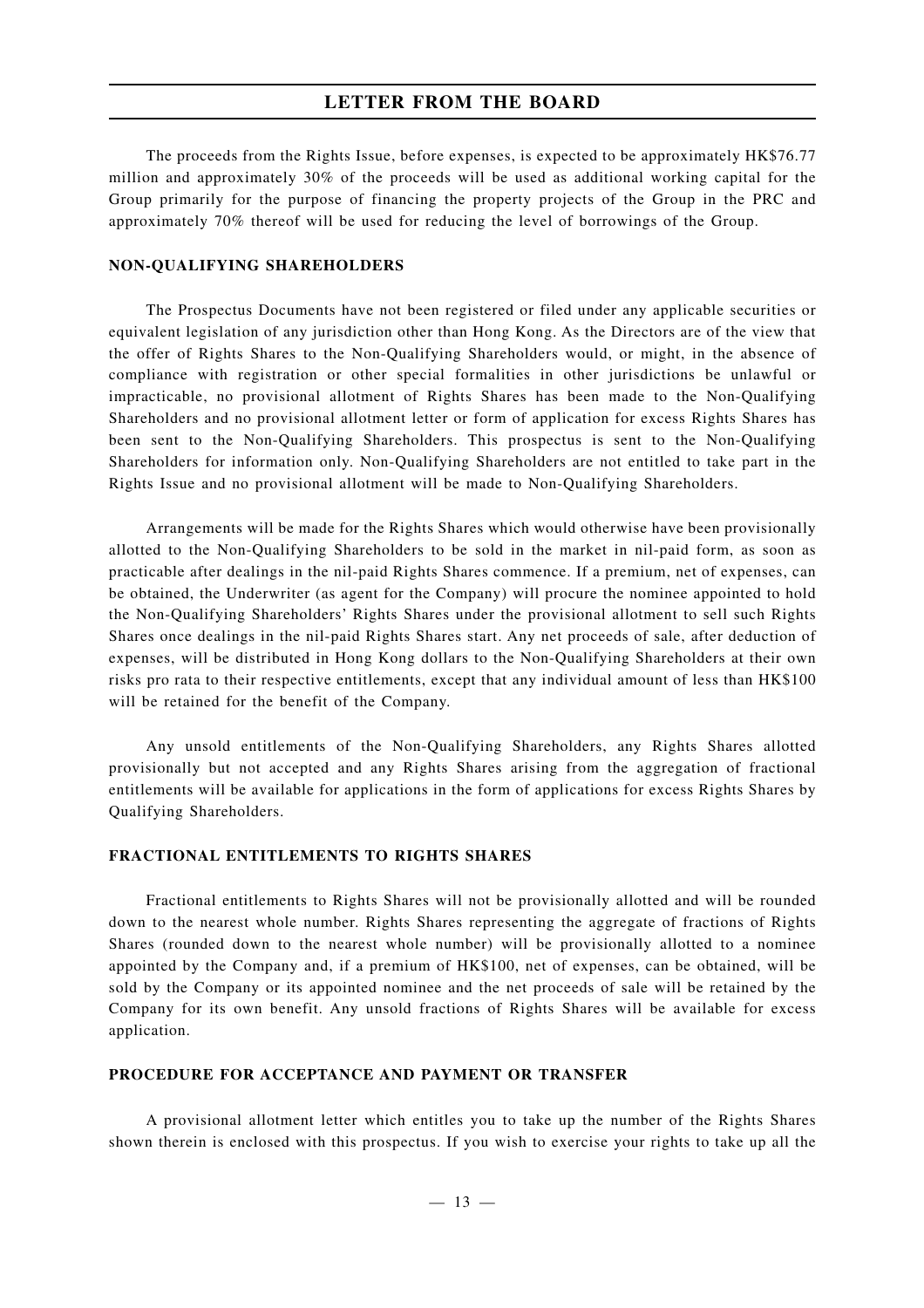Rights Shares specified in the provisional allotment letter, you will need to lodge the provisional allotment letter in accordance with the instructions printed thereon, together with a remittance for the full amount payable on acceptance, with the Company's Hong Kong branch share registrar, Tengis Limited, at Ground Floor, BEA Harbour View Centre, 56 Gloucester Road, Wanchai, Hong Kong, by not later than 4:00 p.m. on Tuesday, 22nd April, 2003. All remittances must be made in Hong Kong dollars. Cheques must be drawn on an account with, and cashier's orders must be issued by, a bank in Hong Kong and made payable to "Lai Fung Holdings Limited - Provisional Allotment Account" and crossed "Account Payee Only".

It should be noted that unless the provisional allotment letter, together with the appropriate remittance, has been lodged with the Hong Kong branch share registrar of the Company by 4:00 p.m. on Tuesday, 22nd April, 2003, whether by the original allottee or any person to whom the rights have been validly transferred, the relevant provisional allotment and all rights thereunder will be deemed to have been declined and will be cancelled.

The provisional allotment letter contains full information regarding the procedure to be followed. If you wish to accept only part of your provisional allotment or if you wish to transfer all or part of your provisional allotment to more than one person, the provisional allotment letter must be surrendered by not later than 4:00 p.m. on Thursday, 10th April, 2003 to the Company's Hong Kong branch share registrar, Tengis Limited, which will cancel the original provisional allotment letter and issue new provisional allotment letters, in the denominations required.

All cheques and cashier's orders will be presented for payment following receipt and all interest earned on such monies will be retained for the benefit of the Company. Any provisional allotment letter in respect of which the accompanying cheque or cashier's order is dishonoured on first presentation is liable to be rejected, and in that event the relevant provisional allotment and all rights thereunder will be deemed to have been declined and will be cancelled.

If the Underwriter exercises its right to terminate its obligations under the Underwriting Agreement before 5:00 p.m. on the second Business Day following the Final Acceptance Date and/or if any of the Conditions are not fulfilled, the monies received in respect of acceptances of the Rights Shares will be returned to the Qualifying Shareholders or such other persons to whom the Rights Shares in their nil-paid form shall have been validly transferred without interest, by means of cheques crossed "Account Payee Only" despatched in the ordinary post to their registered address and in the case of joint applicants to the registered address of the applicant whose name first appears on the register of members or the transfer form at the risk of such Qualifying Shareholders or such other persons on or about Tuesday, 29th April, 2003.

#### **APPLICATIONS BY QUALIFYING SHAREHOLDERS FOR EXCESS RIGHTS SHARES**

If you wish to apply for any Rights Shares in addition to your provisional allotment under the Rights Issue, you must complete and sign the enclosed form of application for excess Rights Shares as indicated therein and lodge it, together with a separate remittance for the amount payable on application in respect of the excess Rights Shares applied for, with the Company's Hong Kong branch share registrar, Tengis Limited, at Ground Floor, BEA Harbour View Centre, 56 Gloucester Road, Wanchai, Hong Kong, by not later than 4:00 p.m. on Tuesday, 22nd April, 2003. All remittances must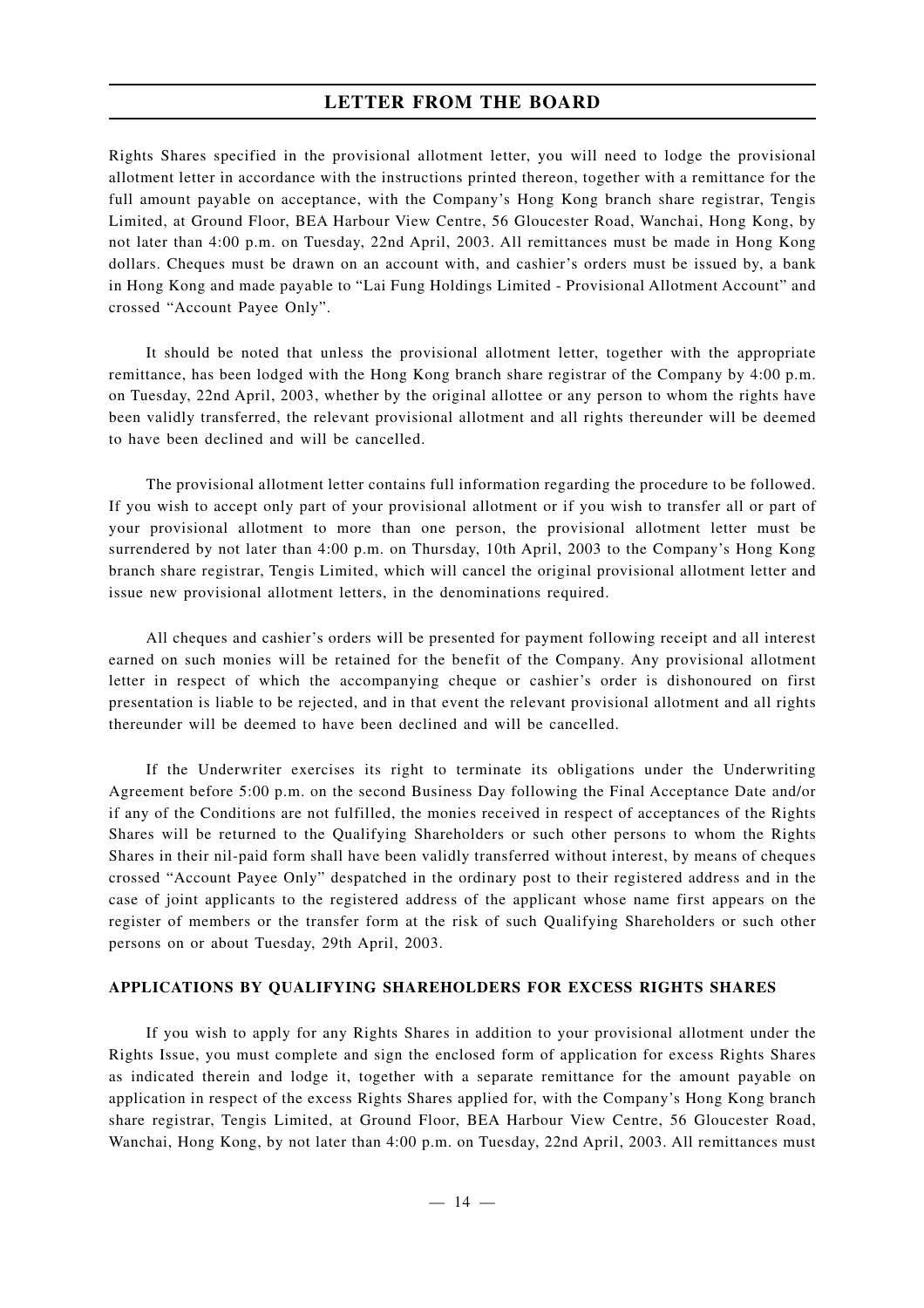be made in Hong Kong dollars. Cheques must be drawn on an account with, and cashier's orders must be issued by, a bank in Hong Kong and made payable to "Lai Fung Holdings Limited- Excess Application Account" and crossed "Account Payee Only". The Directors will allocate the excess Rights Shares among Qualifying Shareholders who have validly applied for excess Rights Shares in such equitable manner as the Directors shall, at their sole discretion think fit and preference will be given to applications made to round up odd lot holdings to whole board lots. The Hong Kong branch share registrar will despatch a notice or notices to you of any allotment of excess Rights Shares made to you on or about Tuesday, 29th April, 2003.

All cheques and cashier's orders will be presented for payment following receipt and all interest earned on such monies will be retained for the benefit of the Company. Completion and lodgment of a form of application for excess Rights Shares together with a cheque or banker's cashier order in payment for the Rights Shares applied for will constitute a warranty by the applicant that the cheque or banker's cashier order will be honoured on first presentation. Any form of application for excess Rights Shares in respect of which the accompanying cheque or cashier's order is dishonoured on first presentation is liable to be rejected.

If no excess Rights Shares are allotted to you, the amount tendered on application is expected to be refunded to you in full without interest by means of cheques despatched in the ordinary post at your own risk on or about Tuesday, 29th April, 2003. If the number of excess Rights Shares allotted to you is less than that applied for, the surplus application money is expected to be refunded to you without interest by means of cheques despatched in the ordinary post and in the case of joint applicants to the registered address of the applicant whose name first appears on the register of members or the transfer form at your own risk on or about Tuesday, 29th April, 2003.

If the Underwriter exercises its right to terminate its obligations under the Underwriting Agreement before 5:00 p.m. on the second Business Day following the Final Acceptance Date and/or if any of the conditions are not fulfilled, the monies received in respect of applications for excess Rights Shares will be returned to the applicants without interest, by means of cheques despatched in the ordinary post at the risk of such applicants on or about Tuesday, 29th April, 2003.

The form of application for excess Rights Shares is for use only by the person(s) to whom it is addressed and is not transferable. All documents, including cheques and cashier' orders for amounts due, will be sent at the risk of the persons entitled thereto to their registered addresses by the Company's Hong Kong branch share registrar, Tengis Limited.

The excess Rights Shares, if any, will be allocated by the Directors on a fair and reasonable basis as the Director shall at their sole discretion think fit and preference will be given to applications made to round up odd lot holdings to whole board lots.

Announcement of the results of the Rights Issue will be published in at least one English language newspaper and one Chinese language newspaper on Monday, 28th April, 2003.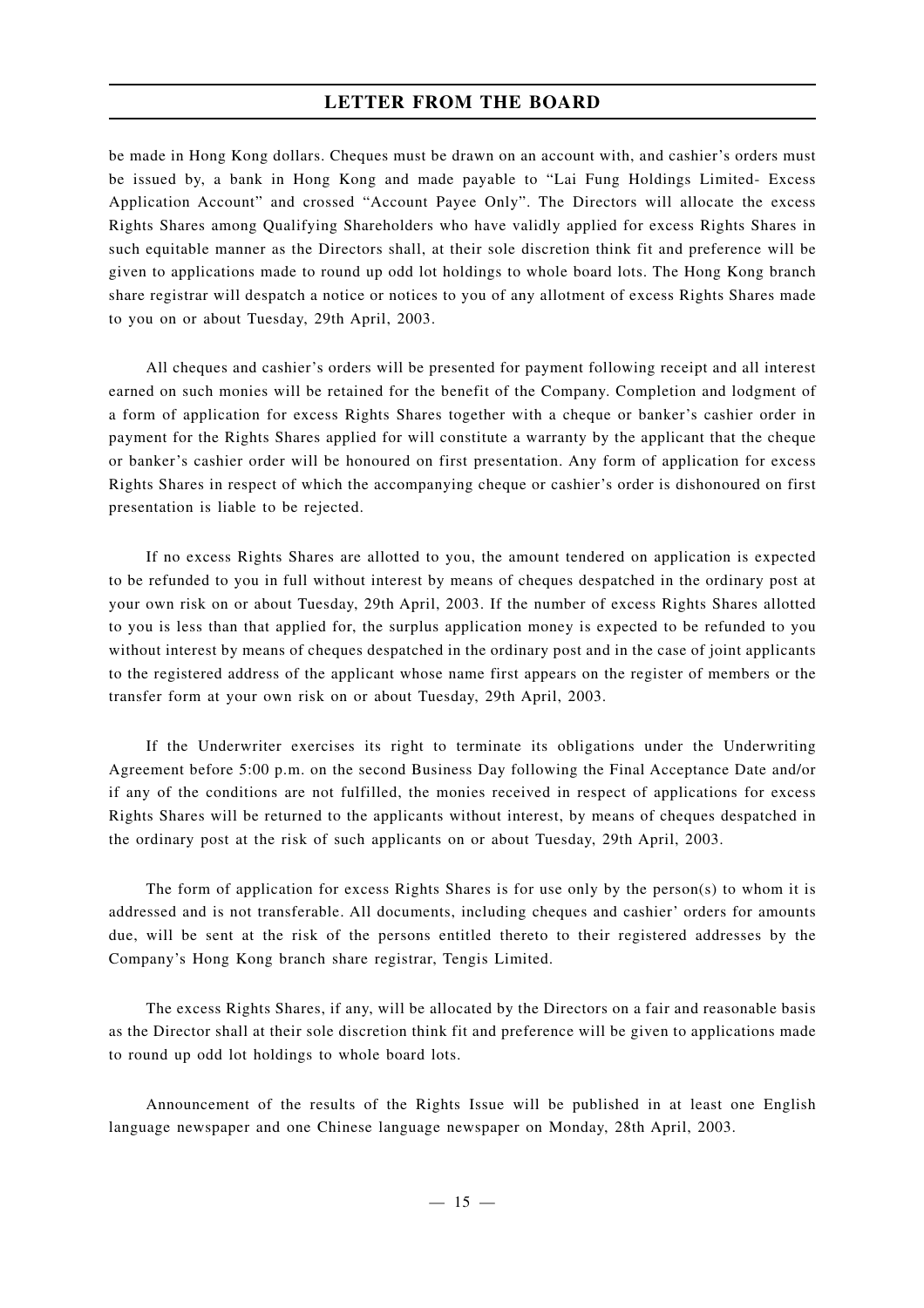#### **COMPLIANCE WITH APPLICABLE LAWS AND REGULATIONS**

No action has been taken in any jurisdictions other than Hong Kong and the Cayman Islands to permit the offering of the Rights Shares or the distribution of any of the Prospectus Documents in any territory outside Hong Kong, and therefore no person receiving any of the Prospectus Documents in any territory outside Hong Kong may treat it as an offer or an invitation to apply for Rights Shares, unless in the relevant territory such an offer or invitation could lawfully be made without compliance with any registration or other legal or regulatory requirements. Subject as referred to below, it is the responsibility of anyone outside Hong Kong wishing to make an application for Rights Shares to satisfy himself or herself as to the observance of the laws and regulations of all relevant territories, including the obtaining of any government or other consents, and to pay any taxes and duties required to be paid in such territory in connection therewith. No application for Rights Shares will be accepted from any person whose address is outside Hong Kong unless the Company in its absolute discretion is satisfied that such acceptance would not involve any breach of any applicable laws or regulatory requirements or any need for compliance with any registration or other legal or regulatory requirements. The Company reserves the right to refuse to accept any application for Rights Shares if it believes that such acceptance would violate the applicable securities or other laws or regulations of any territory.

### **LISTING AND DEALINGS**

Application has been made to the Listing Committee for the listing of, and permission to deal in, the Rights Shares in both their nil-paid and fully-paid forms. It is expected that dealings in the Rights Shares in their nil-paid form will commence on Thursday, 3rd April ,2003 and will end on Tuesday, 15th April, 2003 (both days inclusive).

The Shares are listed on the Stock Exchange and none of the securities of the Company are listed or dealt in on any other stock exchange and no such listing or permission to deal is being or is proposed to be sought. The Company has no debt securities in issue.

Subject to the granting of listing of, and permission to deal in, the Rights Shares in both their nil-paid and fully-paid forms on the Stock Exchange, the Rights Shares in both their nil-paid and fully-paid forms will be accepted as eligible securities by HKSCC for deposit, clearance and settlement in CCASS with effect from the respective commencement dates of dealings in Rights Shares in their nil-paid and fully-paid forms or such other dates as determined by HKSCC. Settlement of transactions between participants of the Stock Exchange is required to take place in CCASS on the second trading day thereafter. All activities under CCASS are subject to the General Rules of CCASS and CCASS Operational Procedures in effect from time to time.

All necessary arrangements will be made to enable the Rights Shares in both their nil-paid and fully-paid forms to be admitted into CCASS.

For the purpose of trading on the Stock Exchange, a board lot for the Shares and the Rights Shares in both their nil-paid and fully-paid forms will be 1,000 Shares. Dealings in the nil-paid and fully-paid Rights Shares will be subject to payment of stamp duty in Hong Kong.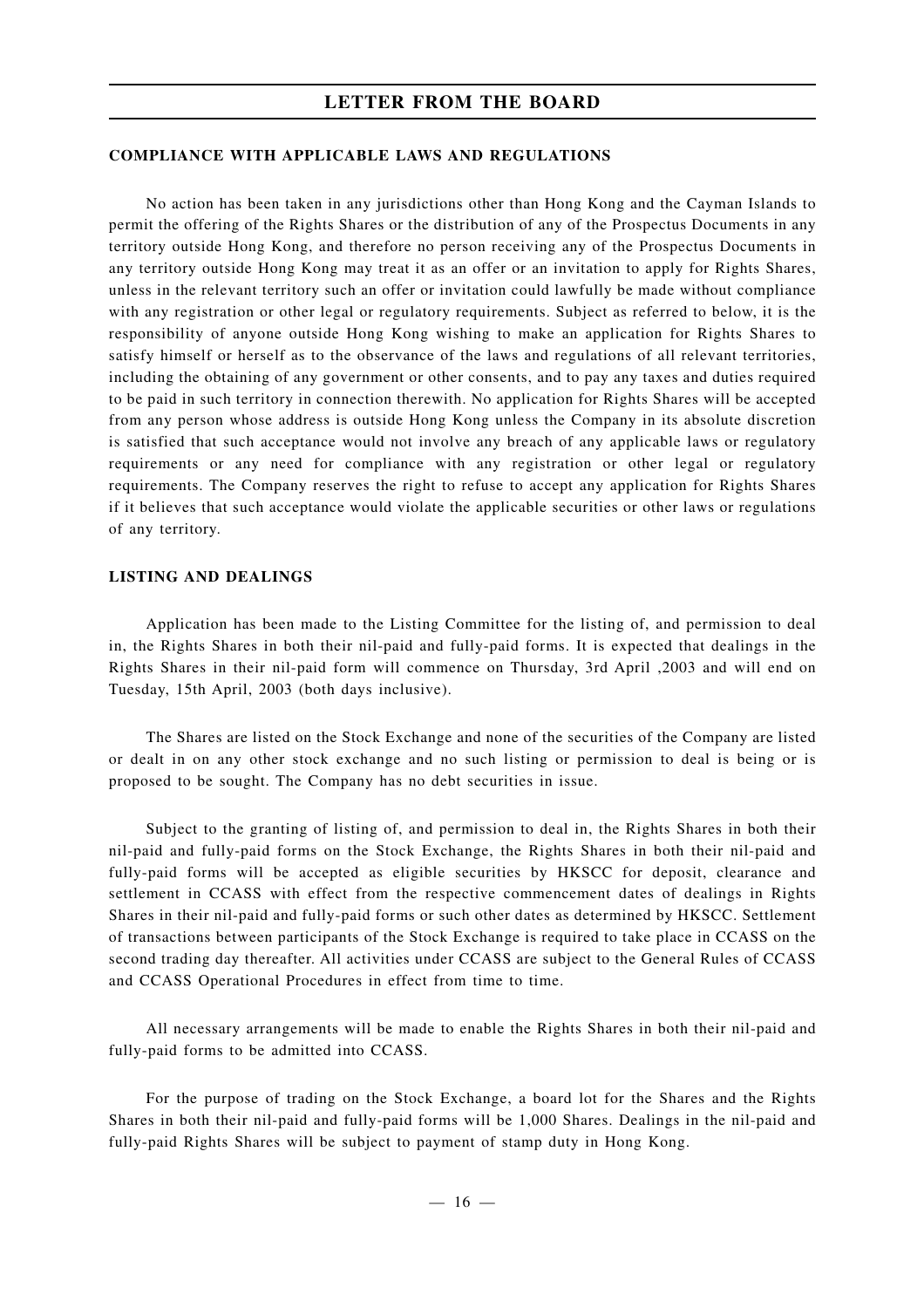The first day of dealings in the Rights Shares in their fully-paid form is expected to commence on Monday, 5th May, 2003.

It should be noted that the Shares have been dealt in on an ex-rights basis as from Wednesday, 26th March, 2003 and that the Rights Shares will be dealt in their nil-paid form from Thursday, 3rd April, 2003 to Tuesday, 15th April, 2003 (both days inclusive). Such dealings will take place when the conditions remain unfulfilled. Any person dealing in the Shares during the period from Wednesday, 26th March, 2003 to the date on which all the conditions are fulfilled and any person dealing in the nil-paid Rights Shares from Thursday, 3rd April, 2003 and will end on Tuesday, 15th April, 2003 (being the first and last days of dealing in the nil-paid Rights Shares respectively) will accordingly bear the risk that the Rights Issue may not become unconditional and may not proceed. Any person dealing or contemplating any dealing in the Shares and/or the Rights Shares in their nil-paid form during this period who is in any doubt about his position is recommended to consult his own professional adviser.

## **SHARE CERTIFICATES**

It is expected that certificates for the fully-paid Rights Shares will be posted to the persons entitled thereto at their own risk by the Hong Kong branch share registrar of the Company on or about Tuesday, 29th April, 2003 to their registered address and in the case of joint applicants to the registered address of the applicant whose name first appears on the register of members of the Company. Where entitlement to the Rights Shares in their fully-paid form exceeds one board lot, it is proposed, so far as practicable, to issue certificates in board lots of 1,000 Rights Shares each with a separate certificate for the balance.

## **TAXATION**

Qualifying Shareholders are recommended to consult their professional advisers if they are in any doubt as to the taxation implications of holding, disposing of or dealing in the Rights Shares and, as regards the Non-Qualifying Shareholders, their receipt of the net proceeds of the Rights Shares otherwise falling to be issued to them under the Rights Issue. It is emphasised that none of the Company, the Directors or any other parties involved in the Rights Issue accepts responsibility for any tax effects or liabilities of holders of the Rights Shares resulting from the purchase, holding, disposal of, or dealing in the Rights Shares.

### **FURTHER INFORMATION**

Your attention is drawn to the further information set out in the appendices to this prospectus.

Yours faithfully, For and on behalf of the Board of **Lai Fung Holdings Limited Lim Por Yen** *Chairman*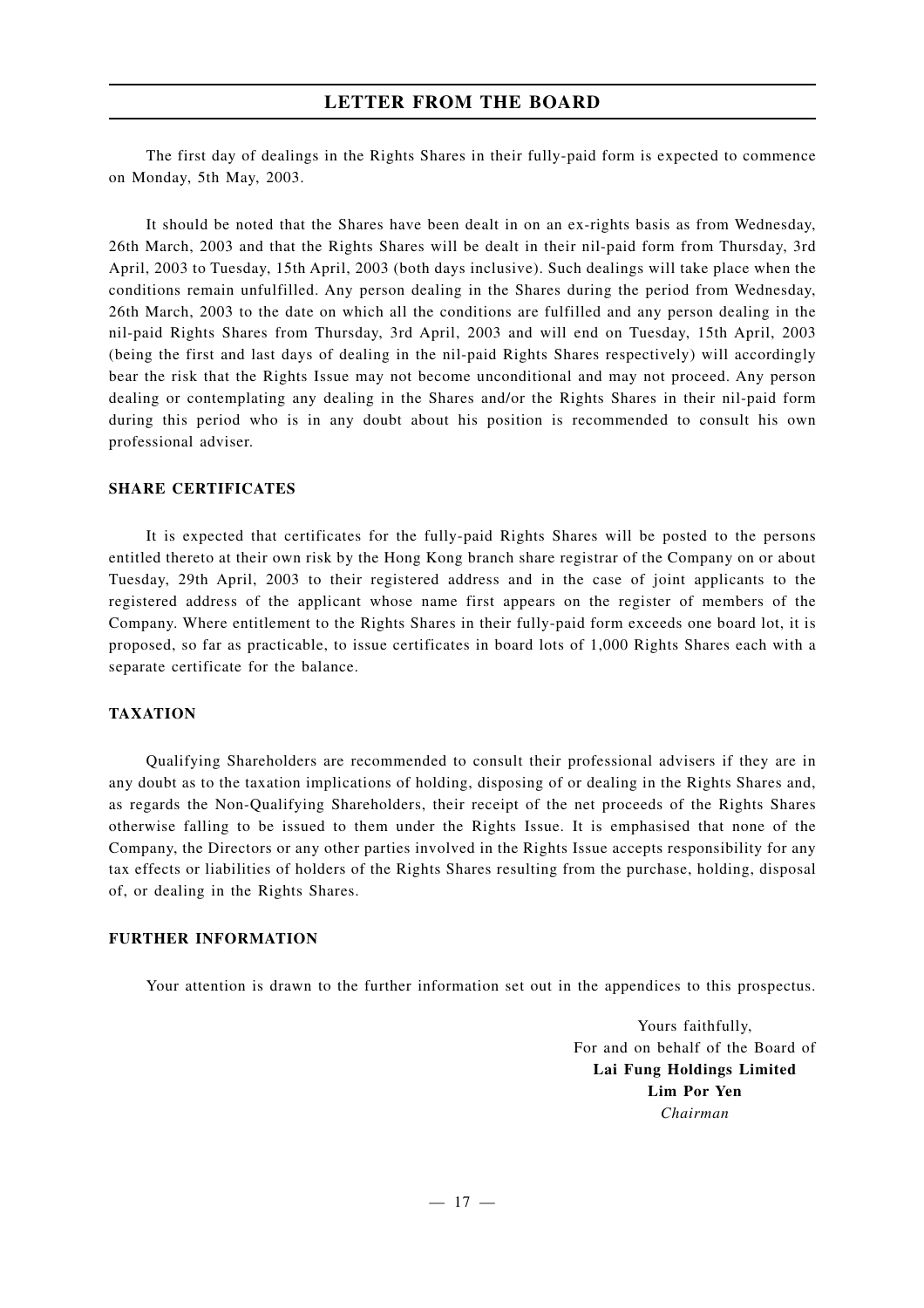## **1. INFORMATION FOR THE LAST THREE FINANCIAL YEARS**

Set out below is a summary of the audited consolidated profit and loss account for each of the three years ended 31st July, 2000, 2001 and 2002 and the audited consolidated balance sheets as at 31st July, 2000, 31st July, 2001 and 31st July, 2002, reclassified as appropriate, as extracted from the Company's audited financial statements for each of the three years ended 31st July, 2000, 2001 and 2002:

## **RESULTS**

| 2000       |
|------------|
| HK\$'000   |
| 191,593    |
| (152, 898) |
| 38,695     |
| 51,575     |
| (69, 319)  |
| 6,610      |
| (10, 500)  |
|            |
| (127)      |
| 16,934     |
| (91, 675)  |
| (42, 042)  |
|            |
| (36,790)   |
|            |
|            |
|            |
| (153, 573) |
| 120,740    |
|            |
| (32, 833)  |
| 44,373     |
|            |
| 11,540     |
|            |
|            |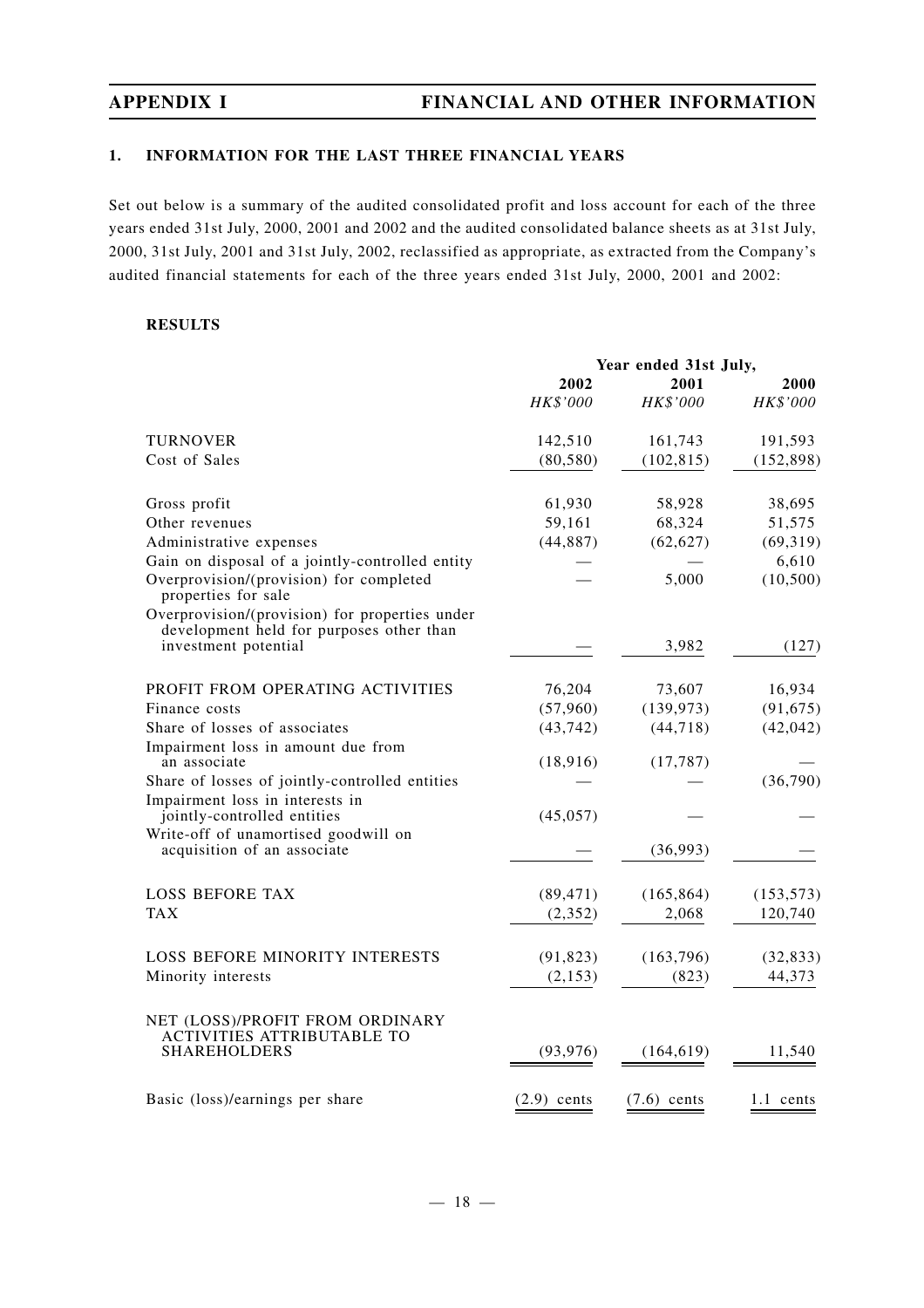## **ASSETS AND LIABILITIES**

|                                                                                 | As at 31st July,<br>2002<br>2001 |                   | 2000                 |
|---------------------------------------------------------------------------------|----------------------------------|-------------------|----------------------|
|                                                                                 | HK\$'000                         | HK\$'000          | HK\$'000             |
| NON-CURRENT ASSETS                                                              |                                  |                   |                      |
| Fixed assets                                                                    | 50,280                           | 6,364             | 8,170                |
| Investment properties                                                           | 2,952,400                        | 2,954,000         | 2,972,060            |
| Properties under development                                                    | 3,209,980<br>599,908             | 3,354,567         | 3,287,781<br>672,280 |
| Interests in associates<br>Interests in jointly-controlled entities             | 5,118                            | 624,178<br>50,127 | 50,127               |
|                                                                                 |                                  |                   |                      |
|                                                                                 | 6,817,686                        | 6,989,236         | 6,990,418            |
| <b>CURRENT ASSETS</b>                                                           |                                  |                   |                      |
| Completed properties for sale                                                   | 16,555                           | 58,130            | 133,553              |
| Debtors, deposits and prepayments                                               | 55,372                           | 54,814            | 67,306               |
| Tax recoverable                                                                 | 13,442                           | 14,370            | 13,103               |
| Pledged bank balances<br>Cash and cash equivalents                              | 11,698<br>96,284                 | 2,315<br>98,507   | 180,004              |
|                                                                                 | 193,351                          | 228,136           | 393,966              |
|                                                                                 |                                  |                   |                      |
| <b>CURRENT LIABILITIES</b>                                                      |                                  |                   |                      |
| Interest-bearing bank loans, secured<br>Deposits received                       | 138,006<br>19,502                | 86,106<br>12,114  | 169,603<br>21,044    |
| Rental deposits received                                                        | 10,455                           | 12,525            | 10,101               |
| Creditors and accruals                                                          | 227,425                          | 279,141           | 355,995              |
|                                                                                 | 395,388                          | 389,886           | 556,743              |
| NET CURRENT LIABILITIES                                                         | (202, 037)                       | (161,750)         | (162, 777)           |
| TOTAL ASSETS LESS CURRENT                                                       |                                  |                   |                      |
| <b>LIABILITIES</b>                                                              | 6,615,649                        | 6,827,486         | 6,827,641            |
| NON-CURRENT LIABILITIES                                                         |                                  |                   |                      |
| Interest-bearing bank loans, secured                                            | (829, 445)                       | (891, 635)        | (97, 112)            |
| Convertible guaranteed bonds                                                    |                                  |                   | (929, 445)           |
| Convertible note                                                                |                                  |                   | (600,000)            |
| Loans from a substantial shareholder                                            | (86, 886)                        | (53, 285)         |                      |
| Long-term rental deposits received<br>Provision for premium on convertible note | (10, 735)                        | (7,303)           | (8,660)              |
| redemption                                                                      |                                  |                   | (21, 667)            |
|                                                                                 | (927,066)                        | (952, 223)        | (1,656,884)          |
| <b>MINORITY INTERESTS</b>                                                       | (165, 085)                       | (162, 376)        | (151, 889)           |
|                                                                                 | 5,523,498                        | 5,712,887         | 5,018,868            |
|                                                                                 |                                  |                   |                      |
| <b>CAPITAL AND RESERVES</b><br>Issued capital                                   | 383,853                          | 307,083           | 104,711              |
| Reserves                                                                        | 5,139,645                        | 5,405,804         | 4,914,157            |
|                                                                                 |                                  |                   |                      |
|                                                                                 | 5,523,498                        | 5,712,887         | 5,018,868            |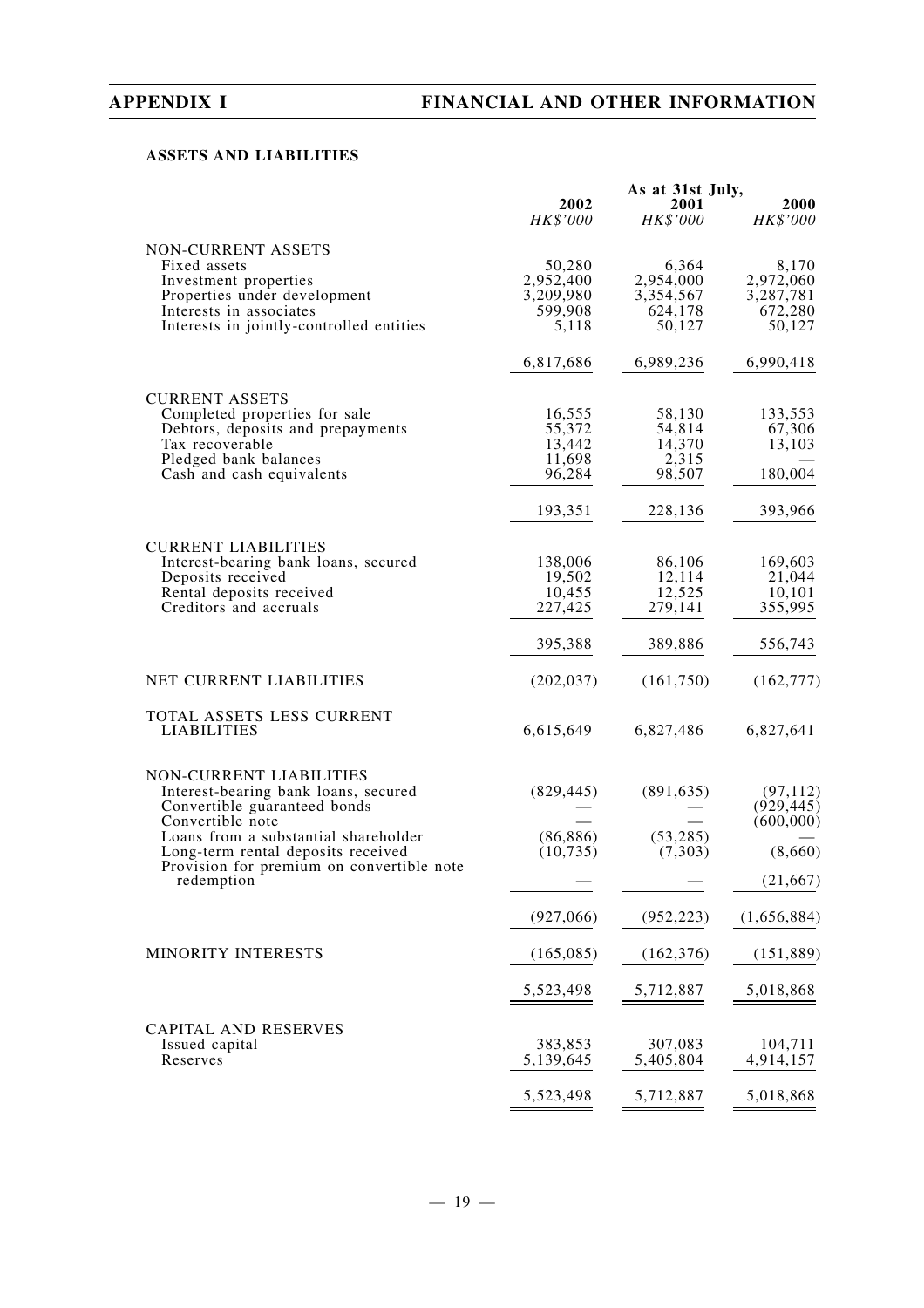## **2. FINANCIAL INFORMATION**

Set out below are the audited consolidated profit and loss account of the Group for each of the two years ended 31st July, 2001 and 2002 and the audited consolidated balance sheets as at 31st July, 2001 and 31st July, 2002 together with the relevant notes thereto as extracted from the Company's latest audited financial statements set out in the Company's latest published annual report:

## **CONSOLIDATED PROFIT AND LOSS ACCOUNT**

*FOR THE YEAR ENDED 31ST JULY, 2002*

|                                                                                                     |              | 2002       | 2001         |
|-----------------------------------------------------------------------------------------------------|--------------|------------|--------------|
|                                                                                                     | <b>Notes</b> | HK\$'000   | HK\$'000     |
| <b>TURNOVER</b>                                                                                     | 6            | 142,510    | 161,743      |
| Cost of Sales                                                                                       |              | (80, 580)  | (102, 815)   |
| Gross profit                                                                                        |              | 61,930     | 58,928       |
| Other revenue                                                                                       | 6            | 59,161     | 68,324       |
| Administrative expenses                                                                             |              | (44, 887)  | (62, 627)    |
| Overprovision for completed properties for sale                                                     |              |            | 5,000        |
| Overprovision for properties under development held for<br>purposes other than investment potential |              |            | 3,982        |
|                                                                                                     |              |            |              |
| PROFIT FROM OPERATING ACTIVITIES                                                                    | $\tau$       | 76,204     | 73,607       |
| <b>Finance Costs</b>                                                                                | 8            | (57,960)   | (139, 973)   |
| Share of losses of associates                                                                       |              | (43, 742)  | (44, 718)    |
| Impairment loss in amount due from an associate                                                     |              | (18,916)   | (17, 787)    |
| Write-off of unamortised goodwill on acquisition of<br>an associate                                 |              |            | (36,993)     |
| Impairment loss in interests in jointly-controlled entities                                         |              | (45, 057)  |              |
| <b>LOSS BEFORE TAX</b>                                                                              |              | (89, 471)  | (165, 864)   |
| <b>TAX</b>                                                                                          | 11           | (2, 352)   | 2,068        |
|                                                                                                     |              |            |              |
| <b>LOSS BEFORE MINORITY INTERESTS</b>                                                               |              | (91, 823)  | (163, 796)   |
| Minority interests                                                                                  |              | (2, 153)   | (823)        |
| NET LOSS FROM ORDINARY ACTIVITIES                                                                   |              |            |              |
| <b>ATTRIBUTABLE TO SHAREHOLDERS</b>                                                                 | 12, 18       | (93, 976)  | (164, 619)   |
| <b>LOSS PER SHARE</b>                                                                               |              |            |              |
| Basic                                                                                               | 13           | 2.95 cents | $7.50$ cents |
| Diluted                                                                                             |              | N/A        | N/A          |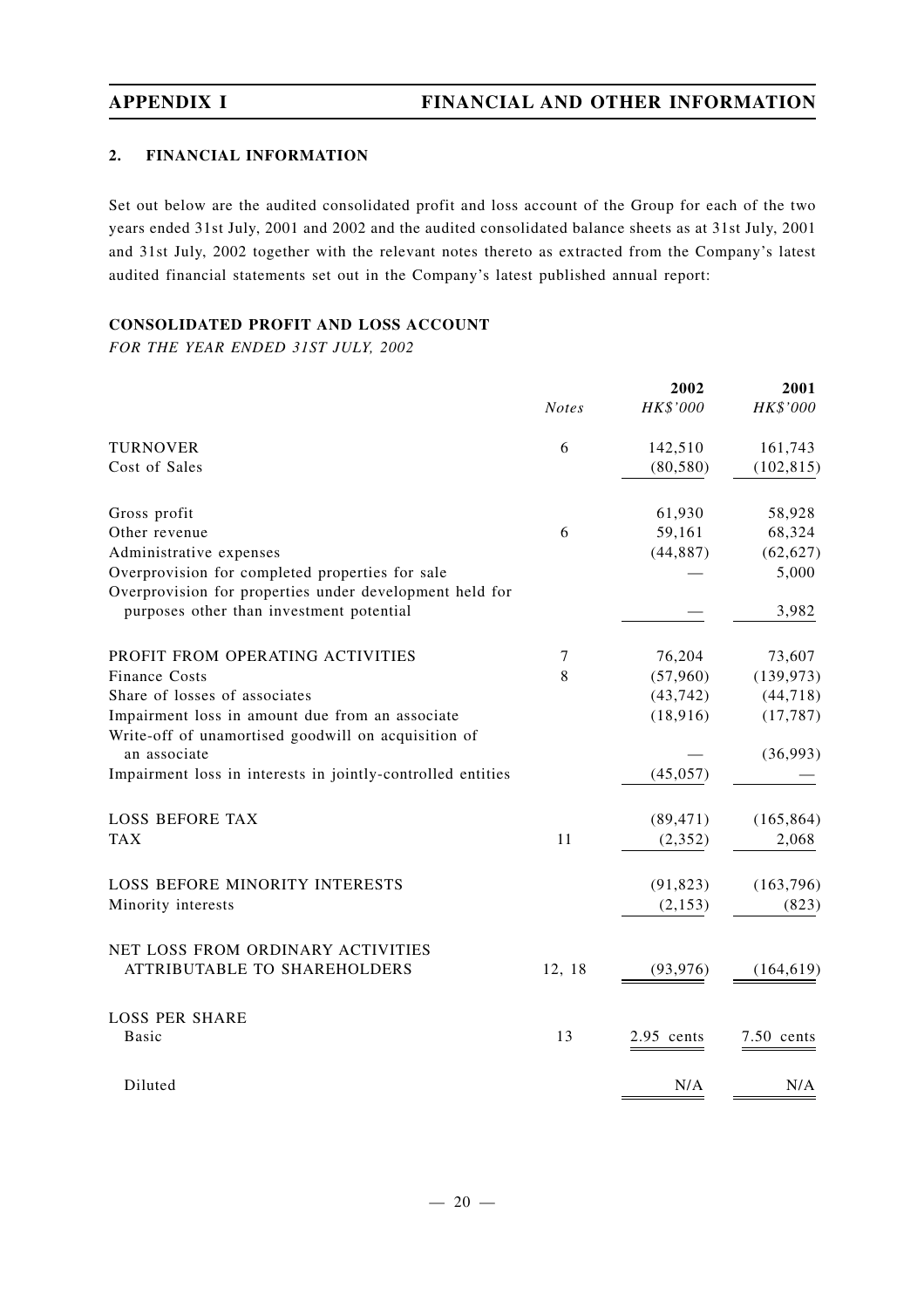## **CONSOLIDATED BALANCE SHEET**

*AS AT 31ST JULY, 2002*

|                                                                        |              | 2002       | 2001       |
|------------------------------------------------------------------------|--------------|------------|------------|
|                                                                        | <b>Notes</b> | HK\$'000   | HK\$'000   |
| NON-CURRENT ASSETS                                                     |              |            |            |
| Fixed assets                                                           | 14           | 50,280     | 6,364      |
| Investment properties                                                  | 15           | 2,952,400  | 2,954,000  |
| Properties under development                                           | 16           | 3,209,980  | 3,354,567  |
| Interests in associates                                                | 18           | 599,908    | 624,178    |
| Interests in jointly-controlled entities                               | 19           | 5,118      | 50,127     |
|                                                                        |              |            |            |
|                                                                        |              | 6,817,686  | 6,989,236  |
| <b>CURRENT ASSETS</b>                                                  |              |            |            |
| Completed properties for sale                                          | 20           | 16,555     | 58,130     |
| Debtors, deposits and prepayments                                      | 21           | 55,372     | 54,814     |
| Tax recoverable                                                        |              | 13,442     | 14,370     |
| Pledged bank balances                                                  | 22           | 11,698     | 2,315      |
| Cash and cash equivalents                                              | 22           | 96,284     | 98,507     |
|                                                                        |              | 193,351    | 228,136    |
| <b>CURRENT LIABILITIES</b>                                             |              |            |            |
| Interest-bearing bank loans, secured                                   | 23           | 138,006    | 86,106     |
| Deposits received                                                      |              | 19,502     | 12,114     |
| Rental deposits received                                               |              | 10,455     | 12,525     |
| Creditors and accruals                                                 | 24           | 227,425    | 279,141    |
|                                                                        |              |            |            |
|                                                                        |              | 395,388    | 389,886    |
| NET CURRENT LIABILITIES                                                |              | (202, 037) | (161, 750) |
| TOTAL ASSETS LESS CURRENT LIABILITIES                                  |              | 6,615,649  | 6,827,486  |
|                                                                        |              |            |            |
| <b>NON-CURRENT LIABILITIES</b><br>Interest-bearing bank loans, secured | 23           | (829, 445) | (891, 635) |
| Loans from a substantial shareholder                                   | 25           | (86, 886)  | (53, 285)  |
| Long-term rental deposits received                                     |              | (10, 735)  | (7, 303)   |
|                                                                        |              |            |            |
|                                                                        |              | (927,066)  | (952, 223) |
| MINORITY INTERESTS                                                     |              | (165, 085) | (162, 376) |
|                                                                        |              |            |            |
|                                                                        |              | 5,523,498  | 5,712,887  |
| <b>CAPITAL AND RESERVES</b><br>Issued capital                          | 27           | 383,853    | 307,083    |
| Reserves                                                               | 28           | 5,139,645  | 5,405,804  |
|                                                                        |              |            |            |
|                                                                        |              | 5,523,498  | 5,712,887  |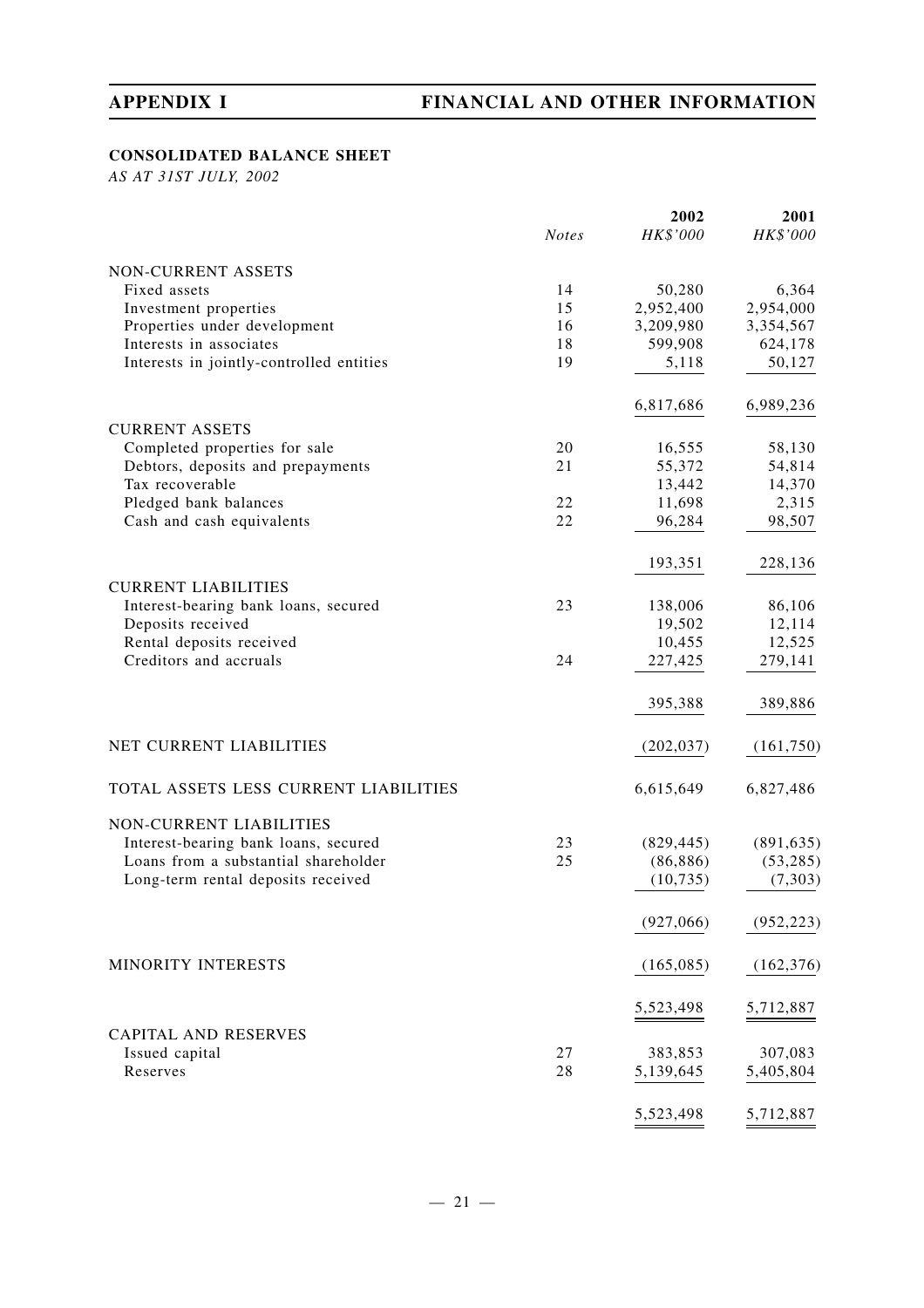## **CONSOLIDATED CASH FLOW STATEMENT**

*FOR THE YEAR ENDED 31ST JULY, 2002*

|                                                                                             | <b>Notes</b> | 2002<br>HK\$'000 | 2001<br>HK\$'000     |
|---------------------------------------------------------------------------------------------|--------------|------------------|----------------------|
| NET CASH INFLOW FROM OPERATING ACTIVITIES                                                   | 29(a)        | 39,641           | 33,577               |
| RETURNS ON INVESTMENTS AND<br><b>SERVICING OF FINANCE</b>                                   |              |                  |                      |
| Interest received                                                                           |              | 790              | 2,360                |
| Finance costs paid                                                                          |              | (60, 113)        | (174, 567)           |
| NET CASH OUTFLOW FROM RETURNS ON<br>INVESTMENTS AND SERVICING OF FINANCE                    |              | (59, 323)        | (172, 207)           |
| <b>TAX</b><br>Profits tax refunded/(paid) outside Hong Kong                                 |              | (1, 424)         | 801                  |
|                                                                                             |              |                  |                      |
| <b>INVESTING ACTIVITIES</b>                                                                 |              |                  |                      |
| Proceeds from disposal of fixed assets                                                      |              | 46               | 386                  |
| Purchases of fixed assets                                                                   |              | (944)            | (985)                |
| Additions to investment properties                                                          |              | (10, 409)        | (17, 663)            |
| Additions to properties under development<br>Advances to associates                         |              | (54, 689)        | (96, 123)<br>(5,100) |
| Increase in pledged bank balances                                                           |              | (9, 383)         | (2,315)              |
| NET CASH OUTFLOW FROM INVESTING ACTIVITIES                                                  |              | (75, 379)        | (121, 800)           |
| NET CASH OUTFLOW BEFORE FINANCING                                                           |              | (96, 485)        | (259, 629)           |
| <b>FINANCING</b>                                                                            | 29(b)        |                  |                      |
| Gross proceeds from issue of shares                                                         |              | 76,770           |                      |
| Share of issue expenses                                                                     |              | (3, 142)         |                      |
| Proceeds from new bank borrowings                                                           |              | 28,283           | 930,629              |
| Repayment of bank borrowings                                                                |              | (39, 014)        | (219, 603)           |
| Redemption of convertible note                                                              |              |                  | (600,000)            |
| Loans from a substantial shareholder                                                        |              | 71,283           | 51,582               |
| Repayment of loan from a substantial shareholder                                            |              | (40,000)         |                      |
| Advances from minority interests                                                            |              | 675              | 15,354               |
| NET CASH FLOW FROM FINANCING                                                                |              | 94,855           | 177,962              |
| DECREASE IN CASH AND CASH EQUIVALENTS                                                       |              | (1,630)          | (81, 667)            |
| Cash and cash equivalents at beginning of year                                              |              | 98,507           | 180,004              |
| Exchange realignments                                                                       |              | (593)            | 170                  |
| CASH AND CASH EQUIVALENTS AT END OF YEAR                                                    |              | 96,284           | 98,507               |
| ANANLYSIS OF BALANCES OF CASH AND                                                           |              |                  |                      |
| <b>CASH EQUIVALENTS</b><br>Cash and bank balances                                           |              | 75,383           | 98,507               |
| Non-pledged time deposits with original maturity of<br>less than three months when acquired |              | 20,901           |                      |
|                                                                                             |              |                  |                      |
|                                                                                             |              | 96,284           | 98,507               |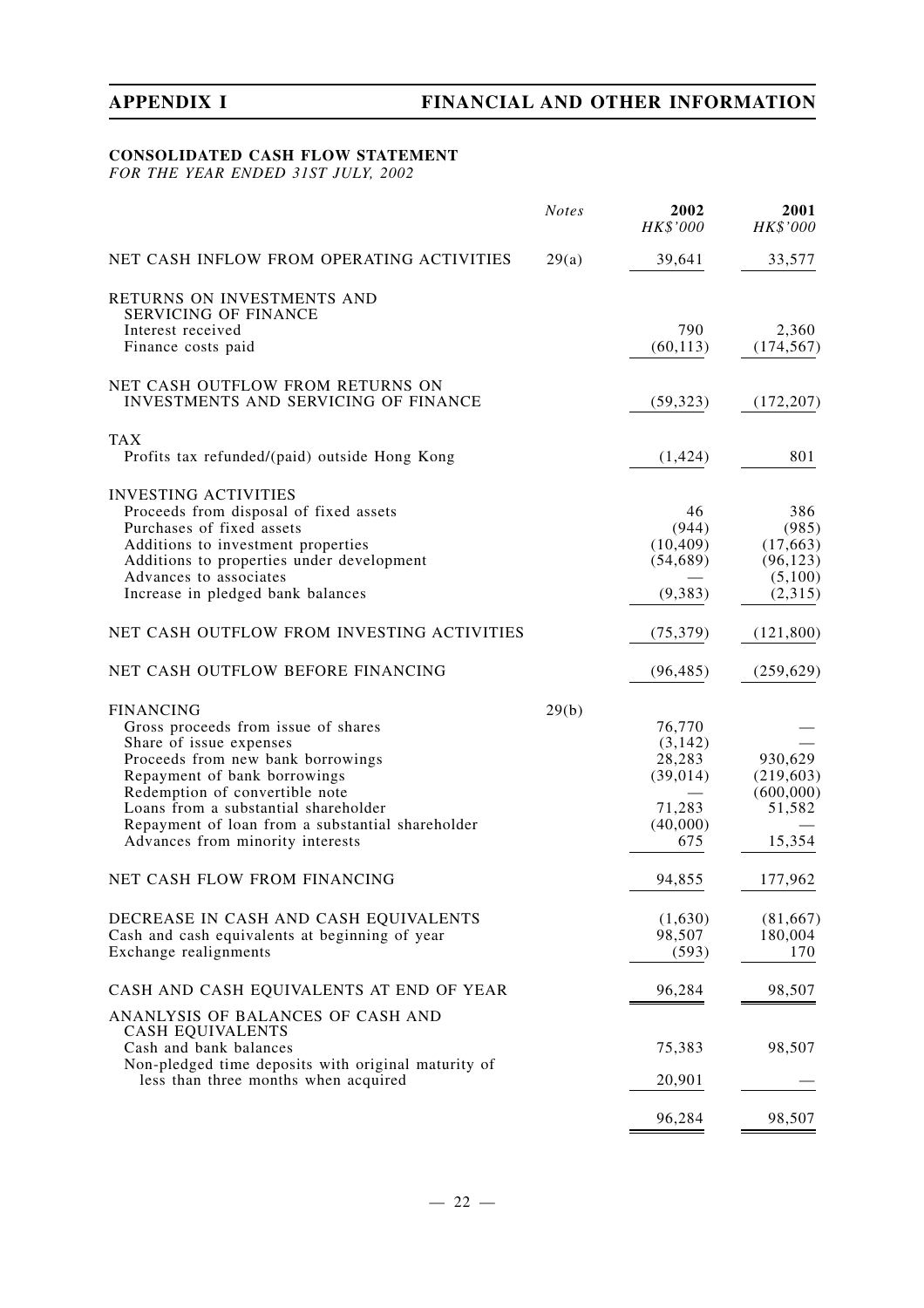## **CONSOLIDATED STATEMENT OF RECOGNISED GAINS AND LOSSES**

*FOR THE YEAR ENDED 31ST JULY, 2002*

|                                                          |              | 2002            | 2001       |
|----------------------------------------------------------|--------------|-----------------|------------|
|                                                          | <b>Notes</b> | <i>HK\$'000</i> | HK\$'000   |
| Deficit on revaluation of investment properties          | 28           | (11,909)        | (24, 875)  |
| Deficit on revaluation of properties under development   |              |                 |            |
| held for investment potential                            | 28           | (158, 849)      | (46, 027)  |
| Exchange reserve arising on conversion of convertible    |              |                 |            |
| guaranteed bonds                                         | 28           |                 | (9,558)    |
| Exchange differences on translation of financial         |              |                 |            |
| statements of foreign subsidiaries, associates           |              |                 |            |
| and jointly-controlled entities                          | 28           | 1,717           | 95         |
| Net losses not recognised in the profit and loss account |              | (169, 041)      | (80, 365)  |
| Net loss from ordinary activities attributable to        |              |                 |            |
| shareholders                                             | 28           | (93, 976)       | (164, 619) |
| Total recognised gains and losses                        |              | (263, 017)      | (244, 984) |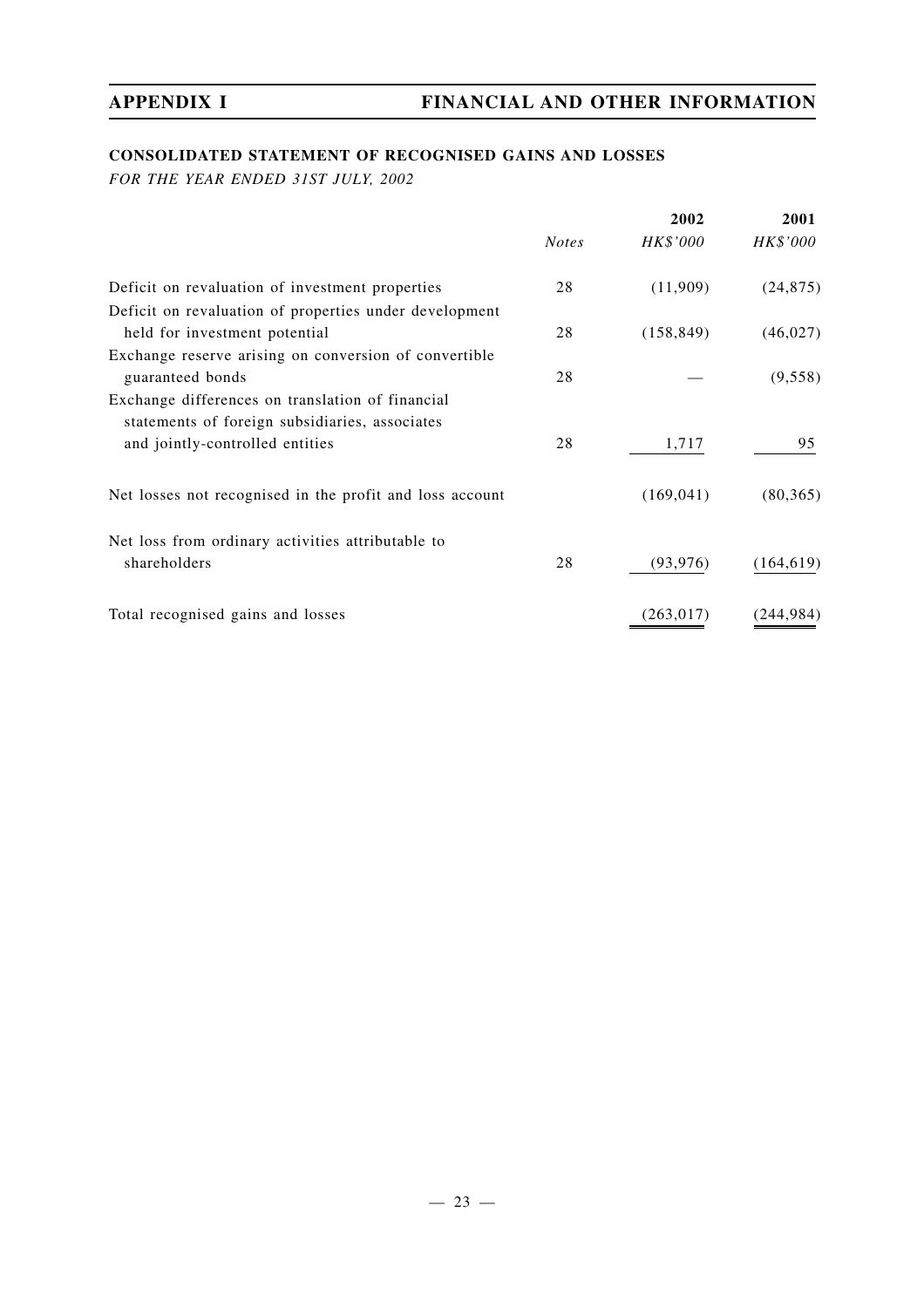## **NOTES TO FINANCIAL STATEMENTS**

31 July 2002

#### **1. CORPORATE INFORMATION**

The registered office of the Company is located at P. O. Box 309GT, Ugland House, South Church Street, George Town, Grand Cayman, Cayman Islands, British West Indies.

The principal activities of the Group have not changed during the year and consisted of property development for sale and property investment for rental purposes.

#### **2. IMPACT OF NEW AND REVISED STATEMENTS OF STANDARD ACCOUNTING PRACTICE ("SSAPS")**

The following recently-issued and revised SSAPs and related Interpretations are effective for the first time for the current year's financial statements:

- SSAP 9 (Revised): "Events after the balance sheet date"
- SSAP 18 (Revised): "Revenue"
- SSAP 26: "Segment reporting"
- SSAP 28: "Provisions, contingent liabilities and contingent assets"
- SSAP 29 "Intangible assets"
- SSAP 30: "Business combinations"
- SSAP 31: "Impairment of assets"
- SSAP 32: "Consolidated financial statements and accounting for investments in subsidiaries"
- Interpretation 12: "Business combinations subsequent adjustment of fair values and goodwill initially reported"
- Interpretation 13: "Goodwill continuing requirements for goodwill and negative goodwill previously eliminated against/credited to reserves"
- Interpretataion 14: "Evaluating the substance of transactions involving the legal form of a lease"
- Interpretataion 15: "Business combinations date of exchange and fair value of equity instruments"
- Interpretataion 16: "Disclosure service concession arrangements"
- Interpretataion 17: "Revenue barter transactions involving advertising services"

These SSAPs prescribe new accounting measurement and disclosure practices. The major effects on the Group's accounting policies and on the amounts disclosed in these financial statements of those SSAPs and Interpretations which have had a significant effect on the financial statements, are summarised as follows:

SSAP 26 prescribes the principles to be applied for reporting financial information by segment. It requires that management assesses whether the Group's predominant risks or returns are based on business segments or geographical segments and determines one of these bases to be the primary segment information reporting format, with the other as the secondary segment information reporting format. The impact of this SSAP is the inclusion of significant additional segment reporting disclosures which are set out in note 4 to the financial statements.

SSAP 30 prescribes the accounting treatment for business combinations, including the determination of the date of acquisition, the method for determining the fair values of the assets and liabilities acquired, and the treatment of goodwill or negative goodwill arising on acquisition. The SSAP requires the disclosure of goodwill and negative goodwill in the non-current assets section of the consolidated balance sheet. It requires that goodwill is amortised to the consolidated profit and loss account over its estimated useful life. Negative goodwill is recognised in the consolidated profit and loss account depending on the circumstances from which it arose, as further described in the accounting policy for negative goodwill disclosed in note 3 to the financial statements. Interpretation 13 prescribes the application of SSAP 30 to goodwill arising from acquisitions in previous years which remains eliminated against consolidated reserves. The adoption of the SSAP and Interpretation has not resulted in a prior year adjustment, for the reasons detailed in notes 3 and 28 to the financial statements. The required new additional disclosures are included in note 28 to the financial statements.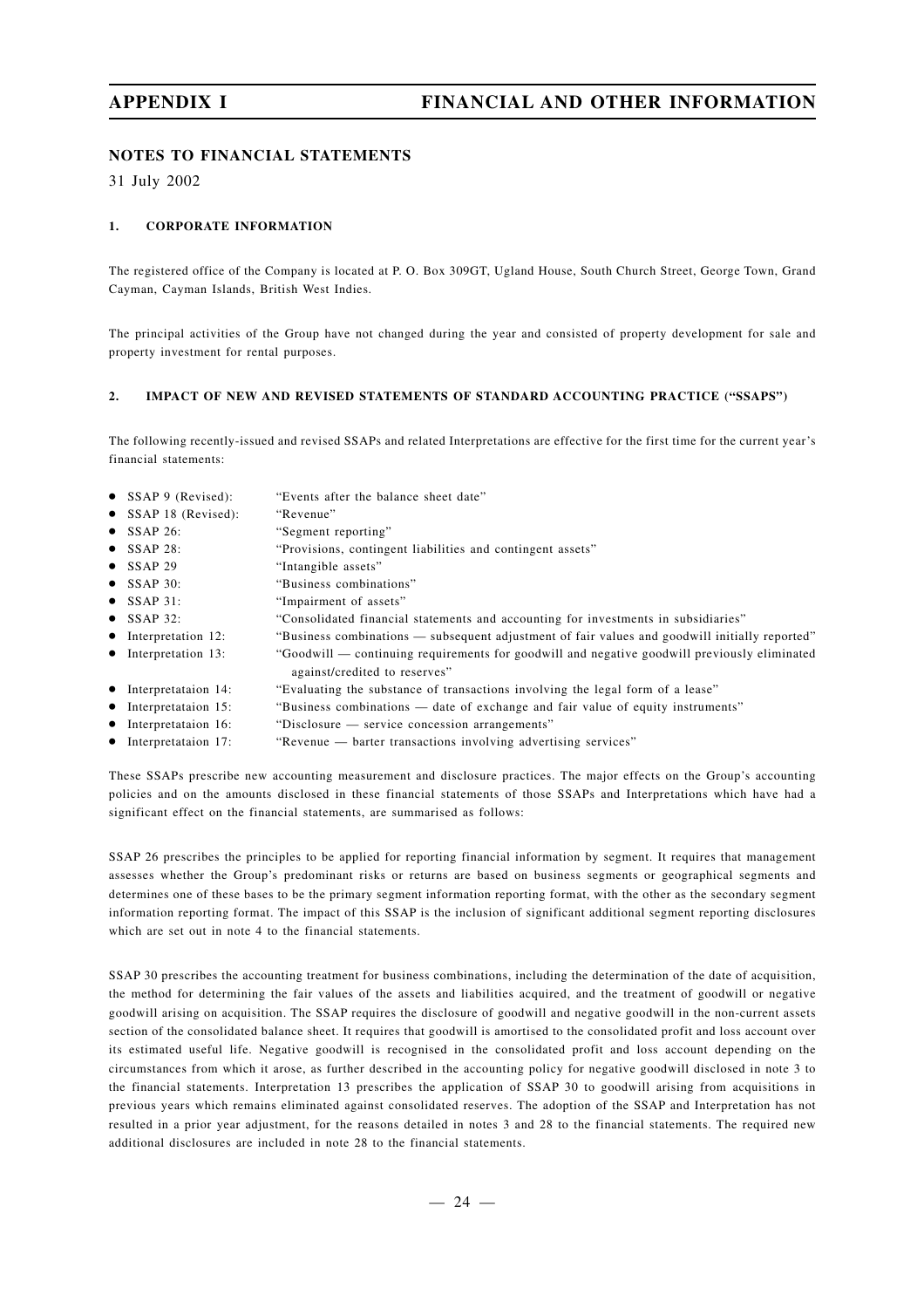SSAP 31 prescribes the recognition and measurement criteria for impairments of assets. The SSAP is required to be applied prospectively and therefore, has had no effect on amounts previously reported in prior year financial statements.

#### **3. SUMMARY OF SIGNIFICANT ACCOUNTING POLICIES**

#### **Basis of preparation**

These financial statements have been prepared in accordance with Hong Kong Statements of Standard Accounting Practice, accounting principles generally accepted in Hong Kong and the disclosure requirements of the Hong Kong Companies Ordinance. They have been prepared under the historical cost convention except for the periodic re-measurement of investment properties and properties under development held for investment potential, as further explained below.

#### **Basis of consolidation**

The consolidated financial statements include the financial statements of the Company and its subsidiaries for the year ended 31 July 2002. The results of subsidiaries acquired or disposed of during the year are consolidated from or to their effective dates of acquisition or disposal, respectively. All significant inter-company transactions and balances within the Group are eliminated on consolidation.

#### **Subsidiaries**

A subsidiary is a company whose financial and operating policies the Company controls, directly or indirectly, so as to obtain benefits from its activities.

The Company's interests in subsidiaries are stated at cost less any impairment losses.

#### **Associates**

An associate is a company, not being a subsidiary or a jointly-controlled entity, in which the Group has a long term interest of generally not less than 20% of the equity voting rights and over which it is in a position to exercise significant influence.

The Group's share of the post-acquisition results and reserves of associates is included in the consolidated profit and loss account and consolidated reserves, respectively. The Group's interests in associates are stated in the consolidated balance sheet at the Group's share of the net assets under the equity method of accounting, less any impairment losses.

Certain interest on loans borrowed for investments in associates engaged in property development is capitalised in the Group's share of the net assets of the associates.

#### **Joint venture companies**

A joint venture company is a company set up by contractual arrangement, whereby the Group and other parties undertake an economic activity. The joint venture company operates as a separate entity in which the Group and the other parties have an interest.

The joint venture agreement between the venturers stipulates the capital contributions of the joint venture parties, the duration of the joint venture and the basis on which the assets are to be realised upon its dissolution. The profits and losses from the joint venture company's operations and any distributions of surplus assets are shared by the venturers, either in proportion to their respective capital contributions, or in accordance with the terms of the joint venture agreement.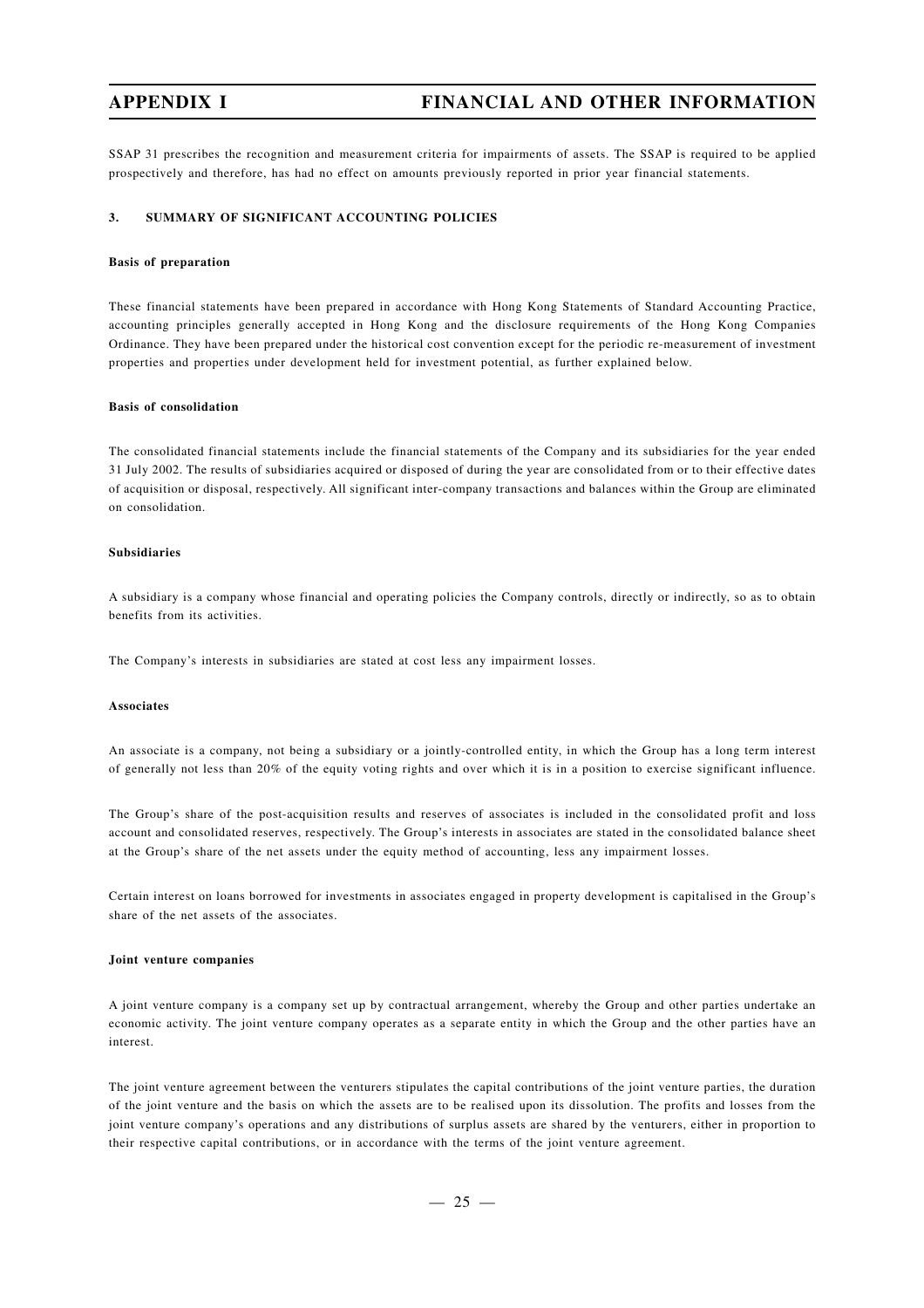A joint venture company is treated as:

(a) a subsidiary, if the Company has unilateral control over the joint venture company;

(b) a jointly-controlled entity, if the Company does not have unilateral control, but has joint control over the joint venture company;

(c) an associate, if the Company does not have unilateral or joint control, but holds generally not less than 20% of the joint venture company's registered capital and is in a position to exercise significant influence over the joint venture company; or

(d) a long term investment, if the Company holds less than 20% of the joint venture company's registered capital and has neither joint control of, nor is in a position to exercise significant influence over, the joint venture company.

#### **Jointly-controlled entities**

A jointly-controlled entity is a joint venture company which is subject to joint control, resulting in none of the participating parties having unilateral control over the economic activity of the jointly-controlled entity.

The Group's share of the post-acquisition results and reserves of jointly-controlled entities is included in the consolidated profit and loss account and consolidated reserves, respectively. Where the profit sharing ratio is different to the Group's equity interest, the share of post-acquisition results of the jointly-controlled entities is determined based on the agreed profit sharing ratio. The Group's interests in jointly-controlled entities are stated in the consolidated balance sheet at the Group's share of net assets under the equity method of accounting, less any impairment losses.

#### **Goodwill**

Goodwill arising on the acquisition of subsidiaries, associates and jointly-controlled entities represents the excess of the cost of the acquisition over the Group's share of the fair values of the identifiable assets and liabilities acquired as at the date of acquisition.

Goodwill arising on acquisition is recognised in the consolidated balance sheet as an asset and amortised on the straight-line basis over its estimated useful life, less any impairment losses. In prior years, goodwill arising on the acquisition of an associate was amortised on the straight-line basis over a period of 40 years, which was determined by the directors with reference to the estimated future economics benefits to be generated from the associate. The unamortised portion of such goodwill arising on the acquisition of the associate was fully written off in the prior year. In the case of associates and jointly-controlled entities, any unamortised goodwill is included in the carrying amount thereof, rather than as a separately identified asset on the consolidated balance sheet.

In prior years, goodwill arising on acquisitions was eliminated against consolidated reserves in the year of acquisition. The Group has adopted the transitional provision of SSAP 30 that permits goodwill on acquisitions which occurred prior to 1 August 2001, to remain eliminated against consolidated reserves, further details of which are included in note 28 to the financial statements. Goodwill on subsequent acquisitions is treated according to the new accounting policy above.

On disposal of subsidiaries, associates or jointly-controlled entities, the gain or loss on disposal is calculated by reference to the net assets at the date of disposal, including the attributable amount of goodwill which remains unamortised and any relevant reserves, as appropriate. Any attributable goodwill previously eliminated against consolidated reserves at the time of acquisition is written back and included in the calculation of the gain or loss on disposal.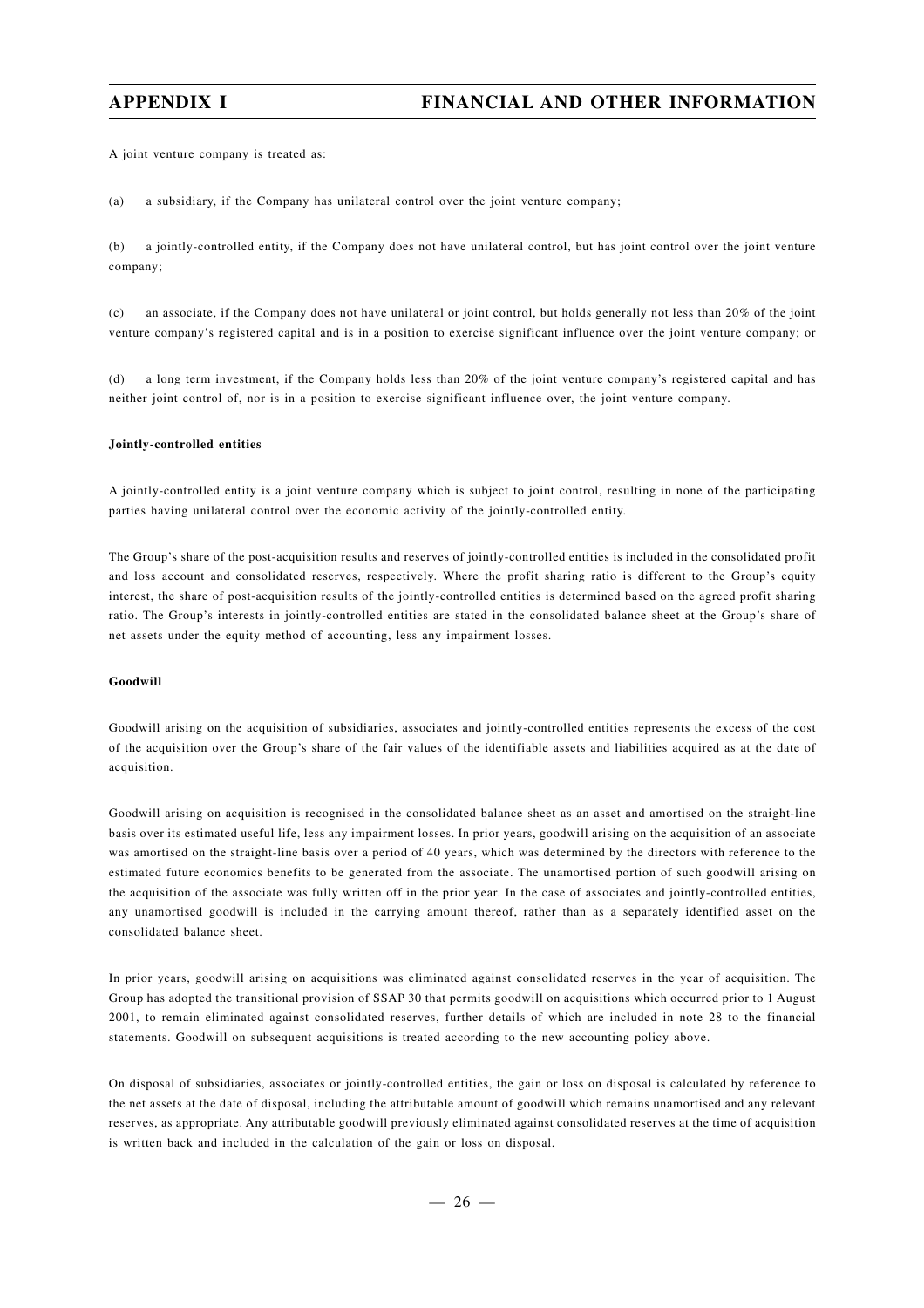The carrying amount of goodwill, including goodwill remaining eliminated against consolidated reserves, is reviewed annually and written down for impairment when it is considered necessary. A previously recognised impairment loss for goodwill is not reversed unless the impairment loss was caused by a specific external event of an exceptional nature that was not expected to recur, and subsequent external events have occurred which have reversed the effect of that event.

#### **Negative goodwill**

Negative goodwill arising on the acquisition of subsidiaries, associates or jointly-controlled entities represents the excess of the Group's share of the fair values of the identifiable assets and liabilities acquired as at the date of acquisition, over the cost of the acquisition.

To the extent that negative goodwill relates to expectations of future losses and expenses that are identified in the acquisition plan and that can be measured reliably, but which do not represent identifiable liabilities as at the date of acquisition, that portion of negative goodwill is recognised as income in the consolidated profit and loss account when the future losses and expenses are recognised.

To the extent that negative goodwill does not relate to identifiable expected future losses and expenses as at the date of acquisition, negative goodwill is recognised in the consolidated profit and loss account on a systematic basis over the remaining average useful life of the acquired depreciable/amortisable assets. The amount of any negative goodwill in excess of the fair values of the acquired non-monetary assets is recognised as income immediately.

In the case of associates and jointly-controlled entities, any negative goodwill not yet recognised in the consolidated profit and loss account is included in the carrying amount thereof, rather than as a separately identified item on the consolidated balance sheet.

In prior years, negative goodwill arising on acquisitions was credited to the capital reserve in the year of acquisition. The Group has adopted the transitional provision of SSAP 30 that permits negative goodwill on acquisitions which occurred prior to 1 August 2001, to remain credited to the capital reserve, further details of which are included in note 28 to the financial statements. Negative goodwill on subsequent acquisitions is treated according to the new accounting policy above.

On disposal of subsidiaries, associates or jointly-controlled entities, the gain or loss on disposal is calculated by reference to the net assets at the date of disposal, including the attributable amount of negative goodwill which has not been recognised in the consolidated profit and loss account and any relevant reserves as appropriate. Any attributable negative goodwill previously credited to the capital reserve at the time of acquisition is written back and included in the calculation of the gain or loss on disposal.

#### **Impairment of assets**

An assessment is made at each balance sheet date of whether there is any indication of impairment of any asset, or whether there is any indication that an impairment loss previously recognised for an asset in prior years may no longer exist or may have decreased. If any such indication exists, the asset's recoverable amount is estimated. An asset's recoverable amount is calculated as the higher of the asset's value in use or its net selling price.

An impairment loss is recognised only if the carrying amount of an asset exceeds its recoverable amount. An impairment loss is charged to the profit and loss account in the period in which it arises, unless the asset is carried at a revalued amount, when the impairment loss is accounted for in accordance with the relevant accounting policy for that revalued asset.

A previously recognised impairment loss is reversed only if there has been a change in the estimates used to determine the recoverable amount of an asset, however not to an amount higher than the carrying amount that would have been determined (net of depreciation/amortisation), had no impairment loss been recognised for the asset in prior years.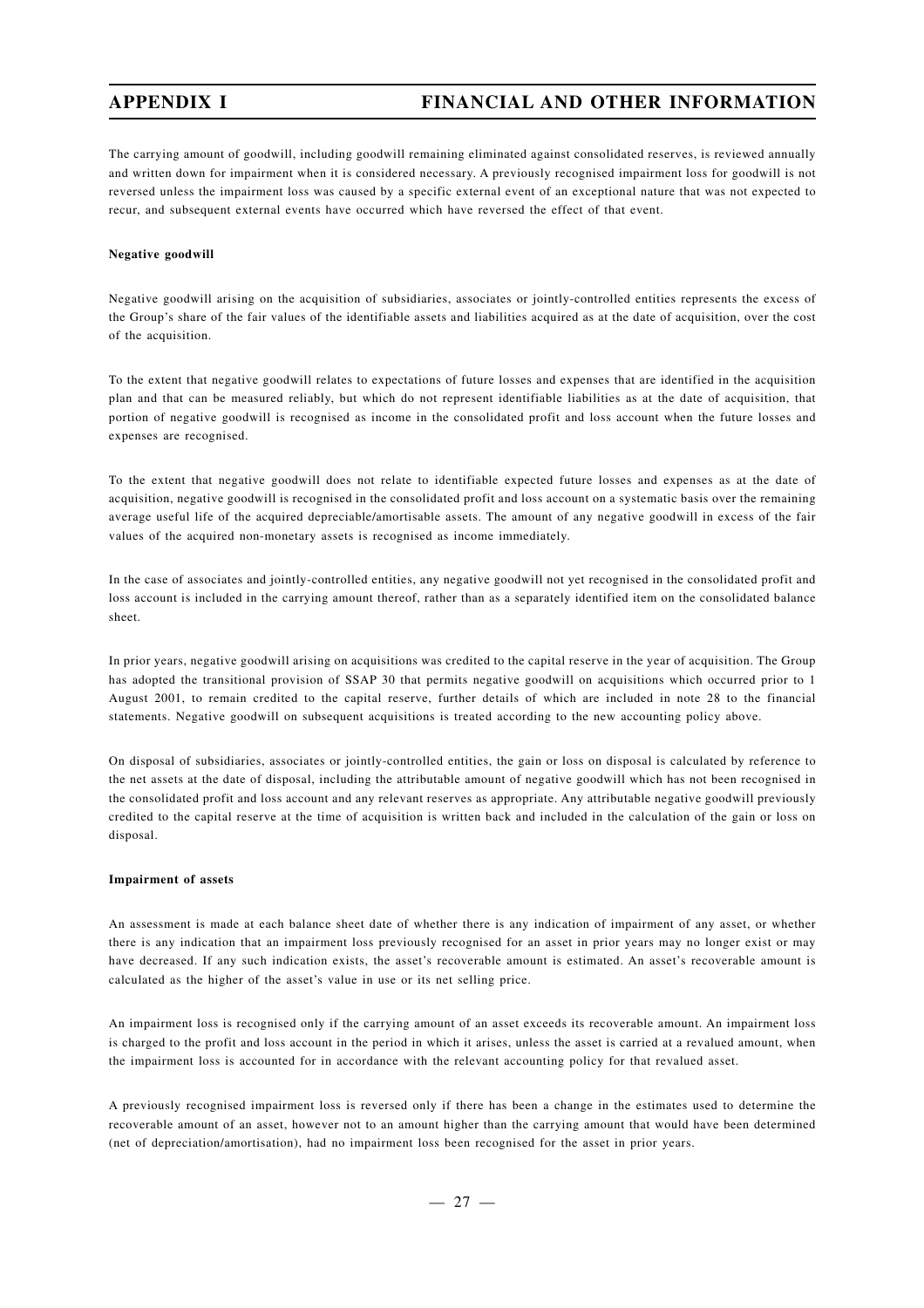A reversal of an impairment loss is credited to the profit and loss account in the period in which it arises, unless the asset is carried at a revalued amount, when the reversal of the impairment loss is accounted for in accordance with the relevant accounting policy for that revalued asset.

#### **Fixed assets and depreciation**

Fixed assets, other than investment properties, properties under development and completed properties for sales, are stated at cost less accumulated depreciation and any impairment losses. The cost of an asset comprises its purchase price and any directly attributable costs of bringing the asset to its working condition and location for its intended use. Expenditure incurred after the fixed assets have been put into operation, such as repairs and maintenance, is normally charged to the profit and loss account in the period in which it is incurred. In situations where it can be clearly demonstrated that the expenditure has resulted in an increase in the future economic benefits expected to be obtained from the use of the fixed assets, the expenditure is capitalised as an additional cost of that asset.

Depreciation is calculated on the straight-line basis to write off the cost of each asset over its estimated useful life. The principal annual rates used for this purpose are as follows:

| Leasehold land and buildings      | Over the lease terms |
|-----------------------------------|----------------------|
| Leasehold improvements            | 20%                  |
| Furniture, fixtures and equipment | $18\% - 20\%$        |
| Motor vehicles                    | $18\% - 25\%$        |
| Computers                         | $18\% - 25\%$        |

The gain or loss on disposal or retirement of a fixed asset recognised in the profit and loss account is the difference between the net sales proceeds and the carrying amount of the relevant asset.

#### **Investment properties**

Investment properties are interests in land and buildings in respect of which construction work and development have been completed and which are intended to be held on a long term basis for their investment potential, any rental income being negotiated at arm's length. Such properties are not depreciated, except where the unexpired term of the lease is 20 years or less, in which case depreciation is provided on the carrying amount over the remaining term of the lease, and are stated at their open market values on the basis of annual professional valuations performed at the end of each financial year. Changes in the values of investment properties are dealt with as movements in the investment property revaluation reserve. If the total of this reserve is insufficient to cover a deficit, on a portfolio basis, the excess of the deficit is charged to the profit and loss account. Any subsequent revaluation surplus is credited to the profit and loss account to the extent of the deficit previously charged.

On disposal of an investment property, the relevant portion of the investment property revaluation reserve realised in respect of previous valuations is released to the profit and loss account.

#### **Properties under development**

(a) Properties under development held for investment potential are stated at their open market value on the basis of annual professional valuations.

Changes in the values of such properties under development which have been revalued are dealt with as movements in the revaluation reserve of properties under development held for investment potential. If the total of this reserve is insufficient to cover a deficit, on a portfolio basis, the excess of the deficit is charged to the profit and loss account. Any subsequent revaluation surplus is credited to the profit and loss account to the extent of the deficit previously charged. On completion, the properties are transferred to investment properties.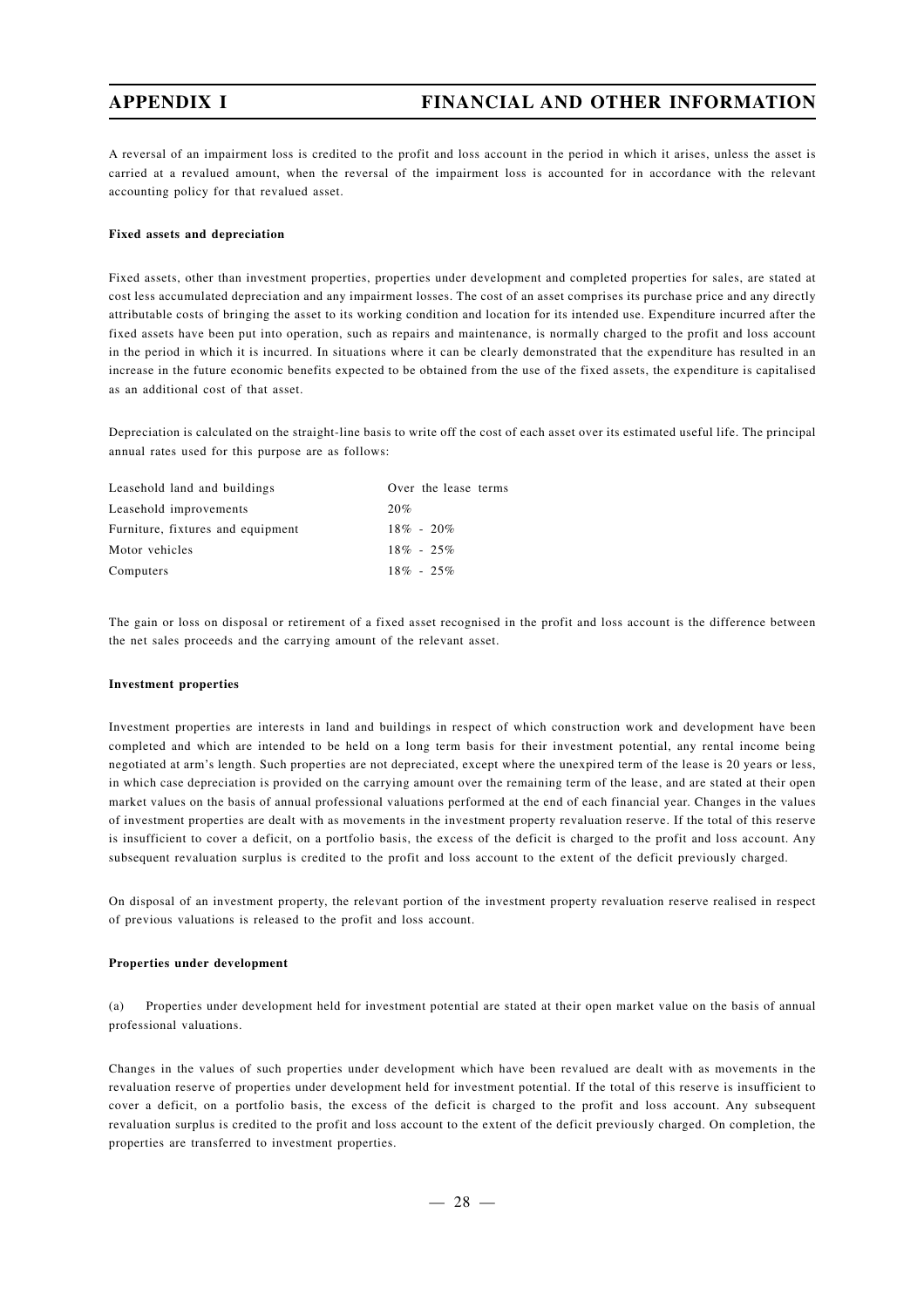On disposal of a property under development which has been revalued, the relevant portion of the revaluation reserve of properties under development held for investment potential realised in respect of previous valuations is released to the profit and loss account.

(b) Properties under development held for purposes other than investment potential are stated at cost less any impairment losses.

Where pre-sale of properties has commenced, properties under development held for purposes other than investment potential are stated at cost plus attributable profits (recognised on the basis set out under the heading "Revenue recognition" in this note) less the attributable sales instalments received and receivable.

Cost of properties in the course of development comprises land cost, fees for land use rights, construction costs, financing and other related expenses capitalised during the development period.

#### **Completed properties for sale**

Completed properties for sale are stated at the lower of cost and net realisable value. Net realisable value is estimated by the directors based on the prevailing market conditions. Cost is determined by an apportionment of the total costs of land and buildings attributable to unsold properties.

#### **Leased assets**

Leases where substantially all the rewards and risks of ownership of assets remain with the lessor are accounted for as operating leases. Where the Group is the lessor, assets leased by the Group under operating leases are included in non-current assets and rentals receivable under the operating leases are credited to the profit and loss account on the straight-line basis over the lease terms. Where the Group is the lessee, rentals payable under the operating leases are charged to the profit and loss account on the straight-line basis over the lease terms.

#### **Revenue recognition**

Revenue is recognised when it is probable that the economic benefits will flow to the Group and when the revenue can be measured reliably, on the following bases:

(a) from the sale of completed properties for sale upon the establishment of a binding contract in respect of the sale of properties or upon the issue of a completion certificate by the relevant government authorities, whichever is the later;

(b) from the pre-sale of properties under development, when a binding contract in respect of properties has been executed and the construction work has reached a stage where the ultimate realisation of profit can be reasonably determined, the attributable revenues and profit on the pre-sold portion of the properties under development, being a proportion of the total revenue and profits expected on completion, is recognised over the course of the development. The proportion used is calculated by reference to the lower of:

(i) the percentage of the total construction costs incurred at the end of the year to the estimated total construction costs on completion (with due allowance for contingencies); and

(ii) the proportion of the actual cash received to the total sales consideration.

Where purchasers fail to pay the balances of the purchase price on completion and the Group exercises its right to resell the property, sales deposits received in advance of completion are forfeited and credited to operating profit and the profits recognised so far are reversed;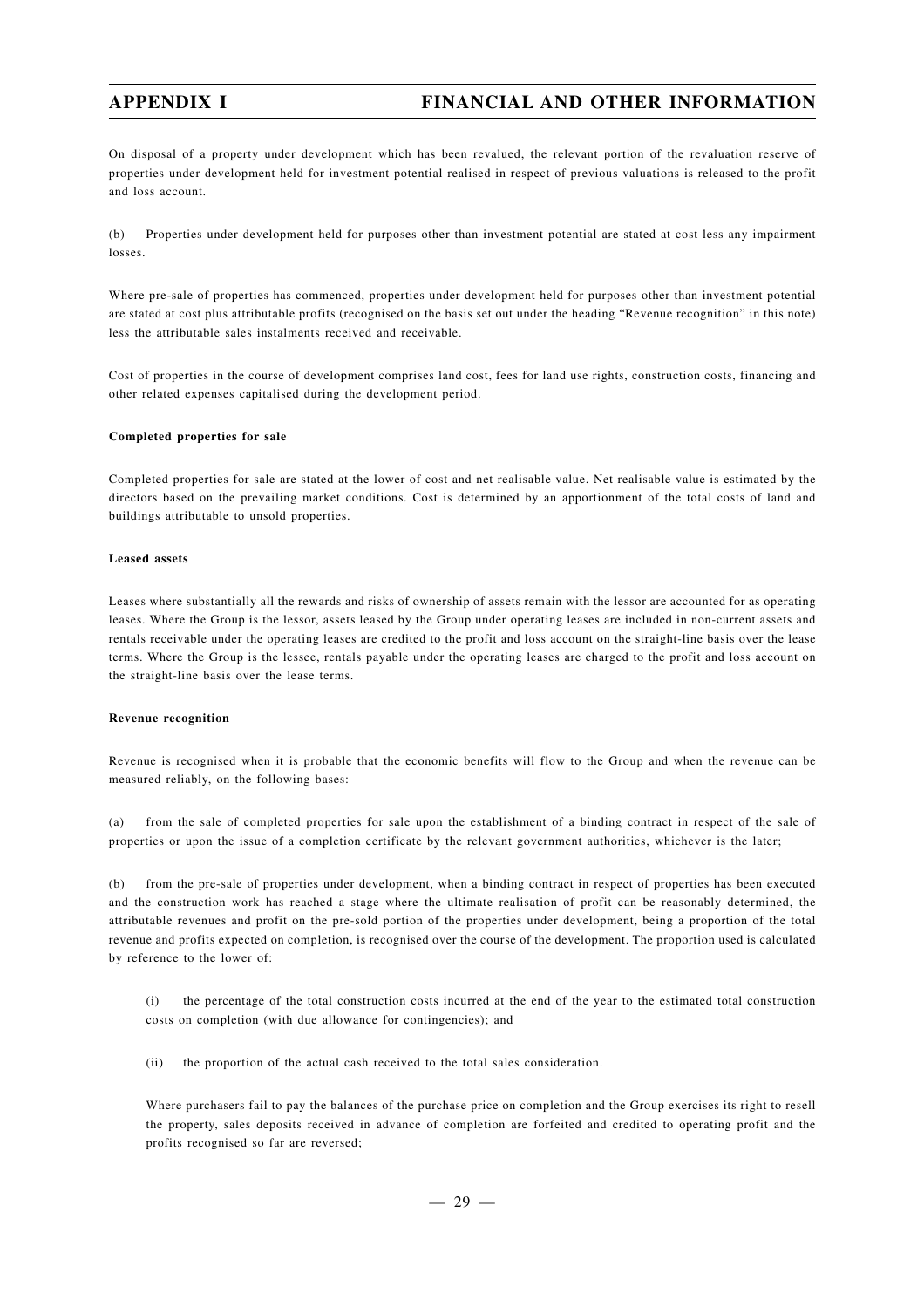(c) rental income is recognised in the period in which the properties are let and on a straight-line basis over the lease terms;

(d) interest income is recognised on a time proportion basis taking into account the principal outstanding and the effective interest rate applicable; and

(e) management fee income is recognised when services are rendered.

#### **Borrowing costs**

Borrowing costs directly attributable to the acquisition, construction or production of qualifying assets, i.e., assets that necessarily take a substantial period of time to get ready for their intended use or sale, are capitalised as part of the costs of those assets. The capitalisation of such borrowing costs ceases when the assets are substantially ready for their intended use or sale. The capitalisation rates for the year are based on the specific attributable borrowing costs of the borrowings. Investment income earned on the temporary investment of specific borrowings pending their expenditure on qualifying assets is deducted from the borrowing costs capitalised. All other borrowing costs are charged to the profit and loss account in the period in which they are incurred.

#### **Retirement benefits scheme**

The Group operates a defined contribution Mandatory Provident Fund retirement benefits scheme (the "Scheme") under the Mandatory Provident Fund Schemes Ordinance, for those employees who are eligible to participate in the Scheme. The Scheme has operated since 1 December 2000. Contributions are made based on a percentage of the employees' basic salaries and are charged to the profit and loss account as they become payable in accordance with the rules of the Scheme. The assets of the Scheme are held separately from those of the Group in an independently administered fund. The Group's employer contributions vest fully with the employees when contributed into the Scheme.

Prior to the Scheme becoming effective, the Group operated a defined contribution retirement benefits scheme (the "prior scheme") for its employees who were eligible and had elected to participate in the scheme. This prior scheme operated in a similar way to the Scheme, except that when an employee left the prior scheme before his/her interest in the employer contributions vested fully, the ongoing contributions payable by the Group were reduced by the relevant amount of forfeited contributions. With effect from 1 December 2000, the prior scheme was terminated.

The employees of the Group's subsidiary which operate in the Mainland China (the "PRC") are required to participate in a central pension scheme operated by the local municipal government. Those PRC subsidiaries are required to contribute 20% to 22.5% of its payroll costs to the central pension scheme.

#### **Foreign currencies**

Foreign currency transactions are recorded at the applicable rates of exchange ruling at the transaction dates. Monetary assets and liabilities denominated in foreign currencies at the balance sheet date are translated at the applicable rates of exchange ruling at that date. Exchange differences are dealt with in the profit and loss account.

On consolidation, the financial statements of subsidiaries, associates and jointly-controlled entities operating outside Hong Kong are translated into Hong Kong dollars at the applicable rates of exchange ruling at the balance sheet date. The resulting translation differences are included in the exchange fluctuation reserve.

### **Deferred tax**

Deferred tax is provided, using the liability method, on all significant timing differences to the extent it is probable that the liability will crystallise in the foreseeable future. A deferred tax asset is not recognised until its realisation is assured beyond reasonable doubt.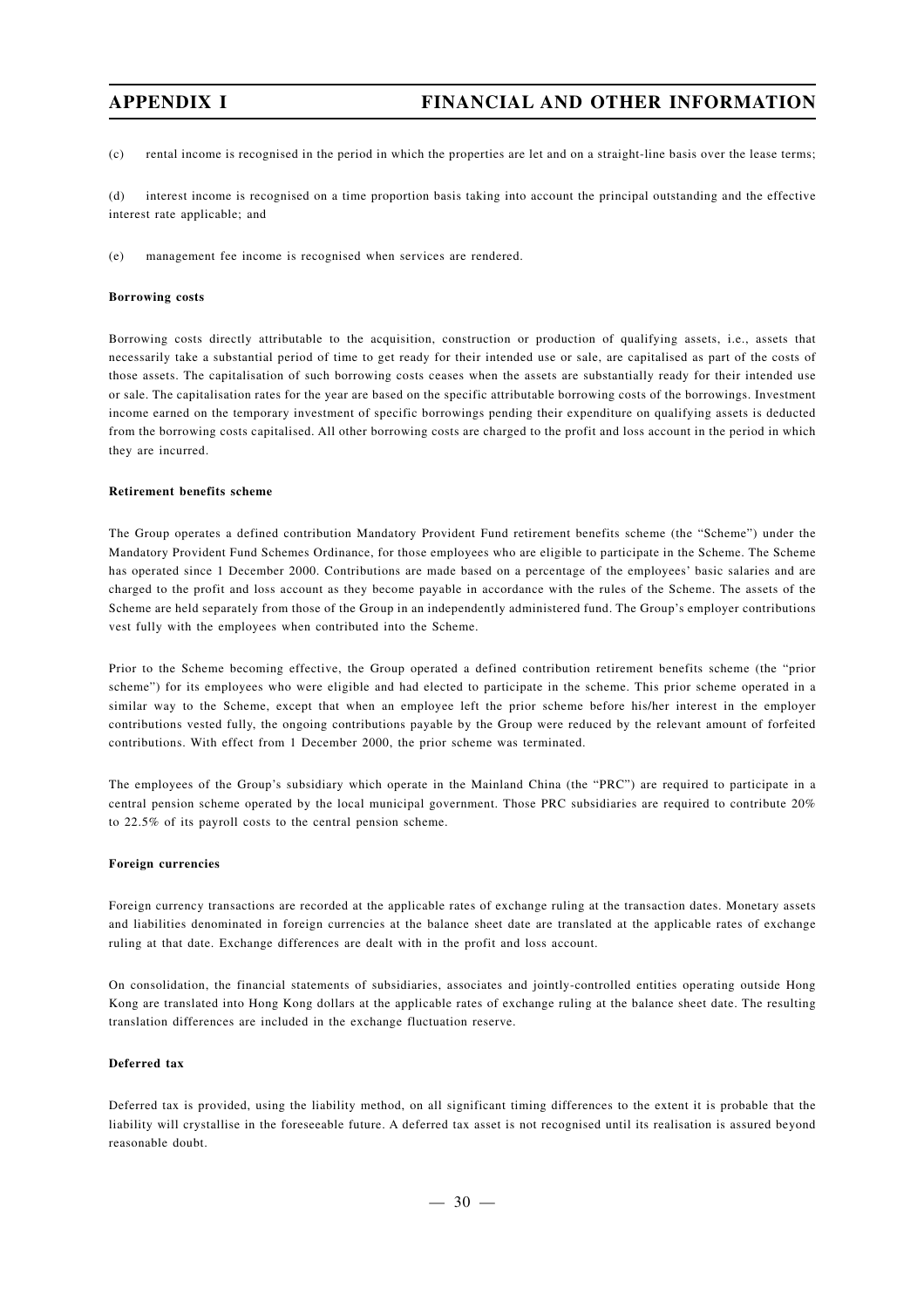#### **Cash equivalents**

For the purpose of the consolidated cash flow statement, cash equivalents represent short term highly liquid investments which are readily convertible into known amounts of cash and which were within three months of maturity when acquired, less advances from banks repayable within three months from the date of the advance. For the purpose of balance sheet classification, cash and cash equivalents represent assets similar in nature of cash, which are not restricted as to use.

#### **Related parties**

Parties are considered to be related if one party has the ability, directly or indirectly, to control the other party, or exercise significant influence over the other party in making financial and operating decisions. Parties are also considered to be related if they are subject to common control or common significant influence. Related parties may be individuals or corporate entities.

#### **4. SEGMENT INFORMATION**

SSAP 26 was adopted during the year, as detailed in note 2 to the financial statements. Segment information is presented by way of two segment formats: (i) on a primary segment reporting basis, by business segment; and (ii) on a secondary segment reporting basis, by geographical segment.

The Group's operating businesses are structured and managed separately, according to the nature of their operations and the products and services they provide. Each of the Group's business segments represents a strategic business unit that offers products and services which are subject to risks and returns that are different from those of other business segments. Summary details of the business segments are as follows:

(a) the property development segment engages in the development of properties in the PRC; and

(b) the property investment segment invests in service apartments, commercial and office buildings in the PRC for their rental income potential.

In determining the Group's geographical segments, revenue and results are attributable to the segments based on the location of the customers, and assets are attributed to the segments based on the location of the assets.

No geographical segment information is presented as over 90% of the Group's customers and assets are located in the PRC.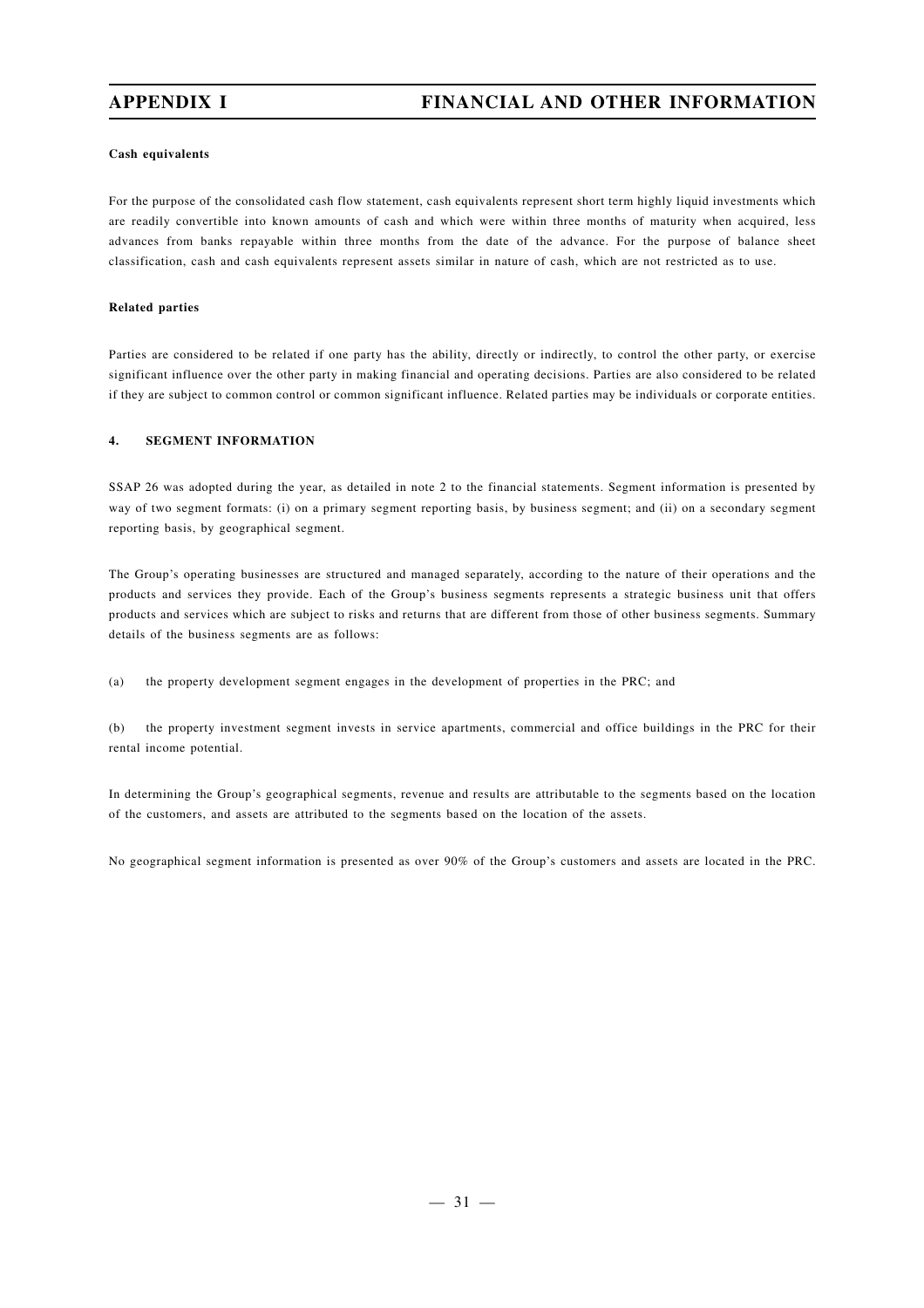## **Business segments**

*Group*

|                                                                                                        | Property development |          |           | <b>Property investment</b> |           | Consolidated |
|--------------------------------------------------------------------------------------------------------|----------------------|----------|-----------|----------------------------|-----------|--------------|
|                                                                                                        | 2002                 | 2001     | 2002      | 2001                       | 2002      | 2001         |
|                                                                                                        | HK\$'000             | HK\$'000 | HK\$'000  | HK\$'000                   | HK\$'000  | HK\$'000     |
| Segment revenue:                                                                                       |                      |          |           |                            |           |              |
| Sales to external customers                                                                            | 43,064               | 76,349   |           |                            | 43,064    | 76,349       |
| Rental income                                                                                          |                      |          | 99,446    | 85,394                     | 99,446    | 85,394       |
| Other revenue                                                                                          | 1,856                |          | 19,596    | 19,099                     | 21,452    | 19,099       |
| Total                                                                                                  | 44,920               | 76,349   | 119,042   | 104,493                    | 163,962   | 180,842      |
| Segment results                                                                                        | (5, 815)             | (13,013) | 54,292    | 49,076                     | 48,477    | 36,063       |
| Interest income                                                                                        |                      |          |           |                            | 37,709    | 49,225       |
| Unallocated expenses                                                                                   |                      |          |           |                            | (9,982)   | (20, 663)    |
| Overprovision for completed properties<br>for sale                                                     |                      | 5,000    |           |                            |           | 5,000        |
| Overprovision for properties under<br>development held for purposes other<br>than investment potential |                      | 3,982    |           |                            |           | 3,982        |
|                                                                                                        |                      |          |           |                            |           |              |
| Profit from operating activities                                                                       |                      |          |           |                            | 76,204    | 73,607       |
| Finance costs                                                                                          |                      |          |           |                            | (57,960)  | (139, 973)   |
| Operating profit/(loss) before share<br>of results of associates and                                   |                      |          |           |                            |           |              |
| jointly-controlled entities                                                                            |                      |          |           |                            | 18,244    | (66, 366)    |
| Share of losses of associates                                                                          |                      |          | (43, 742) | (44, 718)                  | (43, 742) | (44, 718)    |
| Impairment loss in amount due from<br>an associate                                                     |                      |          | (18, 916) | (17, 787)                  | (18, 916) | (17, 787)    |
| Write-off of unamortised goodwill on<br>acquisition of an associate                                    |                      |          |           | (36,993)                   |           | (36,993)     |
| Impairment loss in interests in                                                                        |                      |          |           |                            |           |              |
| jointly-controlled entities                                                                            | (45, 057)            |          |           |                            | (45, 057) |              |
| Loss before tax                                                                                        |                      |          |           |                            | (89, 471) | (165, 864)   |
| Tax                                                                                                    |                      |          |           |                            | (2,352)   | 2,068        |
| Loss before minority interests                                                                         |                      |          |           |                            | (91, 823) | (163, 796)   |
| Minority interests                                                                                     |                      |          |           |                            | (2, 153)  | (823)        |
| Net loss from ordinary activities                                                                      |                      |          |           |                            |           |              |
| attributable to shareholders                                                                           |                      |          |           |                            | (93, 976) | (164, 619)   |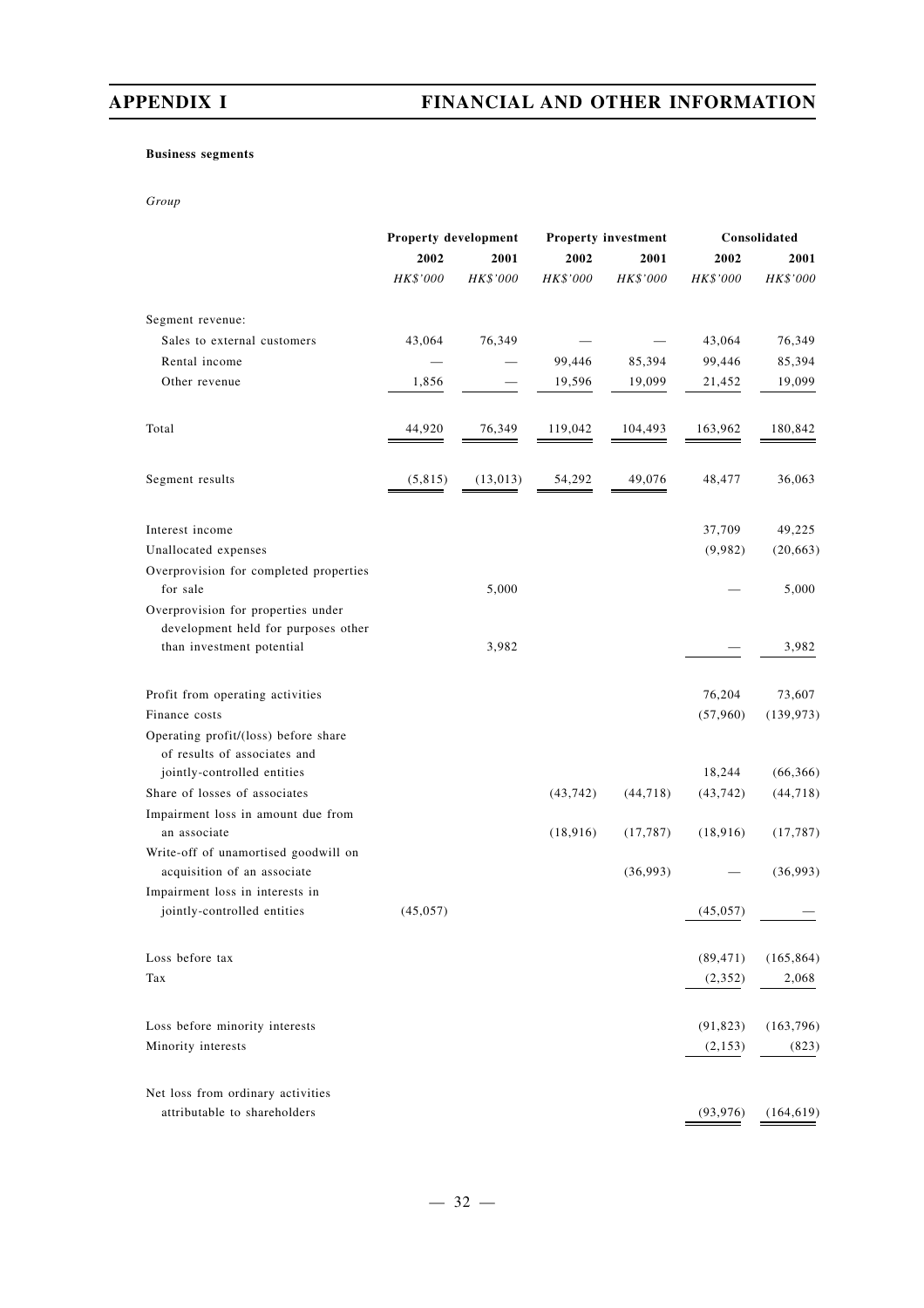## **Business segments**

*Group*

|                                                                    | Property development |          | <b>Property investment</b> |           | Consolidated    |           |
|--------------------------------------------------------------------|----------------------|----------|----------------------------|-----------|-----------------|-----------|
|                                                                    | 2002                 | 2001     | 2002                       | 2001      | 2002            | 2001      |
|                                                                    | HK\$'000             | HK\$'000 | HK\$'000                   | HK\$'000  | <b>HK\$'000</b> | HK\$'000  |
| Segment assets                                                     | 844,875              | 861,289  | 5,506,990                  | 5,641,466 | 6,351,865       | 6,502,755 |
| Interests in associates                                            |                      |          | 599,908                    | 624,178   | 599,908         | 624,178   |
| Interests in jointly-controlled entities                           | 5,118                | 50,127   |                            |           | 5,118           | 50,127    |
| Unallocated assets                                                 |                      |          |                            |           | 54,146          | 40,312    |
| Total assets                                                       |                      |          |                            |           | 7,011,037       | 7,217,372 |
| Segment liabilities                                                | 80,249               | 158,086  | 77,030                     | 70,234    | 157,279         | 228,320   |
| Unallocated liabilities                                            |                      |          |                            |           | 1,165,175       | 1,113,789 |
| Total liabilities                                                  |                      |          |                            |           | 1,322,454       | 1,342,109 |
| Other segment information:                                         |                      |          |                            |           |                 |           |
| Depreciation                                                       |                      |          | 2,927                      | 1,835     | 2,927           | 1,835     |
| Amortisation of goodwill arising on<br>acquisition of an associate |                      |          |                            | 1,156     |                 | 1,156     |
| Write back of provision for doubtful<br>debts                      |                      |          |                            | (3,211)   |                 | (3,211)   |
| Deficit on revaluation of investment                               |                      |          |                            |           |                 |           |
| properties                                                         |                      |          | 12,009                     | 29,305    | 12,009          | 29,305    |
| Deficit on revaluation of properties<br>under development held for |                      |          |                            |           |                 |           |
| investment potential                                               |                      |          | 158,849                    | 46,027    | 158,849         | 46,027    |
| Capital expenditure                                                | 9,517                | 8,492    | 56,507                     | 106,046   | 66,024          | 114,538   |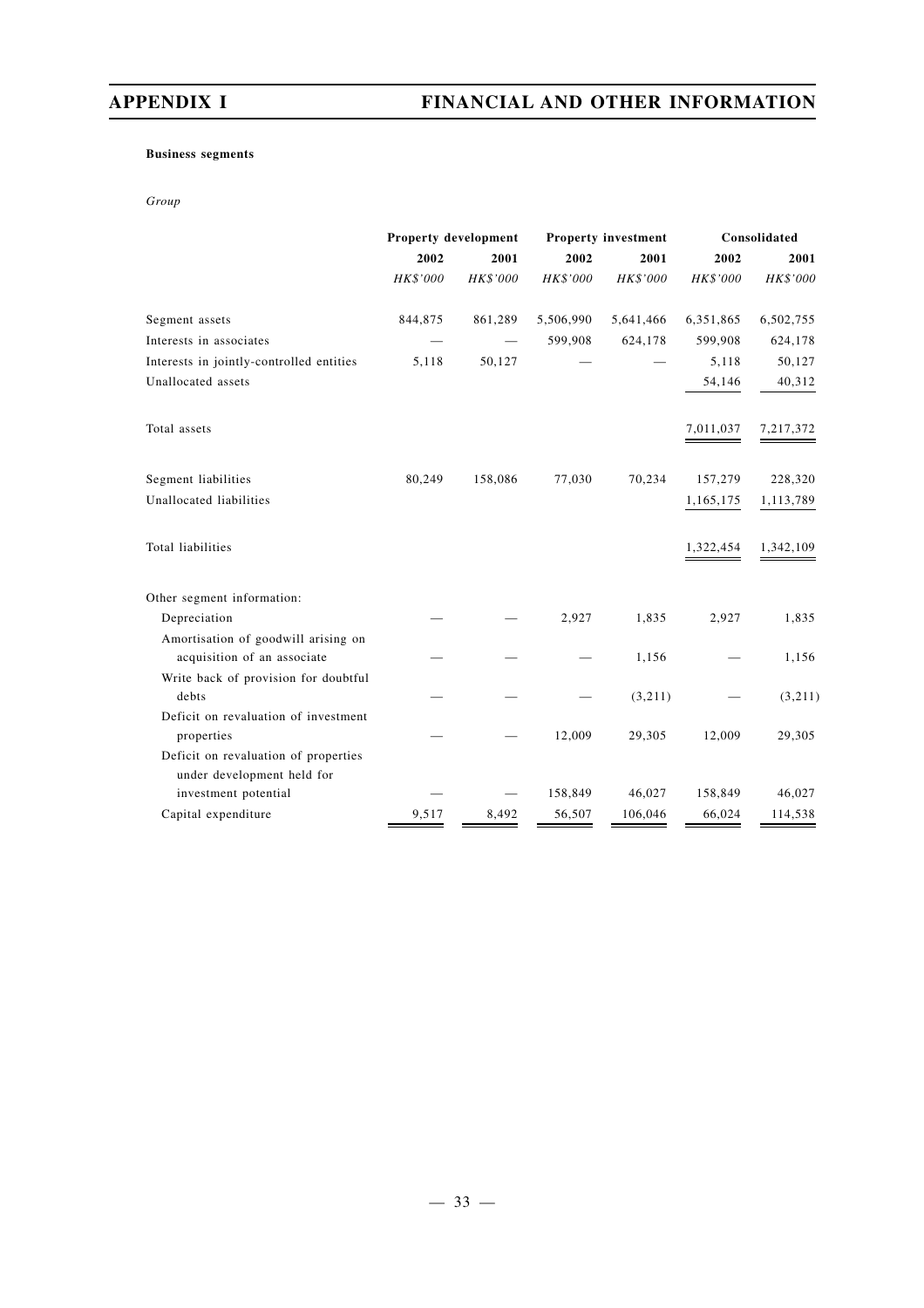### **5. RELATED PARTY TRANSACTIONS**

In addition to the transactions and balances detailed elsewhere in these financial statements, the Group had the following transactions with related parties during the year:

|                                                          |       | Group    |          |
|----------------------------------------------------------|-------|----------|----------|
|                                                          |       | 2002     | 2001     |
|                                                          |       | HK\$'000 | HK\$'000 |
| Interest income from an associate                        | (i)   | 36,919   | 45,088   |
| Interest expense on loans from a substantial shareholder | (ii)  | 2,318    | 1,703    |
| Rental expense paid to an associate of Lai Sun Garment   |       |          |          |
| (International) Limited                                  | (iii) | 344      |          |

(i) Interest is charged on an advance to an associate at Hong Kong dollar prime rate plus 2% per annum. Details of the advance are included in note 18 to the financial statements.

(ii) Interest is charged on the loans from a substantial shareholder. Details of the loans granted are included in note 25 to the financial statements.

(iii) The annual rental charge was calculated by reference to the prevailing open market rentals.

### **6. TURNOVER AND REVENUE**

The Group is principally engaged in property development and property investment. Turnover comprises proceeds from the sale of completed properties for sale and rental income from investment properties. An analysis of turnover and other revenue is as follows:

|                                          | Group    |          |  |
|------------------------------------------|----------|----------|--|
|                                          | 2002     | 2001     |  |
|                                          | HK\$'000 | HK\$'000 |  |
| Turnover:                                |          |          |  |
| Sale of completed properties for sale    | 43,064   | 76,349   |  |
| Rental income from investment properties | 99,446   | 85,394   |  |
|                                          | 142,510  | 161,743  |  |
| Other revenue:                           |          |          |  |
| Management fee income                    | 18,489   | 19,099   |  |
| Interest income from:                    |          |          |  |
| Bank deposits                            | 790      | 2,360    |  |
| An associate                             | 36,919   | 45,088   |  |
| Others                                   |          | 1,777    |  |
| Other income                             | 2,963    |          |  |
|                                          | 59,161   | 68,324   |  |
|                                          | 201,671  | 230,067  |  |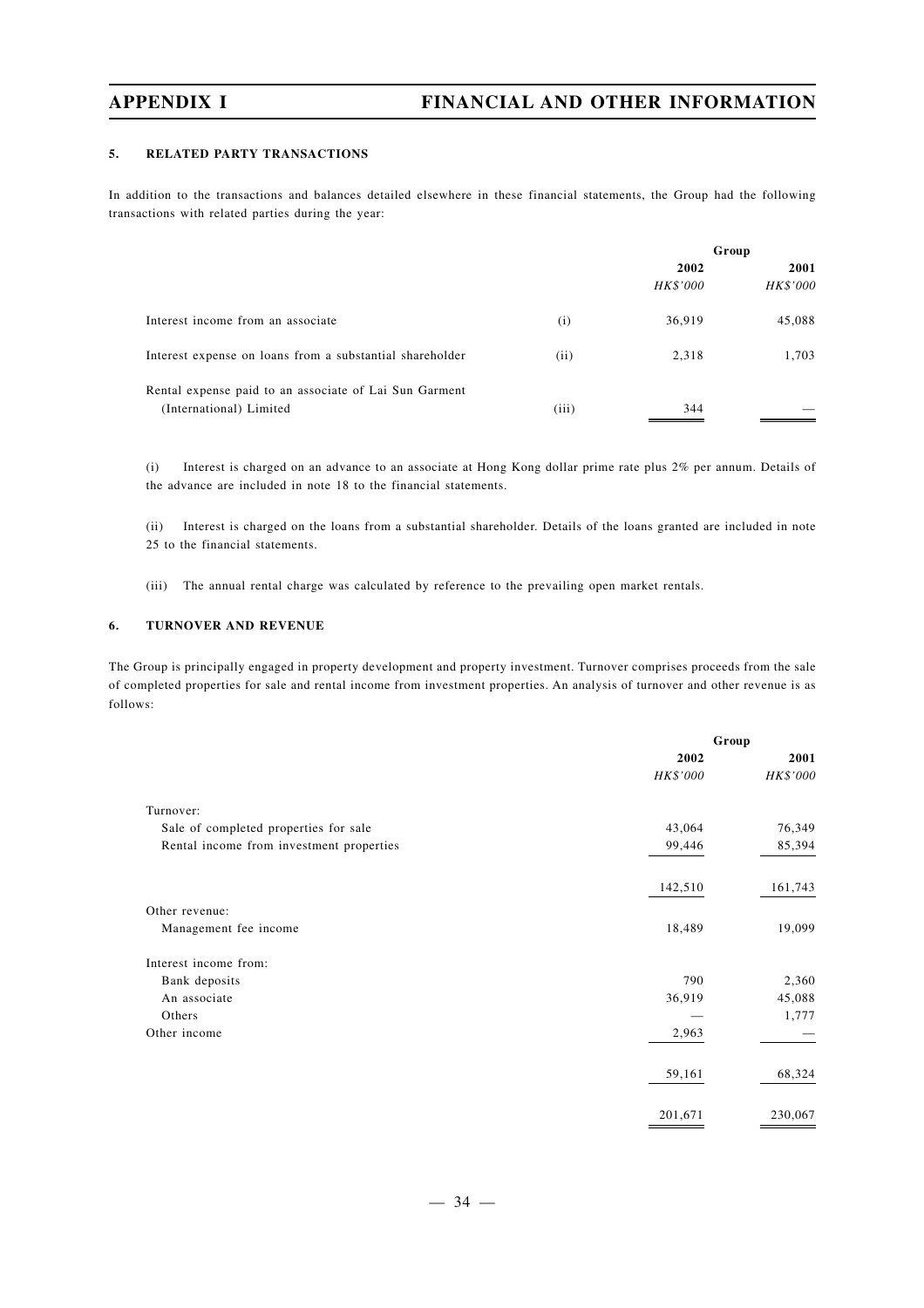## **7. PROFIT FROM OPERATING ACTIVITIES**

The Group's profit from operating activities is arrived at after charging/(crediting):

|                                                                        | Group    |           |
|------------------------------------------------------------------------|----------|-----------|
|                                                                        | 2002     | 2001      |
|                                                                        | HK\$'000 | HK\$'000  |
| Auditors' remuneration                                                 | 700      | 650       |
| Cost of completed properties for sale                                  | 49,249   | 81,841    |
| Depreciation                                                           | 3,092    | 1,897     |
| Outgoings in respect of rental income                                  | 31,331   | 15,974    |
| Guaranteed rental returns                                              | 165      | 184       |
| Minimum lease payments under operating leases in respect of            |          |           |
| land and buildings (Note $(a)$ )                                       | 344      | 443       |
| Staff costs (Note (b)) (including directors' remuneration $-$ note 9): |          |           |
| Wages and salaries                                                     | 10,197   | 13,406    |
| Pension scheme contributions                                           | 227      | 490       |
| Less: Forfeited contributions                                          | (253)    | (44)      |
|                                                                        | 10,171   | 13,852    |
| Amortisation of goodwill arising on acquisition of an associate        |          | 1,156     |
| Loss on disposal of fixed assets                                       | 9        | 508       |
| Write back of provision for doubtful debts                             |          | (3,211)   |
| Foreign exchange gains, net                                            | (57)     | (16)      |
|                                                                        |          |           |
| Notes:                                                                 |          |           |
|                                                                        | 2002     | 2001      |
|                                                                        | HK\$'000 | HK\$'000  |
| (a) Minimum lease payments under operating leases                      |          |           |
| in respect of land and buildings                                       | 344      | 2,216     |
| Capitalised in properties under development                            |          | (1,773)   |
|                                                                        | 344      | 443       |
|                                                                        |          |           |
|                                                                        | 2002     | 2001      |
|                                                                        | HK\$'000 | HK\$'000  |
| (b) Staff costs                                                        | 17,174   | 26,879    |
| Capitalised in properties under development                            | (7,003)  | (13, 027) |
|                                                                        | 10,171   | 13,852    |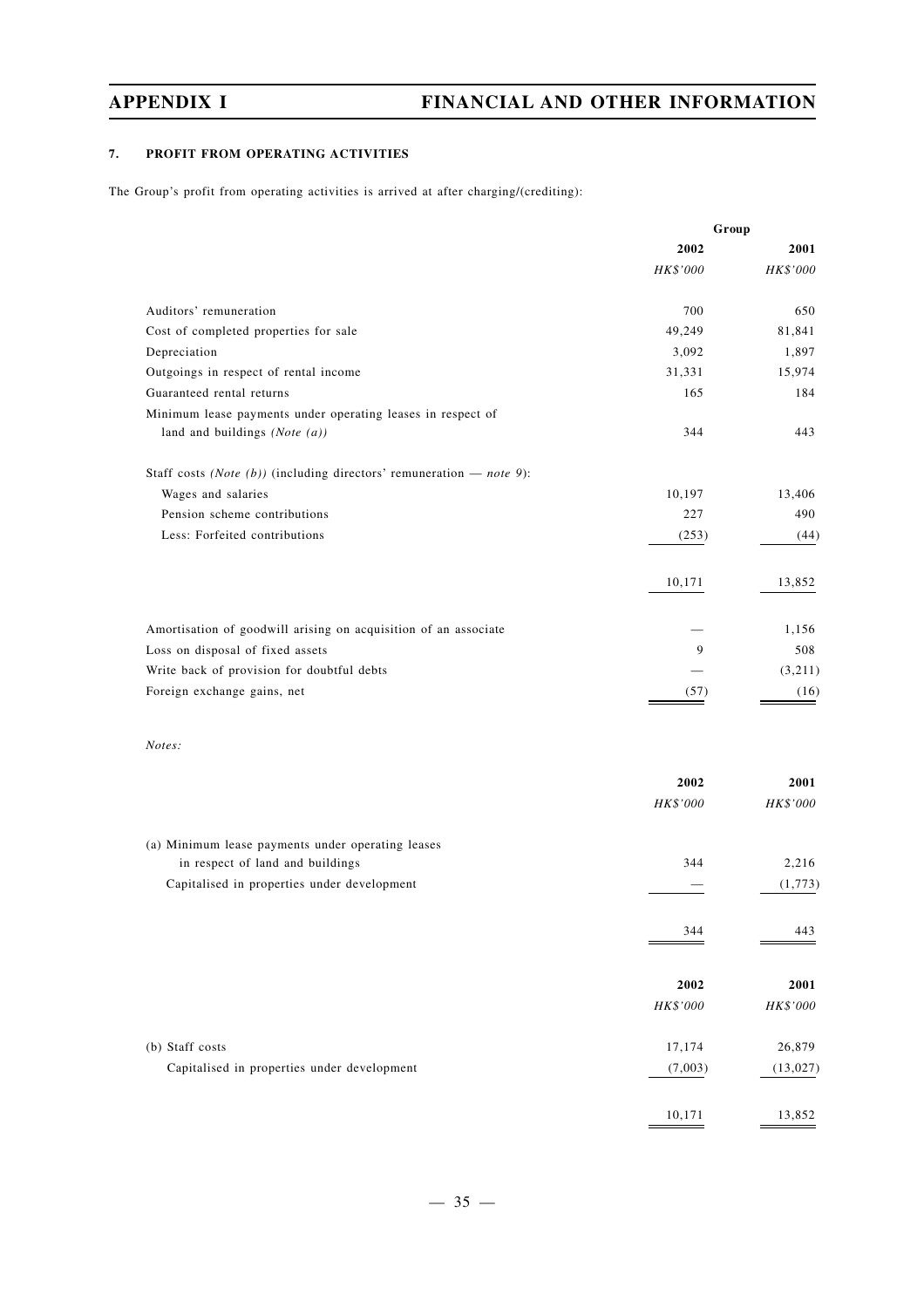### **8. FINANCE COSTS**

|                                                                   | 2002     | 2001     |
|-------------------------------------------------------------------|----------|----------|
|                                                                   | HK\$'000 | HK\$'000 |
| Interest expenses on:                                             |          |          |
| Bank loans wholly repayable within five years                     | 14,559   | 18,351   |
| Bank loans wholly repayable beyond five years                     | 40,571   |          |
| Amounts due to minority shareholders                              |          | 517      |
| Convertible guaranteed bonds and convertible note                 |          | 89,181   |
| Loans from a substantial shareholder                              | 2,318    | 1,703    |
| Provision for premium on convertible note redemption              |          | 38,333   |
| Bank charges                                                      | 4,983    | 7,035    |
|                                                                   | 62,431   | 155,120  |
| Less:                                                             |          |          |
| Amounts capitalised in properties under development               | (4, 471) | (12,708) |
| Amounts capitalised in associates engaged in property development |          | (2, 439) |
|                                                                   | 57,960   | 139.973  |

During the current year, the Group had no funds that were borrowed generally and used for the purpose of financing properties under development. In the prior year, to the extent funds were borrowed generally and used for the purpose of financing certain properties under development, the capitalisation rate used to determine the amount of borrowing costs eligible for capitalisation as part of the costs of these properties under development was 5.8% per annum.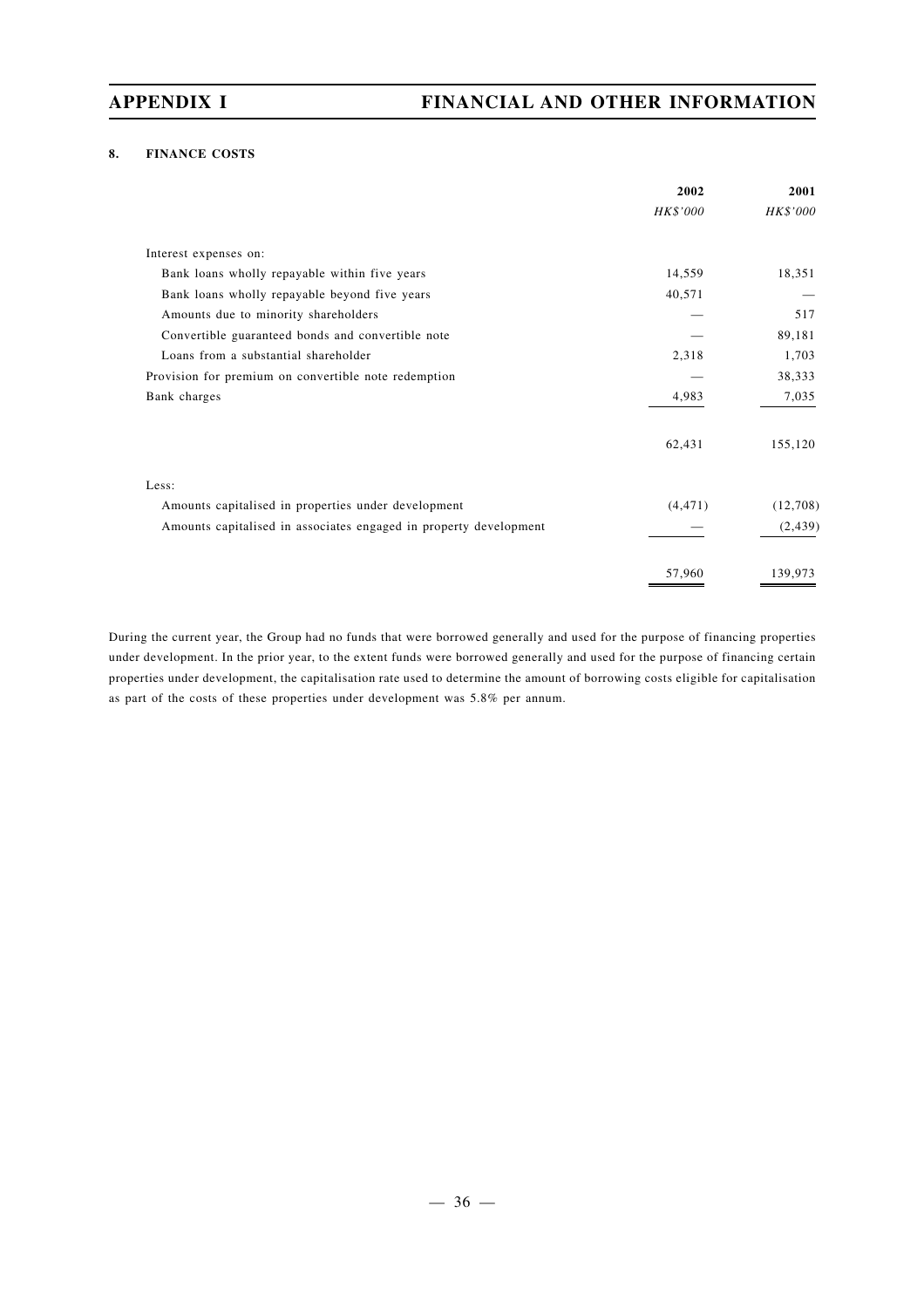### **9. DIRECTORS' REMUNERATION**

Directors' remuneration disclosed pursuant to the Rules Governing the Listing of Securities on The Stock Exchange of Hong Kong Limited (the "Listing Rules") and Section 161 of the Hong Kong Companies Ordinance is as follows:

| 2001     |
|----------|
| HK\$'000 |
| 128      |
| 7,801    |
| 11       |
| 7,940    |
| (6, 352) |
| 1,588    |
|          |

Fees include HK\$120,000 (2001: HK\$128,000) payable to the independent non-executive directors. There were no other emoluments payable to the independent non-executive directors during the year (2001: Nil).

The number of directors whose remuneration fell within the following bands is as follows:

|                               |      | <b>Number of directors</b> |  |  |
|-------------------------------|------|----------------------------|--|--|
|                               | 2002 | 2001                       |  |  |
| Nil - HK\$1,000,000           | 14   | 13                         |  |  |
| HK\$1,000,001 - HK\$1,500,000 |      | 2                          |  |  |
| HK\$1,500,001 - HK\$2,000,000 |      | 1                          |  |  |
| HK\$2,500,001 - HK\$3,000,000 |      | 1                          |  |  |
|                               | 15   | 17                         |  |  |

There was no arrangement under which a director waived or agreed to waive any remuneration during the year.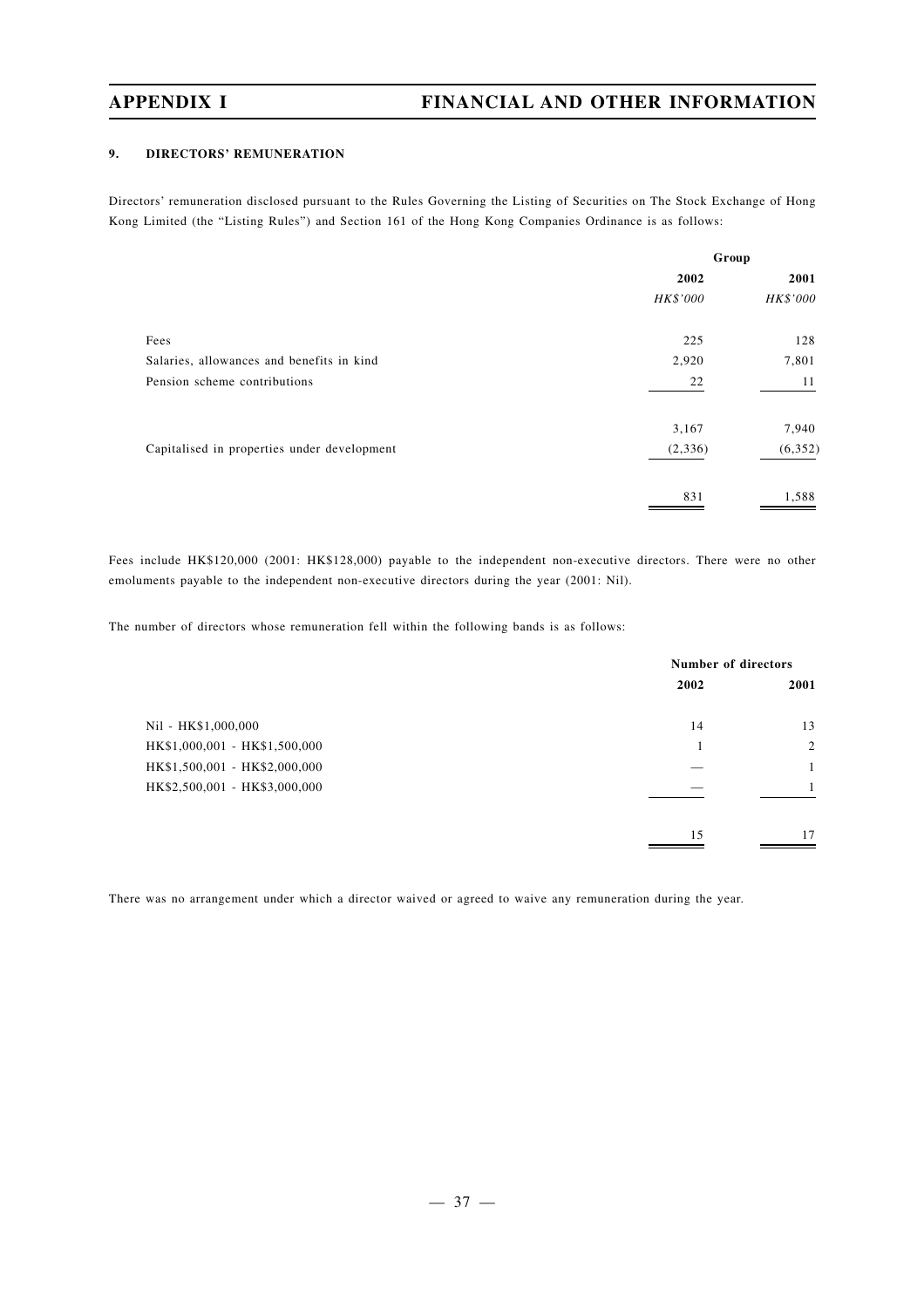### **10. FIVE HIGHEST PAID EMPLOYEES**

The five highest paid employees during the year included three (2001: four) directors, details of whose remuneration are set out in note 9 above. Details of the remuneration of the remaining two (2001: one) non-directors, highest paid employees are set out below:

|                                             | Group    |          |  |
|---------------------------------------------|----------|----------|--|
|                                             | 2002     | 2001     |  |
|                                             | HK\$'000 | HK\$'000 |  |
| Salaries, allowances and benefits in kind   | 1,565    | 897      |  |
| Pension scheme contributions                | 12       | 36       |  |
|                                             | 1,577    | 933      |  |
| Capitalised in properties under development | (550)    | (747)    |  |
|                                             | 1,027    | 186      |  |

The remuneration of the non-director, highest paid employees fell within the band of nil to HK\$1,000,000 during the years ended 31 July 2002 and 2001.

#### **11. TAX**

No provision for Hong Kong profits tax has been made as the Group had no estimated assessable profits arising in Hong Kong during the year (2001: Nil). Taxes on profits assessable elsewhere have been calculated at the rates of tax prevailing in the countries in which the Group operates, based on existing legislation, interpretations and practices in respect thereof.

|                                                  | Group    |          |  |
|--------------------------------------------------|----------|----------|--|
|                                                  | 2002     | 2001     |  |
|                                                  | HK\$'000 | HK\$'000 |  |
| Charge for the year for PRC profits tax          | 3,000    |          |  |
| Over-provision of PRC profits tax in prior years | (648)    | (2,068)  |  |
| Tax charge/(credit) for the year                 | 2,352    | (2,068)  |  |

In connection with listing of the Company on The Stock Exchange of Hong Kong Limited (currently on the Main Board) (the "Listing"), tax indemnity deeds were signed on 12 November 1997, pursuant to which LSD has undertaken to indemnify the Group in respect of certain potential PRC income taxes and land appreciation taxes ("LAT") payable or shared by the Group in consequence of the disposal of any of the property interests attributable to the Group through its subsidiaries and its associates as at 31 October 1997 ("Property Interests"). These tax indemnities given by LSD apply in so far as such tax is applicable to the difference between (i) the value of the Property Interests in the valuation thereon by Chesterton Petty Limited as at 31 October 1997 (the "Valuation") and (ii) the aggregate costs of such Property Interests incurred up to 31 October 1997 together with the amount of unpaid land costs, unpaid land premium and unpaid costs of resettlement, demolition and public utilities and other deductible costs in respect of the Property Interests.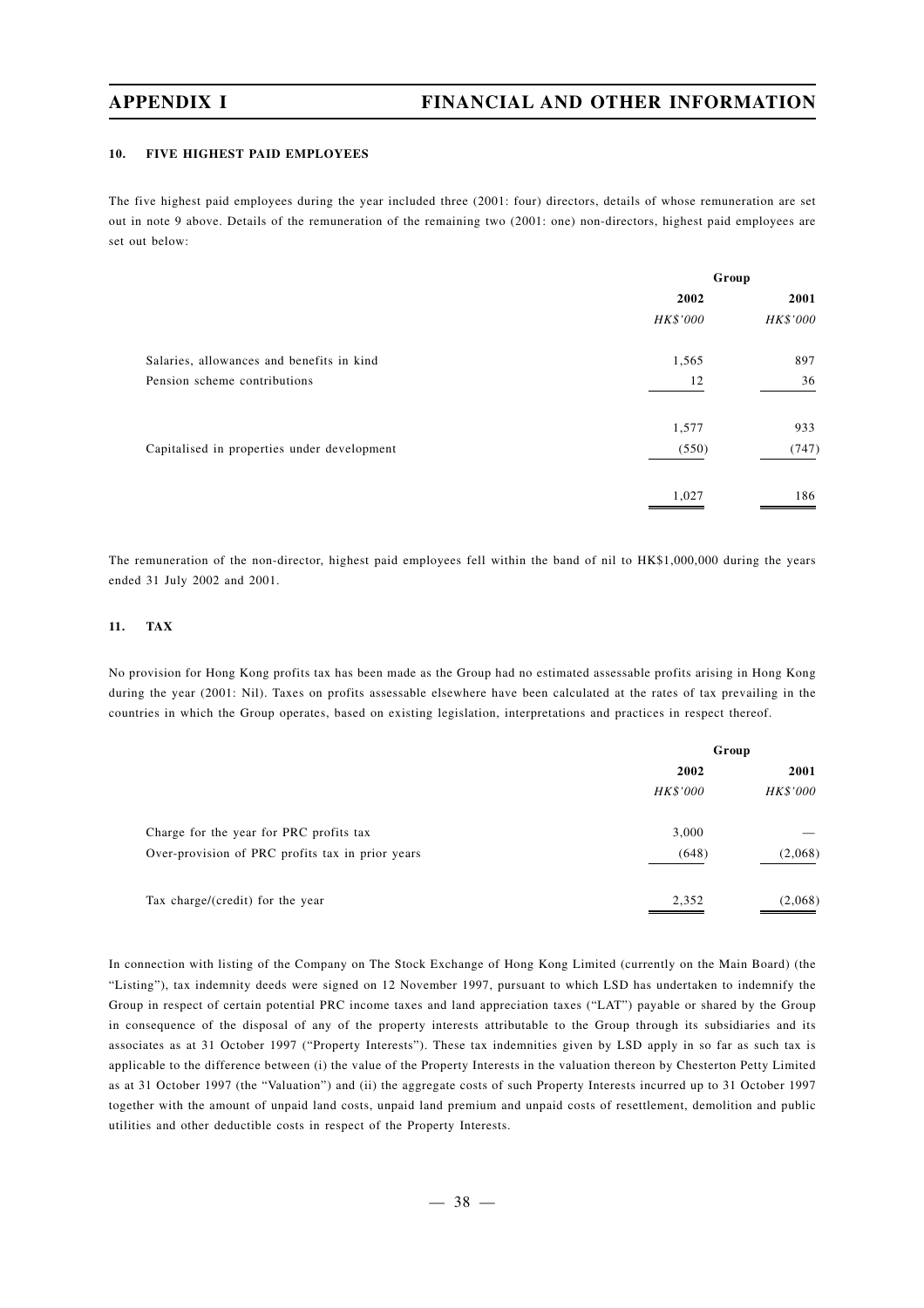The indemnity deeds assume that the Property Interests are disposed of at the value attributed to them in the Valuation, computed by reference to the rates and legislation governing PRC income tax and LAT prevailing at the time of the Valuation. The indemnities given by LSD do not cover (i) new properties acquired by the Group subsequent to the Listing; (ii) any increase in the relevant tax which arises due to an increase in tax rates or changes to the legislation prevailing at the time of the Listing; and (iii) any claim to the extent that provision for deferred tax on the revaluation surplus has been made in the calculation of the adjusted net tangible asset value of the Group as set out in the Company's prospectus dated 18 November 1997.

The Group had no LAT payable during the year. No income tax payable by the Group was indemnifiable by LSD during the year.

## **12. NET LOSS FROM ORDINARY ACTIVITIES ATTRIBUTABLE TO SHAREHOLDERS**

The net loss from ordinary activities attributable to shareholders dealt with in the financial statements of the Company for the year ended 31 July 2002 was HK\$7,459,000 (2001: HK\$121,016,000).

#### **13. LOSS PER SHARE**

The calculation of basic loss per share is based on the net loss from ordinary activities attributable to shareholders for the year of HK\$93,976,000 (2001: HK\$164,619,000), and the weighted average of 3,180,247,007 (2001: 2,194,357,310) ordinary shares in issue during the year, as adjusted to reflect the rights issue during the year.

The diluted loss per share for the years ended 31 July 2002 and 2001 has not been disclosed as no diluting events existed during these years.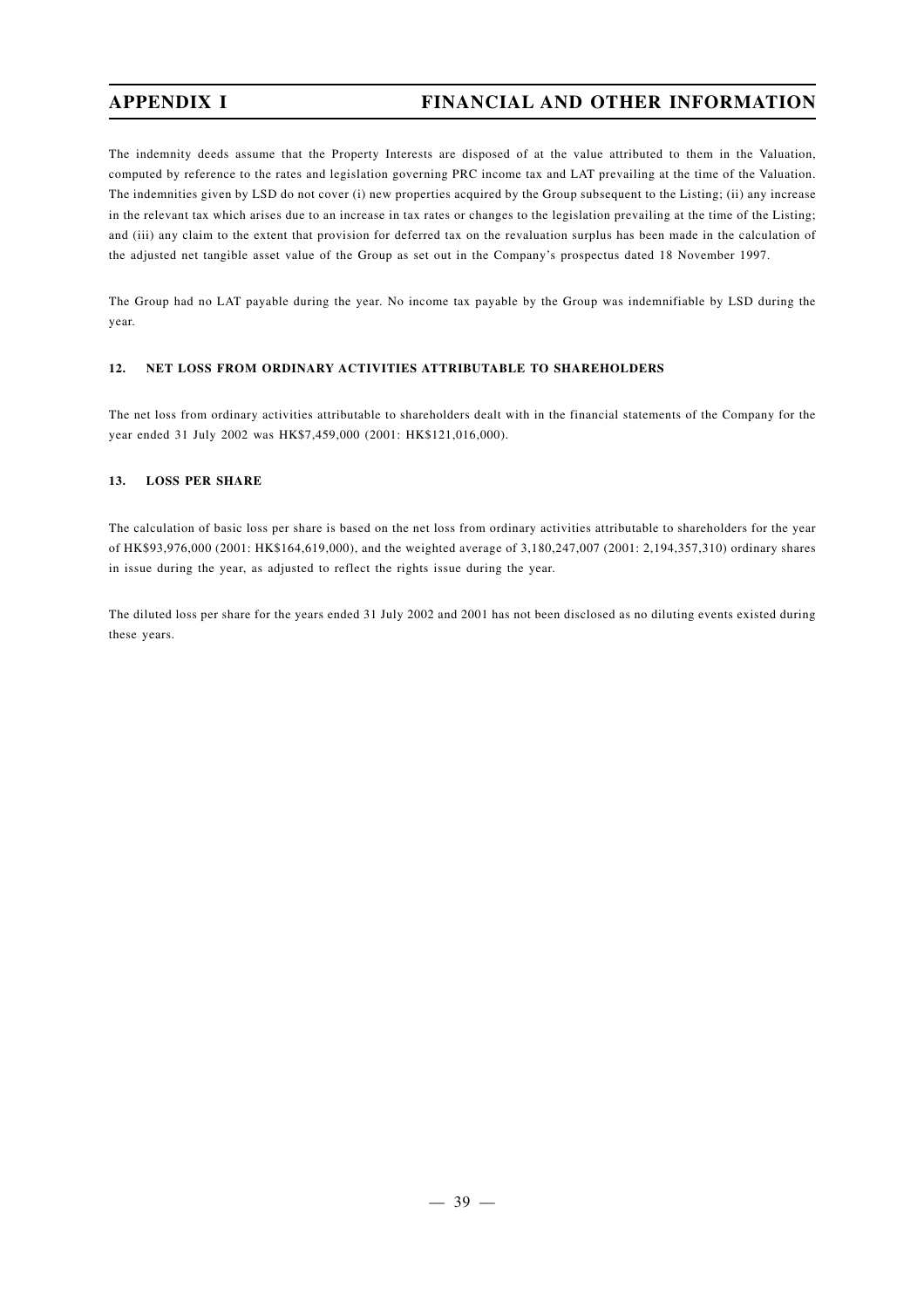### **14. FIXED ASSETS**

#### **Group**

|                                   |                 |                  | Reclassified             |                  |                 |
|-----------------------------------|-----------------|------------------|--------------------------|------------------|-----------------|
|                                   |                 |                  | from properties<br>under |                  |                 |
|                                   | 31 July<br>2001 | <b>Additions</b> | development              | <b>Disposals</b> | 31 July<br>2002 |
|                                   | HK\$'000        | HK\$'000         | HK\$'000                 | HK\$'000         | HK\$'000        |
| Cost:                             |                 |                  |                          |                  |                 |
| Leasehold land and buildings      |                 |                  | 46,119                   |                  | 46,119          |
| Leasehold improvements            | 31              |                  |                          |                  | 31              |
| Furniture, fixtures and equipment | 13,054          | 854              |                          | (95)             | 13,813          |
| Motor vehicles                    | 1,644           |                  |                          |                  | 1,644           |
| Computers                         | 1,439           | 90               |                          | (36)             | 1,493           |
|                                   | 16,168          | 944              | 46,119                   | (131)            | 63,100          |
| Accumulated depreciation:         |                 |                  |                          |                  |                 |
| Leasehold land and buildings      |                 | 1,281            |                          |                  | 1,281           |
| Leasehold improvements            | 3               | $\overline{7}$   |                          |                  | 10              |
| Furniture, fixtures and equipment | 7,905           | 1,409            |                          | (51)             | 9,263           |
| Motor vehicles                    | 1,164           | 115              |                          |                  | 1,279           |
| Computers                         | 732             | 280              |                          | (25)             | 987             |
|                                   | 9,804           | 3,092            |                          | (76)             | 12,820          |
| Net book value                    | 6,364           |                  |                          |                  | 50,280          |

The Group's leasehold land and buildings as at 31 July 2002 are situated in the PRC and are, held under medium term leases.

### **15. INVESTMENT PROPERTIES**

|                                              | Group     |           |  |
|----------------------------------------------|-----------|-----------|--|
|                                              | 2002      | 2001      |  |
|                                              | HK\$'000  | HK\$'000  |  |
| At beginning of year, at valuation           | 2,954,000 | 2,972,060 |  |
| Additions                                    | 10,409    | 17,663    |  |
| Transferred to completed properties for sale |           | (6, 418)  |  |
| Deficit on revaluation                       | (12,009)  | (29, 305) |  |
| At end of year, at valuation                 | 2,952,400 | 2,954,000 |  |

At 31 July 2002, the investment properties were revalued by Chesterton Petty Limited, independent professional valuers, at HK\$2,952,400,000 (2001: HK\$2,954,000,000) on an open market value basis. The investment properties are leased to third parties under operating leases, further summary details of which are included in note 30 to the financial statements.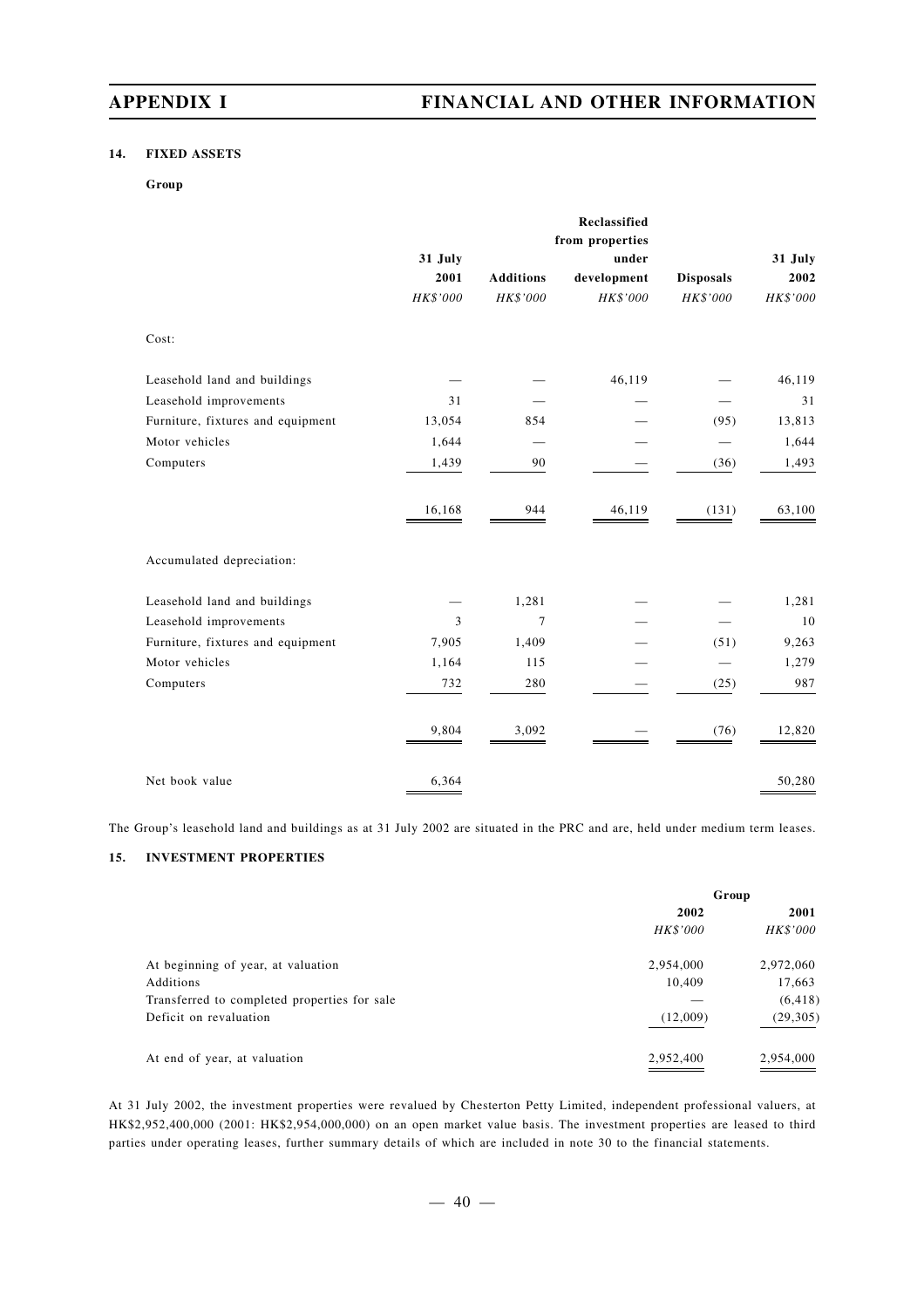The investment properties are situated in the PRC and are held under medium term leases.

At 31 July 2002, certain investment properties with carrying value amounting to approximately HK\$2,872,520,000 (2001: HK\$2,954,000,000) have been pledged to bank to secure banking facilities granted to the Group as further set out in note 23 to the financial statements.

### **16. PROPERTIES UNDER DEVELOPMENT**

|                                                | Group      |           |
|------------------------------------------------|------------|-----------|
|                                                | 2002       | 2001      |
|                                                | HK\$'000   | HK\$'000  |
| Properties under development held for          |            |           |
| investment potential, at valuation:            |            |           |
| At beginning of year                           | 2,630,144  | 2,576,880 |
| Interest capitalised, net                      | 3,482      | 11,539    |
| Other additions                                | 45,842     | 87,752    |
| Reclassified to fixed assets                   | (46, 119)  |           |
| Deficit on revaluation                         | (158, 849) | (46, 027) |
| Exchange realignments                          | 882        |           |
| At end of year                                 | 2,475,382  | 2,630,144 |
| Properties under development held for purposes |            |           |
| other than investment potential, at cost:      |            |           |
| At beginning of year                           | 724,423    | 714,883   |
| Interest capitalised, net                      | 989        | 1,169     |
| Other additions                                | 8,847      | 8,371     |
| Exchange realignments                          | 339        |           |
|                                                | 734,598    | 724,423   |
| Total balance at end of year                   | 3,209,980  | 3,354,567 |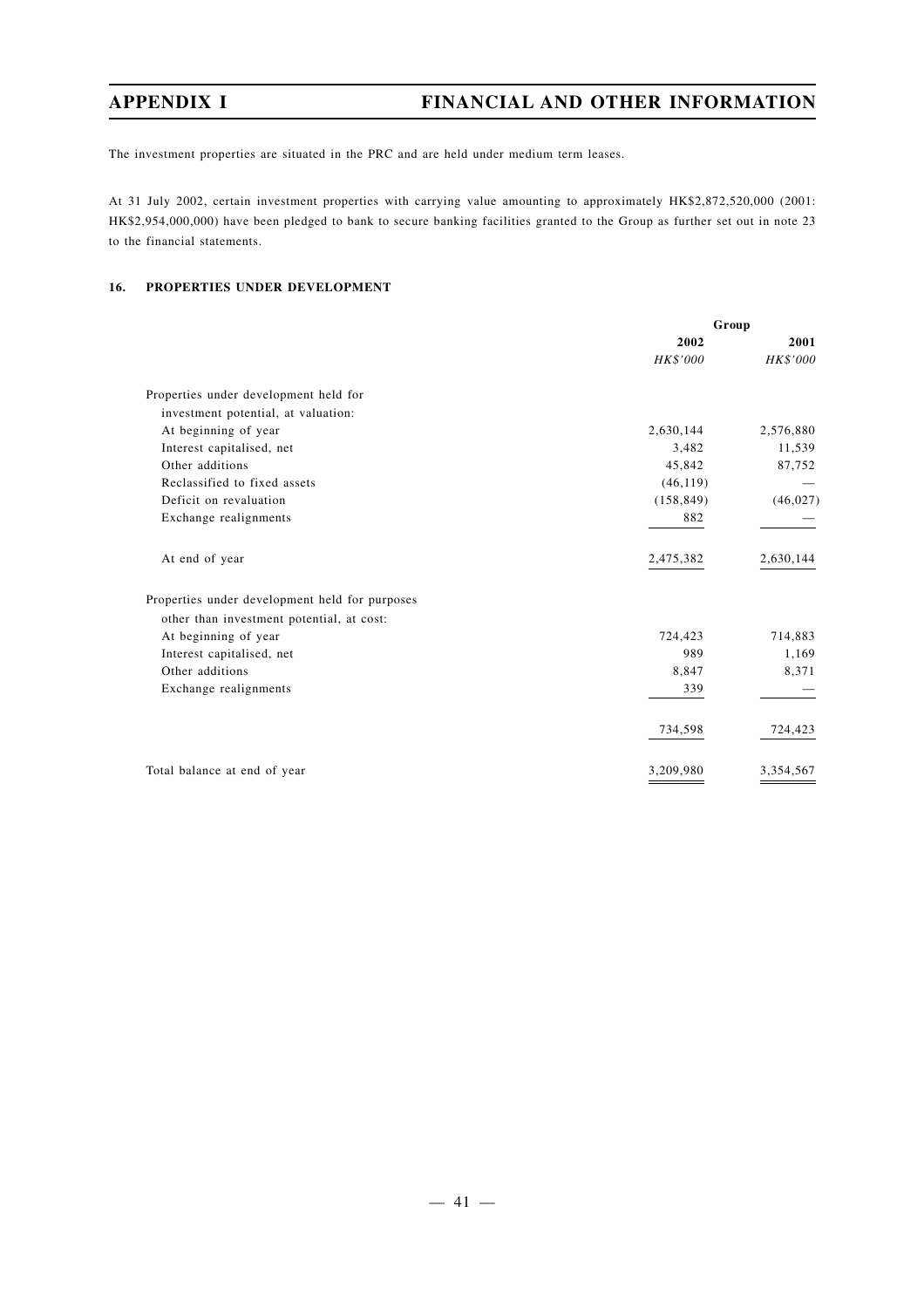At 31 July 2002, properties under development held for investment potential were revalued by Chesterton Petty Limited, independent professional valuers, on an open market value basis.

An analysis by lease terms of the carrying value of the properties under development held for investment potential and held for purposes other than investment potential is as follows:

|                                                | Group     |           |  |
|------------------------------------------------|-----------|-----------|--|
|                                                | 2002      | 2001      |  |
|                                                | HK\$'000  | HK\$'000  |  |
| Properties under development held for          |           |           |  |
| investment potential, at valuation:            |           |           |  |
| Leases of between 10 to 50 years               | 1,966,382 | 2,099,144 |  |
| Leases of over 50 years                        | 509,000   | 531,000   |  |
|                                                | 2,475,382 | 2,630,144 |  |
| Properties under development held for purposes |           |           |  |
| other than investment potential, at cost:      |           |           |  |
| Leases of between 10 to 50 years               | 120,263   | 115,161   |  |
| Leases of over 50 years                        | 614,335   | 609,262   |  |
|                                                | 734,598   | 724,423   |  |
|                                                | 3,209,980 | 3,354,567 |  |

All properties under development are situated in the PRC.

At 31 July 2002, certain properties under development with carrying value amounting to approximately HK\$485,645,000 (2001: HK\$520,309,000) have been pledged to banks to secure banking facilities granted to the Group as further set out in note 23 to the financial statements.

## **17. INTERESTS IN SUBSIDIARIES**

|                               | Company   |           |  |
|-------------------------------|-----------|-----------|--|
|                               | 2002      | 2001      |  |
|                               | HK\$'000  | HK\$'000  |  |
| Unlisted shares, at cost      | 144,272   | 144,272   |  |
| Amounts due from subsidiaries | 3,255,231 | 3,246,311 |  |
| Amounts due to subsidiaries   | (6,983)   | (6,983)   |  |
|                               | 3,392,520 | 3,383,600 |  |

The amounts due from/to subsidiaries are unsecured, interest-free and have no fixed terms of repayment.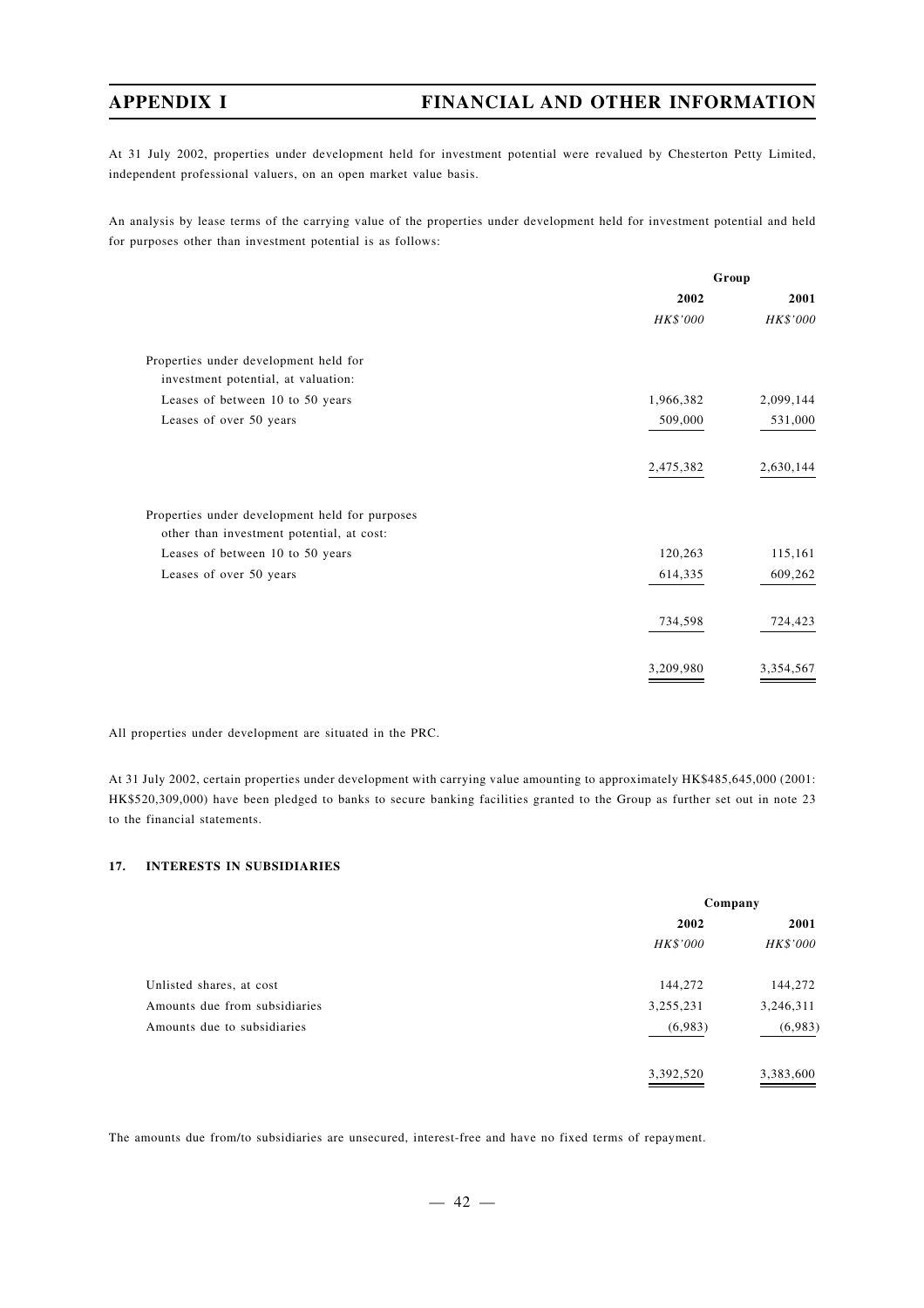Details of the principal subsidiaries are as follows:

|                                                               | Place of<br>incorporation/     | Nominal<br>value of<br>ordinary<br>issued/ | Percentage of<br>equity attributable<br>to the Company |                 |                                                 |
|---------------------------------------------------------------|--------------------------------|--------------------------------------------|--------------------------------------------------------|-----------------|-------------------------------------------------|
| Name                                                          | registration and<br>operations | registered<br>share capital                | <b>Direct</b>                                          | <b>Indirect</b> | Principal<br>activities                         |
| Beautiwin Limited                                             | Hong Kong                      | HK\$2                                      |                                                        | 100             | Investment holding                              |
| Goldthorpe Limited                                            | British Virgin<br>Islands      | US\$1                                      |                                                        | 100             | Investment holding                              |
| Grace Snow Limited                                            | Hong Kong                      | HKS2                                       |                                                        | 100             | Investment holding                              |
| Grand Wealth Limited                                          | Hong Kong                      | HKS <sub>2</sub>                           | $\overline{\phantom{0}}$                               | 100             | Investment holding                              |
| Grosslink Investment Limited                                  | Hong Kong                      | HK\$2                                      |                                                        | 100             | Investment holding                              |
| Guangzhou Beautiwin Real Estate PRC<br>Development Co., Ltd.* |                                | RMB100,000,000                             |                                                        | $100**$         | Property<br>development and<br>investment       |
| Guangzhou Grand Wealth<br>Properties Ltd.*                    | PRC                            | HK\$138,000,000                            |                                                        |                 | 100** Property<br>development and<br>investment |
| Guangzhou Gongbird Property<br>Development Ltd.*              | <b>PRC</b>                     | US\$22,160,000                             |                                                        |                 | 100** Property<br>development and<br>investment |
| Guangzhou Jieli Real Estate<br>Development Co., Ltd.*         | <b>PRC</b>                     | HK\$168,000,000                            |                                                        | $100**$         | Property<br>development and<br>investment       |
| Lai Fung Company Limited                                      | Hong Kong                      | HK\$20                                     | 100                                                    |                 | Investment holding                              |
| Nicebird Company Limited                                      | Hong Kong                      | HK\$2                                      |                                                        | 100             | Investment holding                              |
| Shanghai Li Xing Real Estate<br>Development Co., Ltd.*        | PRC                            | US\$36,000,000                             |                                                        | 90              | Property<br>development and<br>investment       |
| Sunlite Investment Limited                                    | Hong Kong                      | HK\$2                                      |                                                        | 100             | Investment holding                              |
| Wealthy Grow Limited                                          | Hong Kong                      | <b>HK\$2</b>                               | $\overline{\phantom{0}}$                               | 100             | Investment holding                              |
| Topsider International Limited                                | British Virgin<br>Islands      | US\$1                                      | 100                                                    |                 | Investment holding                              |
| Wide Angle Development Limited                                | Hong Kong                      | HK\$2                                      |                                                        | 100             | Investment holding                              |
| Shanghai HKP Property<br>Management Co., Ltd.*                | PRC                            | US\$150,000                                |                                                        | 95              | Property<br>management                          |
| Shanghai Wa Yee Real Estate<br>Development Co., Ltd.*         | <b>PRC</b>                     | US\$10,000,000                             | 70                                                     | 25              | Property<br>development and<br>investment       |
| Good Strategy Limited                                         | British Virgin<br>Islands      | US\$1                                      |                                                        | 100             | Property<br>investment                          |

\* These subsidiaries have registered capital rather than issued share capital.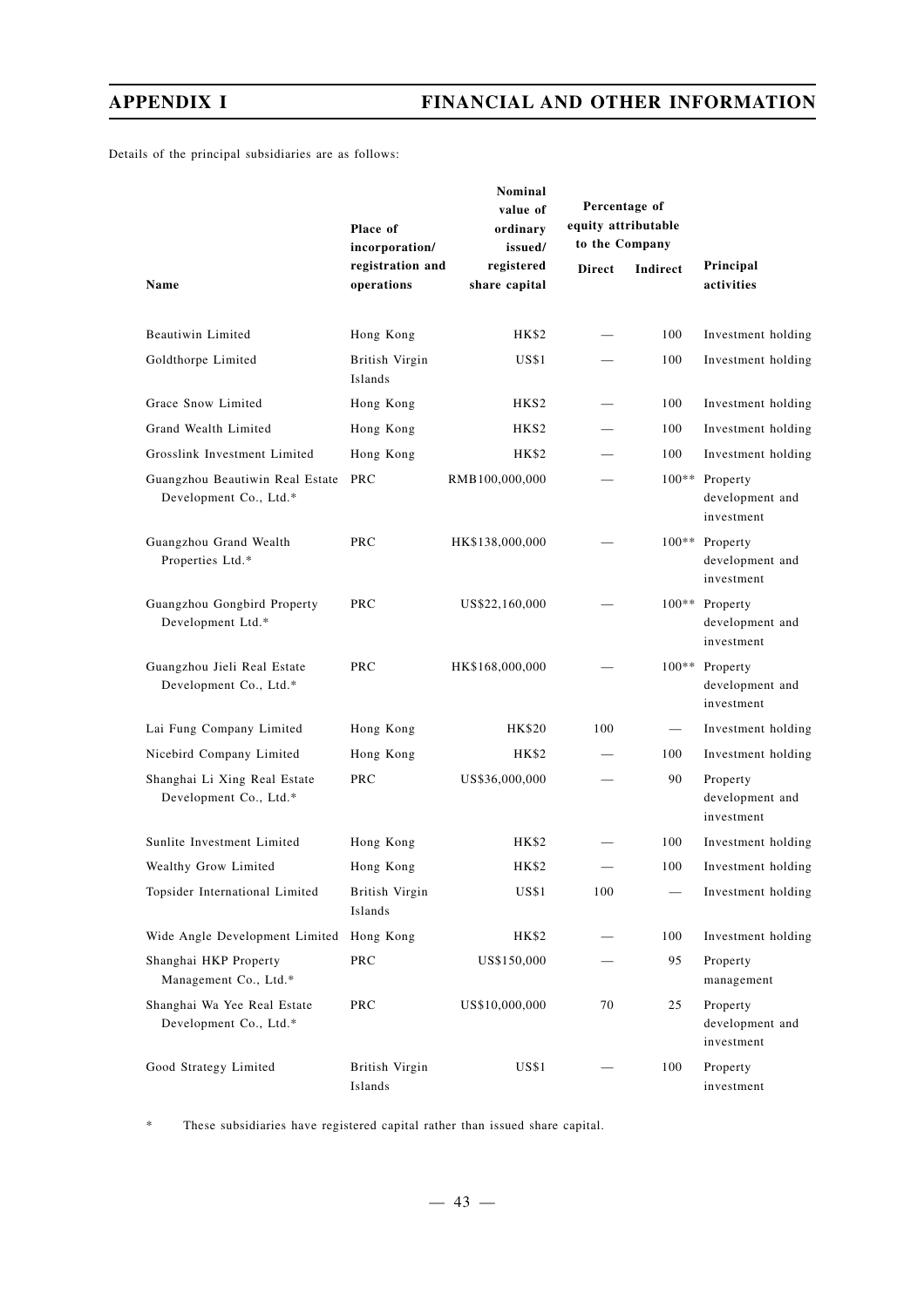\*\* These subsidiaries are co-operative joint ventures of which the joint venture partners' profit sharing ratios and the distribution of net assets upon the expiration of the joint venture periods are not in proportion to their equity ratios but are as defined in the joint venture contracts.

At 31 July 2002, the shares in certain subsidiaries are pledged to secure bank loan facilities granted to the Group.

The above table lists the subsidiaries of the Group which, in the opinion of the directors, principally affected the results for the year or formed a substantial portion of the net assets of the Group. To give details of other subsidiaries would, in the opinion of the directors, result in particulars of excessive length.

#### **18. INTERESTS IN ASSOCIATES**

|                                         | Group    |           |  |
|-----------------------------------------|----------|-----------|--|
|                                         | 2002     | 2001      |  |
|                                         | HK\$'000 | HK\$'000  |  |
| Share of net assets other than goodwill |          | 42,273    |  |
| Amounts due from associates             | 636,611  | 599,692   |  |
|                                         | 636,611  | 641,965   |  |
| Less: Provision for impairment          | (36,703) | (17, 787) |  |
|                                         | 599,908  | 624,178   |  |

Except for an amount of HK\$433,208,000 (2001: HK\$396,289,000) due from an associate which bears interest at Hong Kong dollar prime rate plus 2% per annum, the amounts due from associates are unsecured, interest-free and have no fixed terms of repayment.

Included in the balance of "Share of net assets other than goodwill" is interest capitalised of approximately HK\$72,095,000 (2001: HK\$72,095,000) on borrowings for investments in associates engaged in property development and investment.

In the prior year, a write off of unamortised goodwill on acquisition of an associate and amortisation of goodwill of HK\$36,993,000 and HK\$1,156,000, respectively, was charged to the profit and loss account.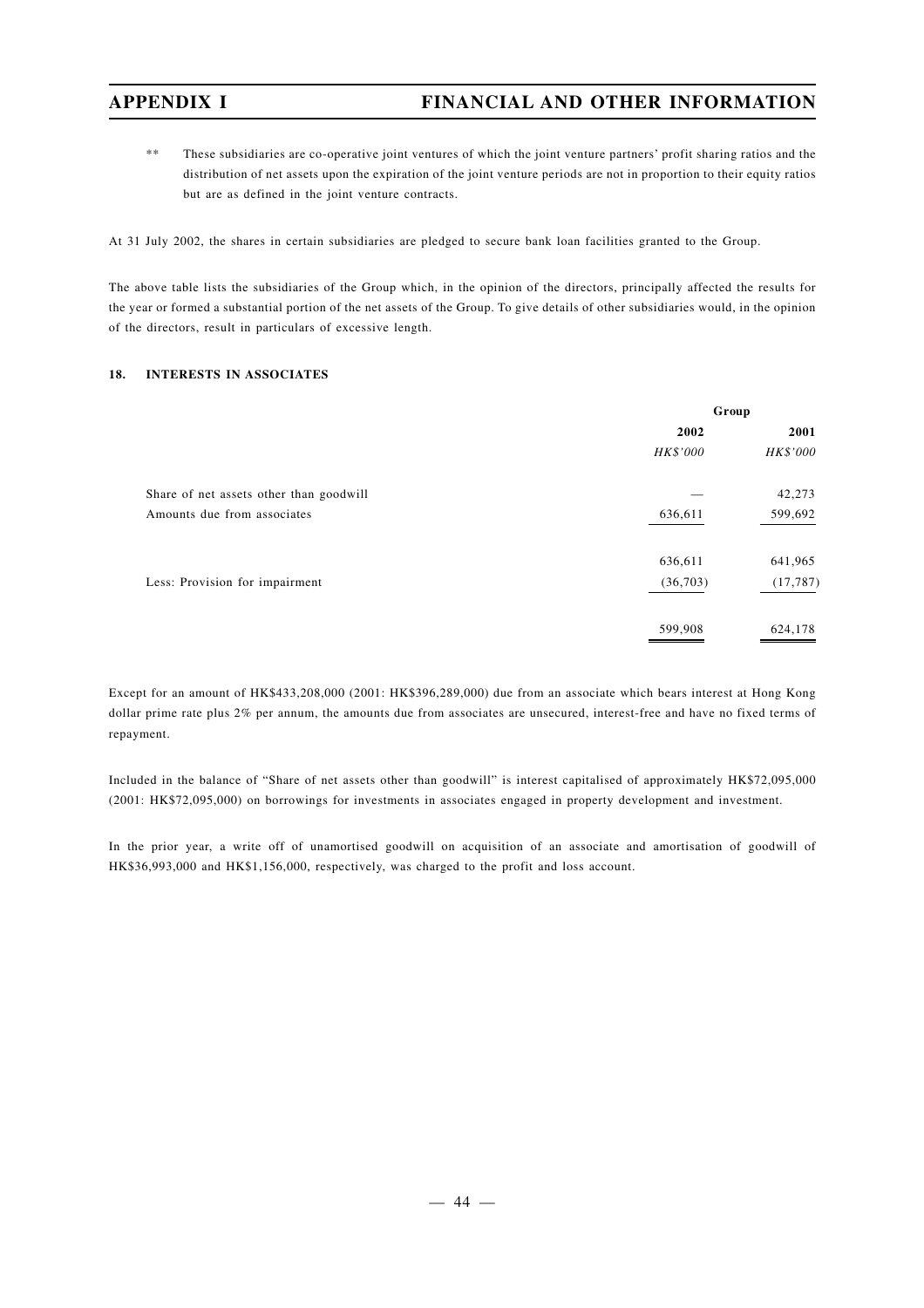Details of the principal associates are as follows:

| Name                                                                | Place of<br>incorporation/<br>registration<br>and operations | Class of<br>shares held | Percentage of<br>ownership<br>interest<br>attributable | to the Group Principal activities           |
|---------------------------------------------------------------------|--------------------------------------------------------------|-------------------------|--------------------------------------------------------|---------------------------------------------|
| Besto Investments Limited*                                          | Hong Kong                                                    | Ordinary                |                                                        | 25 Investment holding                       |
| Hankey Development Limited*                                         | Hong Kong                                                    | Ordinary                |                                                        | 50 Investment holding                       |
| Shanghai Hankey Real Estate<br>Development Co., Ltd.*               | <b>PRC</b>                                                   | **                      |                                                        | 48.3 Property development<br>and investment |
| Shanghai Zhabei Plaza Real Estate<br>Development Co., Ltd.*         | <b>PRC</b>                                                   | — **                    | 49.5                                                   | Property development<br>and investment      |
| Guangzhou Tianhe Baito Culture &<br>Entertainment Square Co., Ltd.* | <b>PRC</b>                                                   | —**                     | 25                                                     | Property development<br>and investment      |
| Guangzhou Besto Real Estate<br>Development Co., Ltd.*               | <b>PRC</b>                                                   | — **                    | 25                                                     | Property development<br>and investment      |
| Guangzhou New Wave Culture Plaza*                                   | PRC                                                          | —**                     | 25                                                     | Property development<br>and investment      |

\* Not audited by Ernst & Young Hong Kong or other Ernst & Young International member firms.

\*\* These associates have registered capital rather than issued share capital.

The above table lists the associates of the Group which, in the opinion of the directors, principally affected the results for the year or formed a substantial portion of the net assets of the Group. To give details of other associates would, in the opinion of the directors, result in particulars of excessive length.

### **19. INTERESTS IN JOINTLY-CONTROLLED ENTITIES**

|                                            | Group     |          |  |
|--------------------------------------------|-----------|----------|--|
|                                            | 2002      | 2001     |  |
|                                            | HK\$'000  | HK\$'000 |  |
| Share of net assets                        | 50,912    | 50,870   |  |
| Amounts due to jointly-controlled entities | (737)     | (743)    |  |
|                                            | 50,175    | 50,127   |  |
| Less: Provision for impairment             | (45, 057) |          |  |
|                                            | 5,118     | 50,127   |  |

Included in the balance of "Share of net assets" is interest capitalised of approximately HK\$18,503,000 (2001: HK\$18,503,000) on borrowings for investments in jointly-controlled entities engaged in property development.

 $-45 -$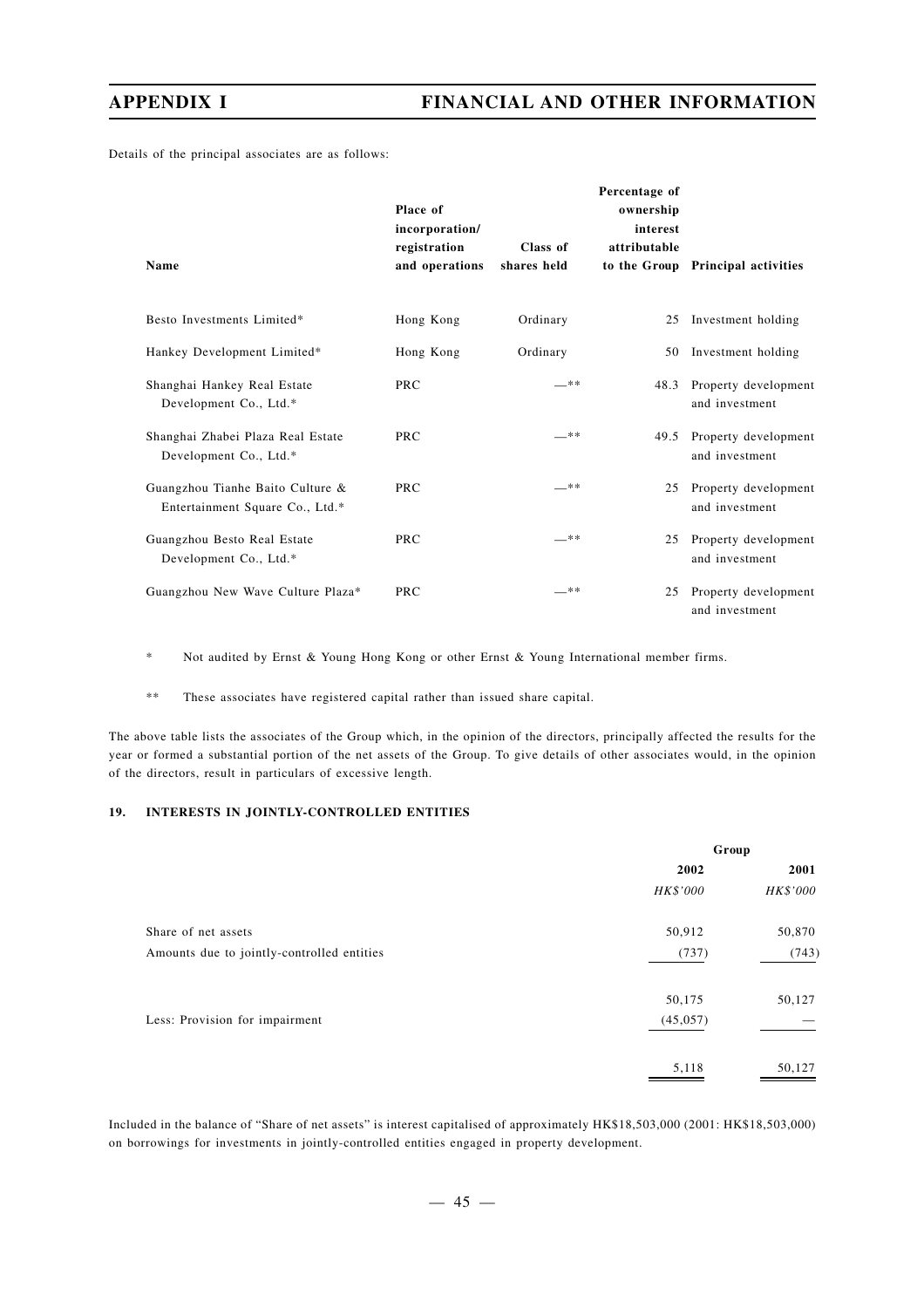The balances with jointly-controlled entities are unsecured, interest-free and have no fixed terms of repayment.

Details of the jointly-controlled entities are as follows:

|                                                                     |                              | Place of<br>incorporation/     | Percentage of         |                 |                   |                         |
|---------------------------------------------------------------------|------------------------------|--------------------------------|-----------------------|-----------------|-------------------|-------------------------|
| Name                                                                | <b>Business</b><br>structure | registration<br>and operations | Ownership<br>interest | Voting<br>power | Profit<br>sharing | Principal<br>activities |
| Zhong Shan Li Shan Properties<br>Development Limited<br>("Li Shan") | Corporate                    | <b>PRC</b>                     | 50                    | 50              | 50                | Property<br>development |
| Qingyuan Grace Snow<br>Properties Ltd.                              | Corporate                    | <b>PRC</b>                     | 100                   | 56              | 72                | Property<br>development |

All interests in jointly-controlled entities are indirectly held by the Company.

The impairment loss arose from the directors' assessment of the estimated realisable value of a joint venture property development project with reference to prevailing the market conditions.

### **20. COMPLETED PROPERTIES FOR SALE**

Included in completed properties for sale is an amount of approximately HK\$16,555,000 (2001: HK\$58,130,000) which is carried at net realisable value.

### **21. DEBTORS, DEPOSITS AND PREPAYMENTS**

The credit terms of the Group range from 30 to 180 days. An aged analysis of debtors as at 31 July 2002 is as follows:

|                              | Group    |          |  |
|------------------------------|----------|----------|--|
|                              | 2002     | 2001     |  |
|                              | HK\$'000 | HK\$'000 |  |
| Amounts not yet due          | 1,735    | 7,975    |  |
| Overdue by 30 days           | 1,510    | 5,405    |  |
| Overdue by 60 days           | 3,368    | 8,307    |  |
| Overdue by 90 days           | 1,445    | 1,865    |  |
| Overdue by more than 90 days | 23,724   | 14,299   |  |
| Trade receivables            | 31,782   | 37,851   |  |
| Deposits and prepayments     | 23,590   | 16,963   |  |
| Total                        | 55,372   | 54,814   |  |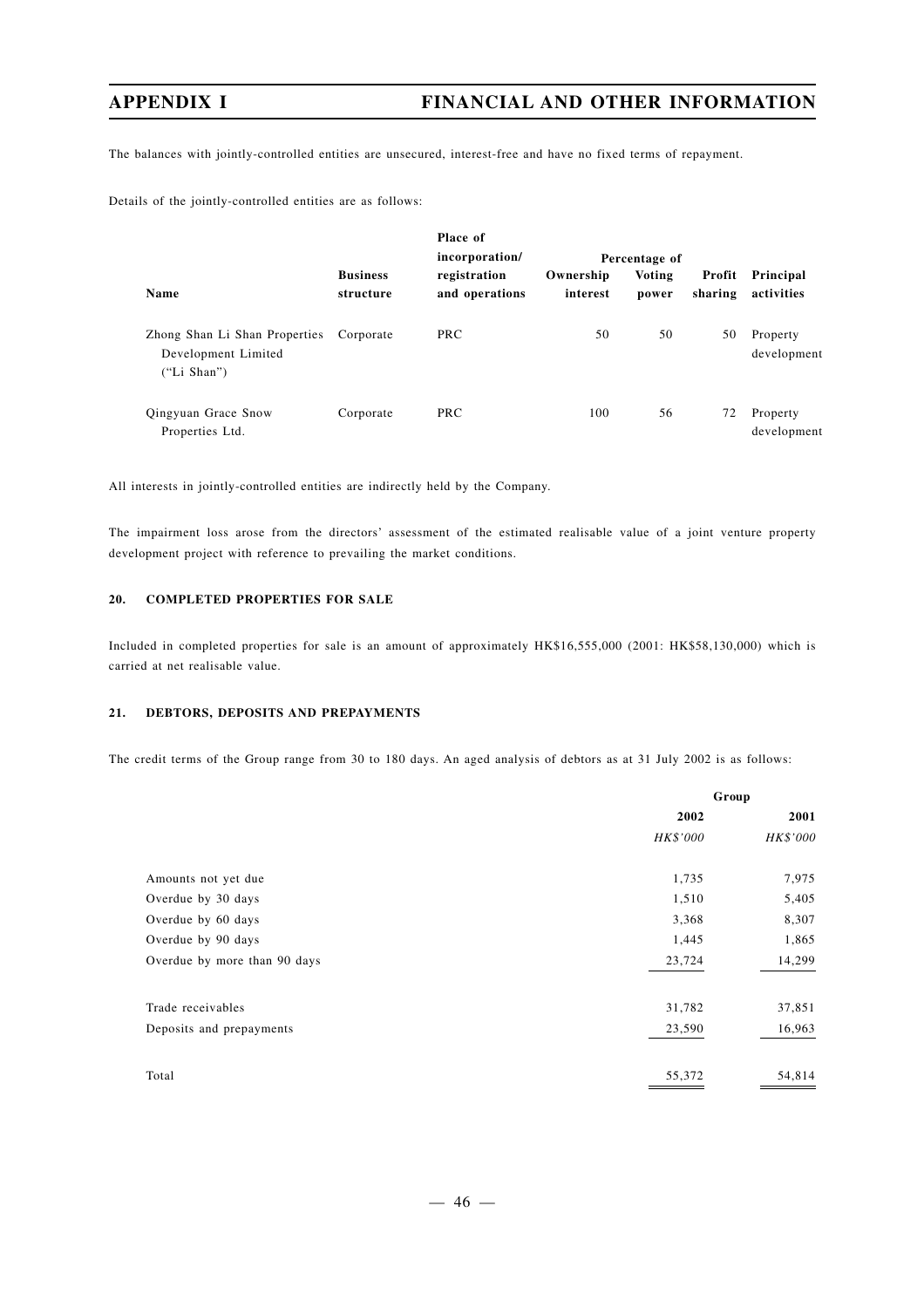### **22. CASH AND CASH EQUIVALENTS AND BANK BALANCES**

|                             | Group    |          | Company  |          |
|-----------------------------|----------|----------|----------|----------|
|                             | 2002     | 2001     | 2002     | 2001     |
|                             | HK\$'000 | HK\$'000 | HK\$'000 | HK\$'000 |
| Cash and bank balances      | 87,081   | 100,822  | 86       | 211      |
| Time deposits               | 20,901   |          | 20,306   |          |
|                             | 107,982  | 100,822  | 20,392   | 211      |
| Less: Pledged bank balances | (11,698) | (2,315)  |          |          |
| Cash and cash equivalents   | 96,284   | 98,507   | 20,392   | 211      |

### **23. INTEREST-BEARING BANK LOANS, SECURED**

|                                                 | Group     |           |  |
|-------------------------------------------------|-----------|-----------|--|
|                                                 | 2002      | 2001      |  |
|                                                 | HK\$'000  | HK\$'000  |  |
| Bank loans repayable:                           |           |           |  |
| Within one year or on demand                    | 138,006   | 86,106    |  |
| In the second year                              | 47,138    | 106,254   |  |
| In the third to fifth years, inclusive          | 493,688   | 785,381   |  |
| Beyond five years                               | 288,619   |           |  |
|                                                 | 967,451   | 977,741   |  |
| Current portion included in current liabilities | (138,006) | (86, 106) |  |
| Long term portion                               | 829,445   | 891,635   |  |

The Group's bank loans are secured by:

(a) the pledge of certain of the Group's properties under development with carrying value amounting to approximately HK\$485,645,000 (2001: HK\$520,309,000) at the balance sheet date;

(b) mortgages over the Group's investment properties, with carrying value amounting to approximately HK\$2,872,520,000 (2001: HK\$2,954,000,000) at the balance sheet date;

(c) the pledge of the Group's cash and bank balances amounting to HK\$11,698,000 (2001: HK\$2,315,000);

(d) mortgages over the entire registered capital of two of the Group's subsidiaries; and

(e) corporate guarantees provided by the Company.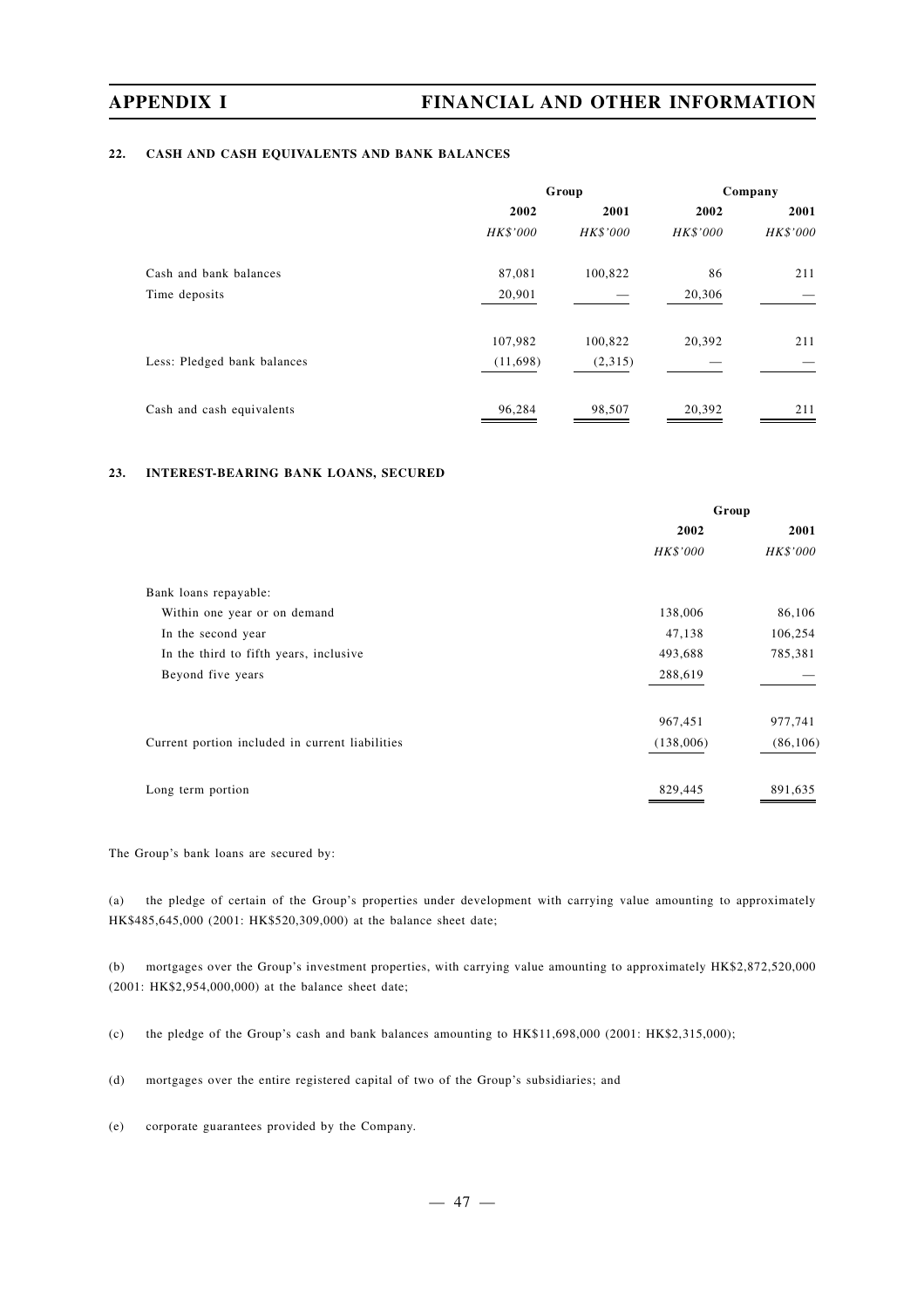### **24. CREDITORS AND ACCRUALS**

The aged analysis of creditors as at 31 July 2002 based on invoice date, is as follows:

|                              | Group    |          |
|------------------------------|----------|----------|
|                              | 2002     | 2001     |
|                              | HK\$'000 | HK\$'000 |
| Within 1 month               | 6,569    | 1,706    |
| Between 1 to 3 months        | 167      | 326      |
| Over 3 months                | 56,720   | 37,789   |
| Trade payables               | 63,456   | 39,821   |
| Accruals and other creditors | 163,969  | 239,320  |
| Total                        | 227,425  | 279,141  |

#### **25. LOANS FROM A SUBSTANTIAL SHAREHOLDER**

During the year, the following loans were granted by a substantial shareholder to the Group and the Company:

|                                                     | Group    |                 | Company         |          |
|-----------------------------------------------------|----------|-----------------|-----------------|----------|
|                                                     | 2002     | 2001            | 2002            | 2001     |
|                                                     | HK\$'000 | <b>HK\$'000</b> | <b>HK\$'000</b> | HK\$'000 |
| Interest-bearing at best lending rate quoted by     |          |                 |                 |          |
| a specified bank                                    | 787      | 40.787          | 787             | 40,787   |
| Interest-bearing at London Inter-Bank Offering Rate | 20,238   | 10,795          |                 |          |
| Interest-free                                       | 65,861   | 1,703           | 5,838           | 1,676    |
|                                                     | 86,886   | 53,285          | 6,625           | 42,463   |

All of the above loans are unsecured and not repayable within one year.

### **26. DEFERRED TAX**

At the balance sheet date, the Group's unprovided deferred tax liabilities arising from the revaluation of investment properties and properties under development amounted to HK\$231,978,000 (2001: HK\$252,225,000) and HK\$838,400,000 (2001: HK\$922,093,000) in respect of LAT and income tax, respectively. In the opinion of the directors, the deferred tax liabilities are not expected to crystallise in the foreseeable future since the Group has no intention to dispose of these revalued properties.

Indemnities on certain tax liabilities arising from the disposal of the Group's properties under development, completed properties for sale and other properties were given by LSD. Details of the indemnities are included in note 11 to the financial statements.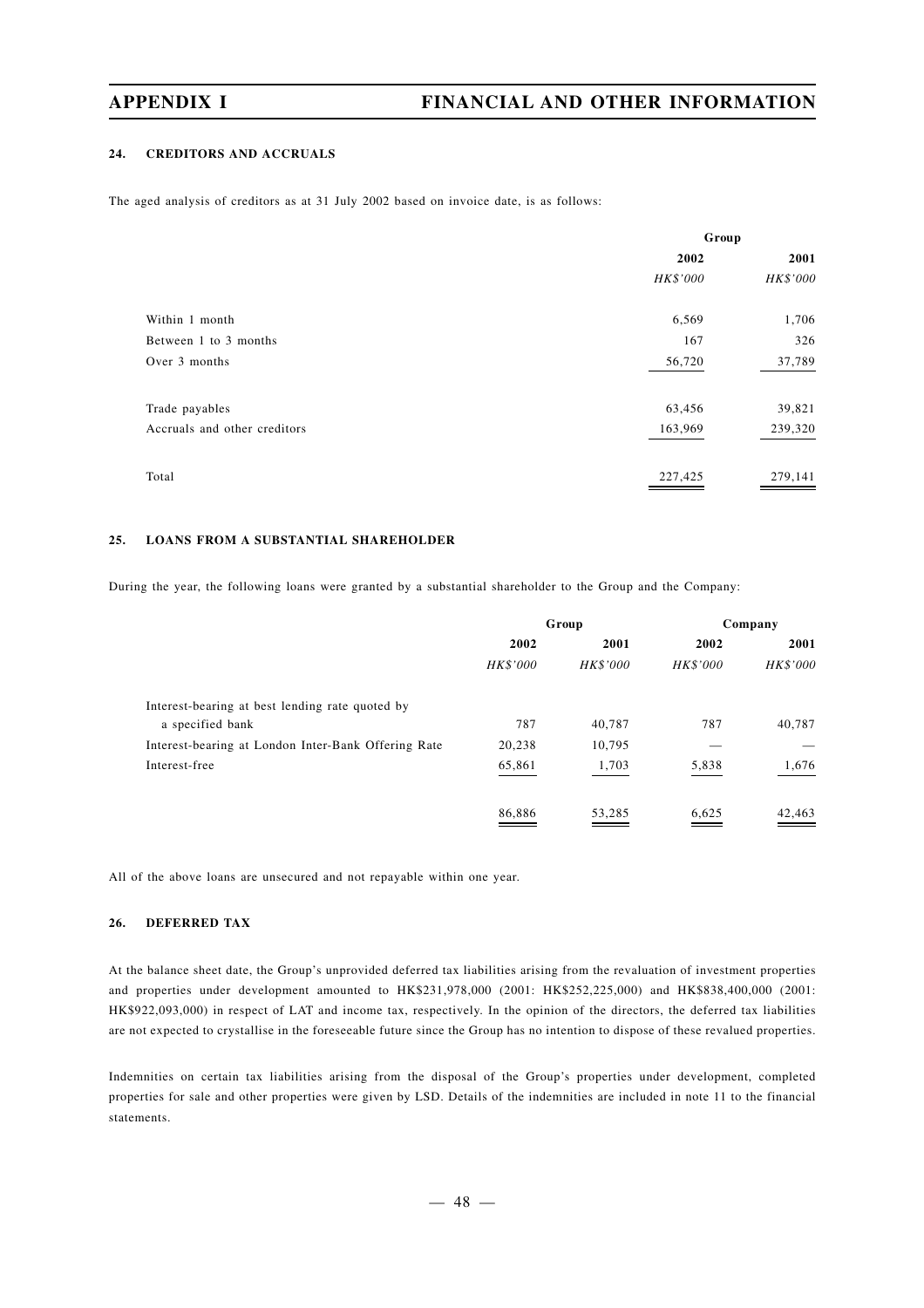## **27. SHARE CAPITAL**

|                                   | <b>Number</b><br>of shares | Nominal<br>value | <b>Number</b><br>of shares | Nominal<br>value |
|-----------------------------------|----------------------------|------------------|----------------------------|------------------|
|                                   | 2002                       | 2002             | 2001                       | 2001             |
|                                   | '000                       | HK\$'000         | '000'                      | HK\$'000         |
| Authorised:                       |                            |                  |                            |                  |
| Ordinary shares of HK\$0.10 each  | 7,000,000                  | 700,000          | 7,000,000                  | 700,000          |
| Issued and fully paid:            |                            |                  |                            |                  |
| Ordinary shares of HK\$ 0.10 each | 3,838,534                  | 383,853          | 3,070,827                  | 307,083          |

During the year, a rights issue of one rights share for every four existing shares held by members on the register of members on 31 May 2002 was made, at an issued price of HK\$0.10 per rights share, resulting in the issue of 767,706,730 shares of HK\$0.10 each for a total cash consideration, before expenses, of HK\$76,770,000, which was used as working capital of the Group.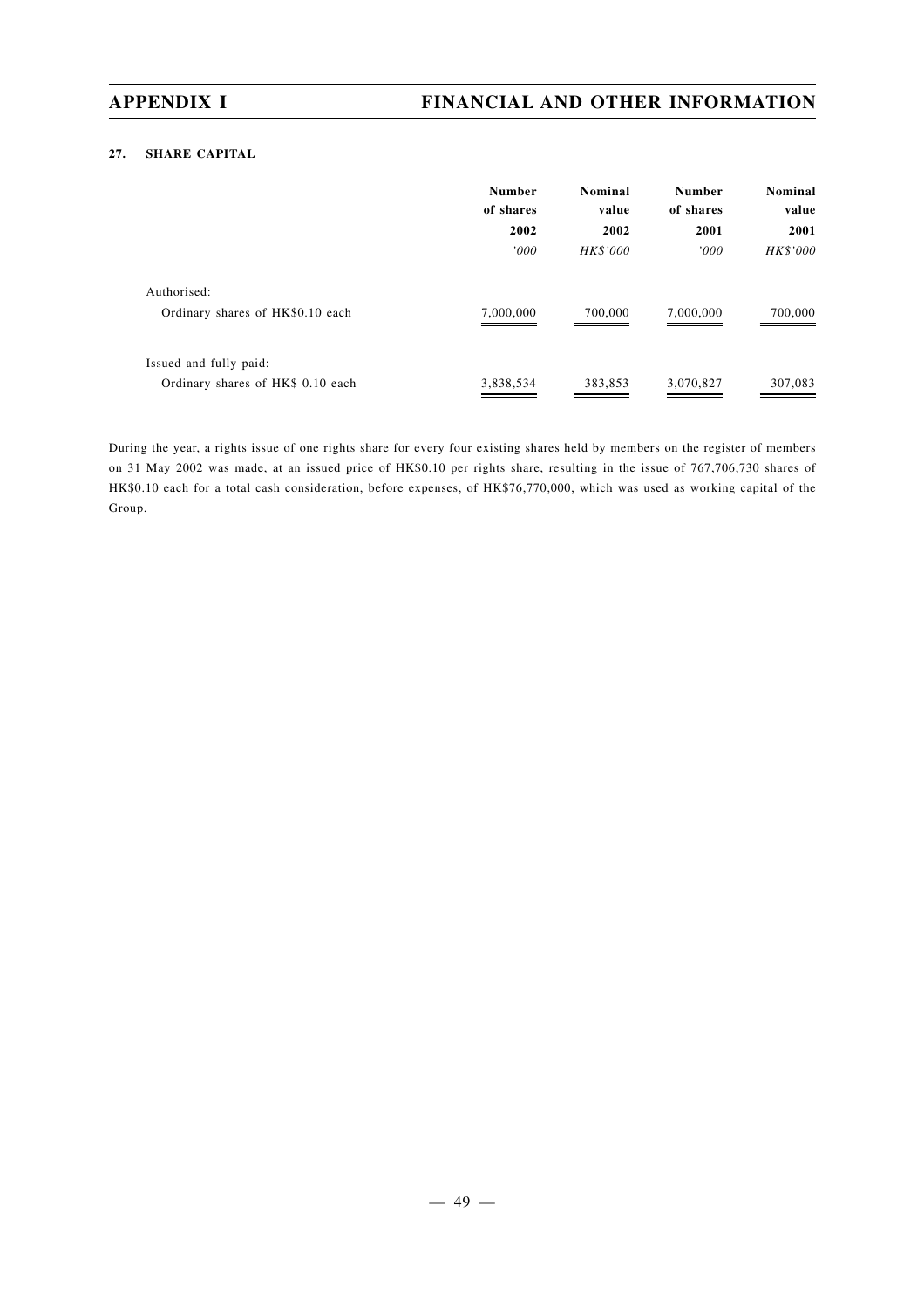## **28. RESERVES**

### **Group**

|                                                                                                       | <b>Share</b><br>premium<br>account<br>HK\$'000 | <b>Exchange</b><br>fluctuation<br>reserve<br>HK\$'000 | Investment<br>properties<br>revaluation<br>reserve<br>HK\$'000 | <b>Properties</b><br>under<br>development<br>held for<br>investment<br>potential<br>revaluation<br>reserve<br>HK\$'000 | Capital<br>reserve<br>HK\$'000 | Retained<br>profits/<br>(accumulated<br>losses)<br>HK\$'000 | Total<br>HK\$'000       |
|-------------------------------------------------------------------------------------------------------|------------------------------------------------|-------------------------------------------------------|----------------------------------------------------------------|------------------------------------------------------------------------------------------------------------------------|--------------------------------|-------------------------------------------------------------|-------------------------|
| At 1 August 2000<br>Share premium arising on<br>conversion of convertible                             | 2,492,200                                      | 25,803                                                | 462,995                                                        | 1,580,892                                                                                                              | 181,292                        | 170,975                                                     | 4,914,157               |
| guaranteed bonds                                                                                      | 736,631                                        |                                                       |                                                                |                                                                                                                        |                                |                                                             | 736,631                 |
| Exchange realignments<br>Exchange reserve arising on<br>conversion of convertible<br>guaranteed bonds |                                                | 95<br>(9, 558)                                        |                                                                |                                                                                                                        |                                |                                                             | 95<br>(9, 558)          |
| Deficit on revaluation                                                                                |                                                |                                                       | (24, 875)                                                      | (46, 027)                                                                                                              |                                |                                                             | (70, 902)               |
| Loss for the year                                                                                     |                                                |                                                       |                                                                |                                                                                                                        |                                | (164, 619)                                                  | (164, 619)              |
| At 31 July 2001 and                                                                                   |                                                |                                                       |                                                                |                                                                                                                        |                                |                                                             |                         |
| 1 August 2001                                                                                         | 3,228,831                                      | 16,340                                                | 438,120                                                        | 1,534,865                                                                                                              | 181,292                        | 6,356                                                       | 5,405,804               |
| Share issue expenses                                                                                  | (3, 142)                                       |                                                       |                                                                |                                                                                                                        |                                |                                                             | (3, 142)                |
| Exchange realignments                                                                                 |                                                | 1,717                                                 |                                                                |                                                                                                                        |                                |                                                             | 1,717                   |
| Deficit on revaluation<br>Loss for the year                                                           |                                                |                                                       | (11,909)                                                       | (158, 849)                                                                                                             |                                | $\overline{\phantom{0}}$<br>(93, 976)                       | (170, 758)<br>(93, 976) |
| At 31 July 2002                                                                                       | 3,225,689                                      | 18,057                                                | 426,211                                                        | 1,376,016                                                                                                              | 181,292                        | (87,620)                                                    | 5,139,645               |
| Reserves retained by:                                                                                 |                                                |                                                       |                                                                |                                                                                                                        |                                |                                                             |                         |
| Company and subsidiaries                                                                              | 3,225,689                                      | 11,842                                                | 426,211                                                        | 1,376,016                                                                                                              | 181,292                        | 103,750                                                     | 5,324,800               |
| Associates                                                                                            |                                                | 7,979                                                 |                                                                |                                                                                                                        |                                | (153, 870)                                                  | (145, 891)              |
| Jointly-controlled entities                                                                           |                                                | (1, 764)                                              |                                                                |                                                                                                                        |                                | (37,500)                                                    | (39, 264)               |
| At 31 July 2002                                                                                       | 3,225,689                                      | 18,057                                                | 426,211                                                        | 1,376,016                                                                                                              | 181,292                        | (87,620)                                                    | 5,139,645               |
| Company and subsidiaries                                                                              | 3,228,831                                      | 11,636                                                | 438,120                                                        | 1,534,865                                                                                                              | 181,292                        | 153,984                                                     | 5,548,728               |
| Associates                                                                                            |                                                | 6,510                                                 |                                                                |                                                                                                                        |                                | (110, 128)                                                  | (103, 618)              |
| Jointly-controlled entities                                                                           |                                                | (1,806)                                               |                                                                |                                                                                                                        |                                | (37,500)                                                    | (39, 306)               |
| At 31 July 2001                                                                                       | 3,228,831                                      | 16,340                                                | 438,120                                                        | 1,534,865                                                                                                              | 181,292                        | 6,356                                                       | 5,405,804               |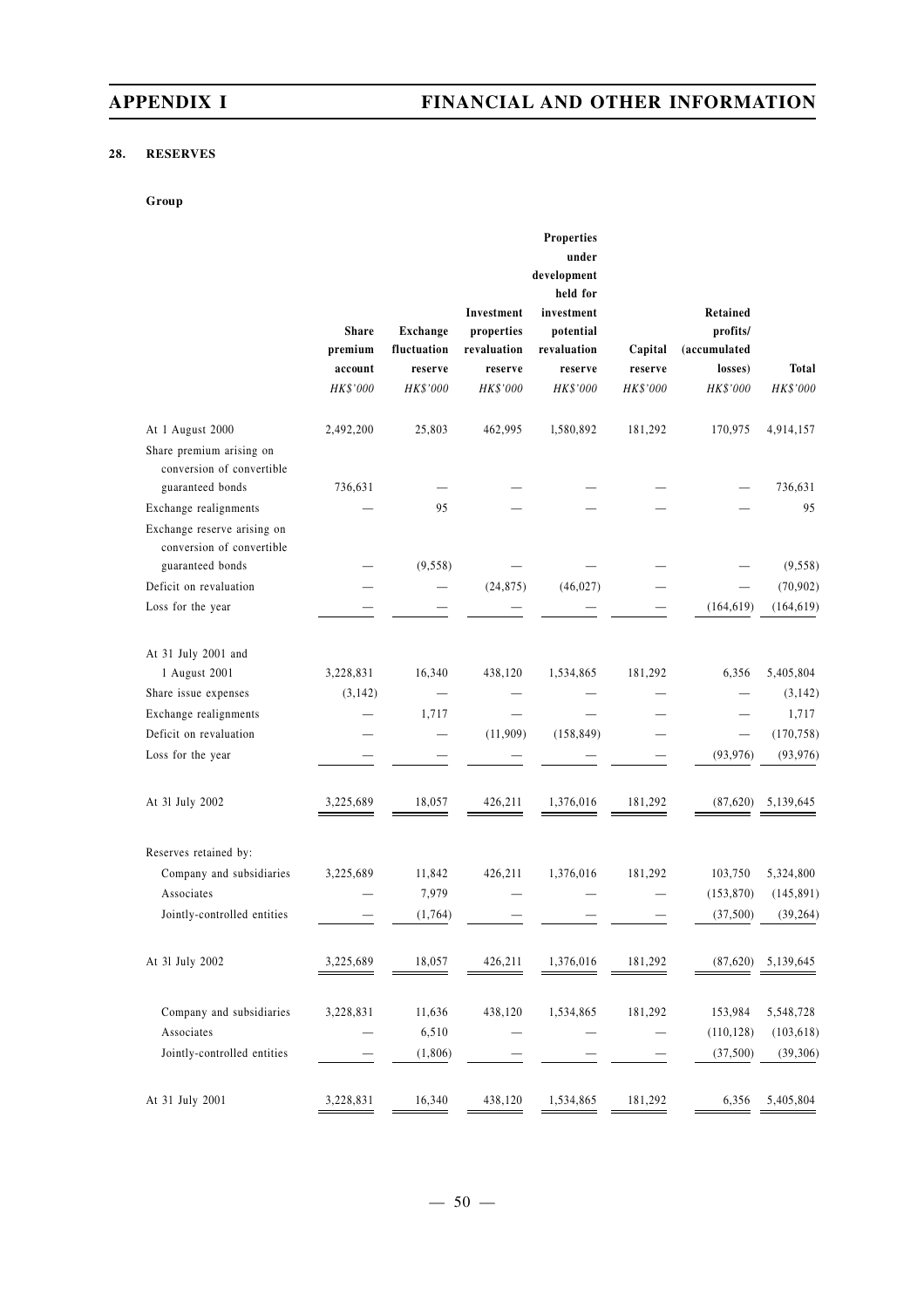SSAP 30 was adopted during the year, as detailed in note 2 to the financial statements. As explained in note 3 to the financial statements, the Group has adopted the transitional provision of SSAP 30 and Interpretation 13 which permits goodwill and negative goodwill in respect of acquisitions which occurred prior to 1 August 2001, to remain eliminated against or credited to the capital reserve. The amount of goodwill and negative goodwill remaining in the capital reserve arising from the acquisition of subsidiaries, is HK\$457,000 and HK\$181,749,000, respectively, as at both 1 August 2001 and 31 July 2002. The amount of goodwill is stated at its cost. The adoption of SSAP 30 and Interpretation 13 has no material impact on the amounts previously reported in prior year financial statements and has not resulted in any prior year adjustment.

#### **Company**

|                                           | <b>Share</b> | Exchange    |             |            |
|-------------------------------------------|--------------|-------------|-------------|------------|
|                                           | premium      | fluctuation | Accumulated |            |
|                                           | account      | reserve     | losses      | Total      |
|                                           | HK\$'000     | HK\$'000    | HK\$'000    | HK\$'000   |
| At 1 August 2000                          | 2,492,200    |             | (67, 697)   | 2,424,503  |
| Share premium arising on conversion of    |              |             |             |            |
| convertible guaranteed bonds              | 736,631      |             |             | 736,631    |
| Exchange reserve arising on conversion of |              |             |             |            |
| convertible guaranteed bonds              |              | (9, 558)    |             | (9, 558)   |
| Loss for the year                         |              |             | (121, 016)  | (121, 016) |
| At 31 July 2001 and 1 August 2001         | 3,228,831    | (9, 558)    | (188, 713)  | 3,030,560  |
| Share issue expenses                      | (3, 142)     |             |             | (3, 142)   |
| Loss for the year                         |              |             | (7, 459)    | (7, 459)   |
| At 31 July 2002                           | 3,225,689    | (9, 558)    | (196, 172)  | 3,019,959  |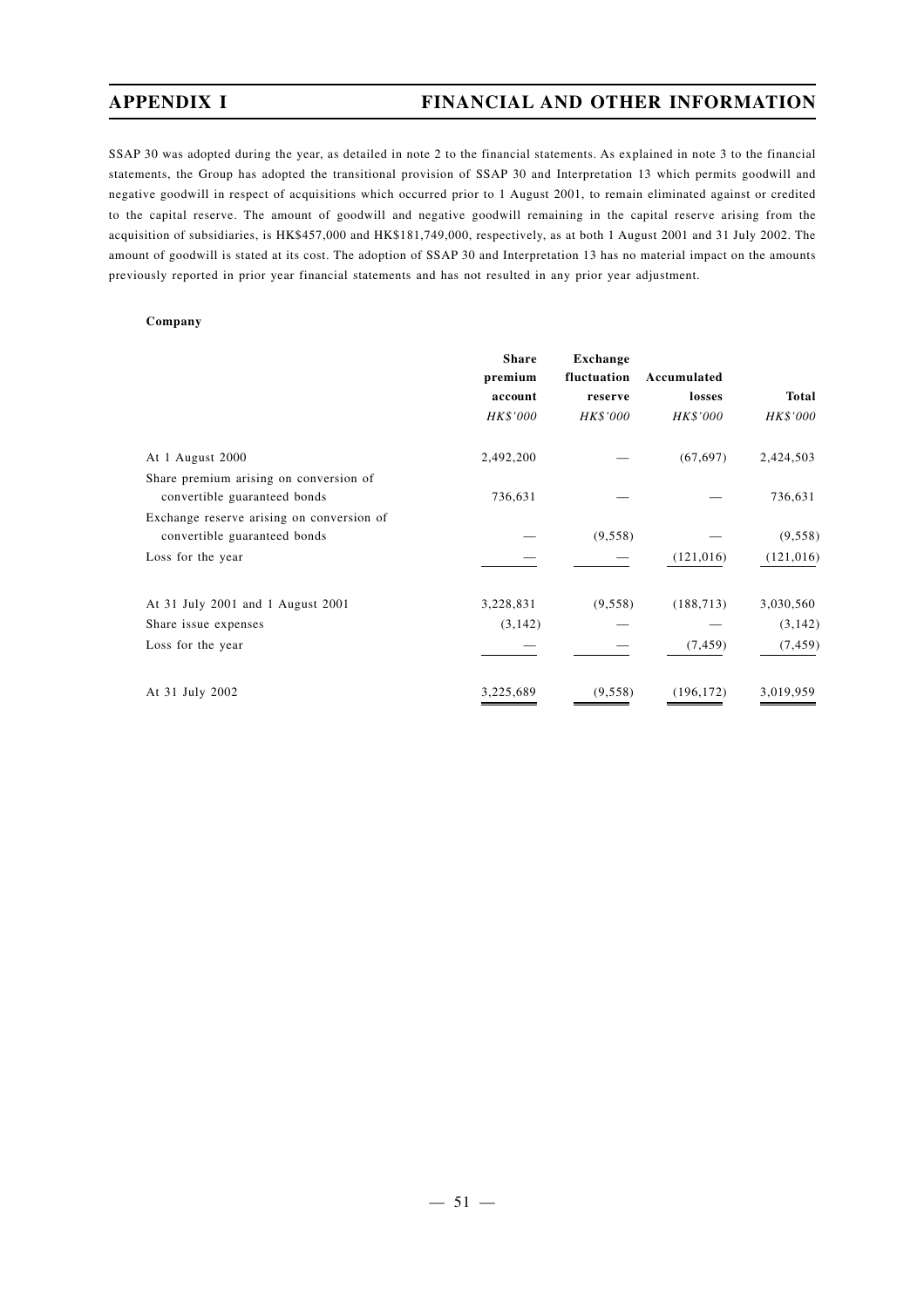## **29. NOTES TO THE CONSOLIDATED CASH FLOW STATEMENT**

### (a) **Reconciliation of profit from operating activities to net cash inflow from operating activities**

|                                                                    | 2002     | 2001      |
|--------------------------------------------------------------------|----------|-----------|
|                                                                    | HK\$'000 | HK\$'000  |
| Profit from operating activities                                   | 76,204   | 73,607    |
| Interest income                                                    | (37,709) | (49, 225) |
| Loss on disposal of fixed assets                                   | 9        | 508       |
| Write back of provision for doubtful debts                         |          | (3,211)   |
| Overprovision of completed properties for sale                     |          | (5,000)   |
| Overprovision for properties under development held for purposes   |          |           |
| other than investment potential                                    |          | (3,982)   |
| Depreciation                                                       | 3,092    | 1,897     |
| Amortisation of goodwill arising on acquisition of an associate    |          | 1,156     |
| Decrease in completed properties for sale                          | 41,575   | 86,841    |
| Decrease/(increase) in debtors, deposits and prepayments           | (558)    | 15,703    |
| Decrease in amounts due to jointly-controlled entities             | (6)      |           |
| Decrease in deposits received, short-term rental deposits received |          |           |
| and creditors and accruals                                         | (46,398) | (83,360)  |
| Increase/(decrease) in long-term rental deposits received          | 3,432    | (1, 357)  |
| Net cash inflow from operating activities                          | 39.641   |           |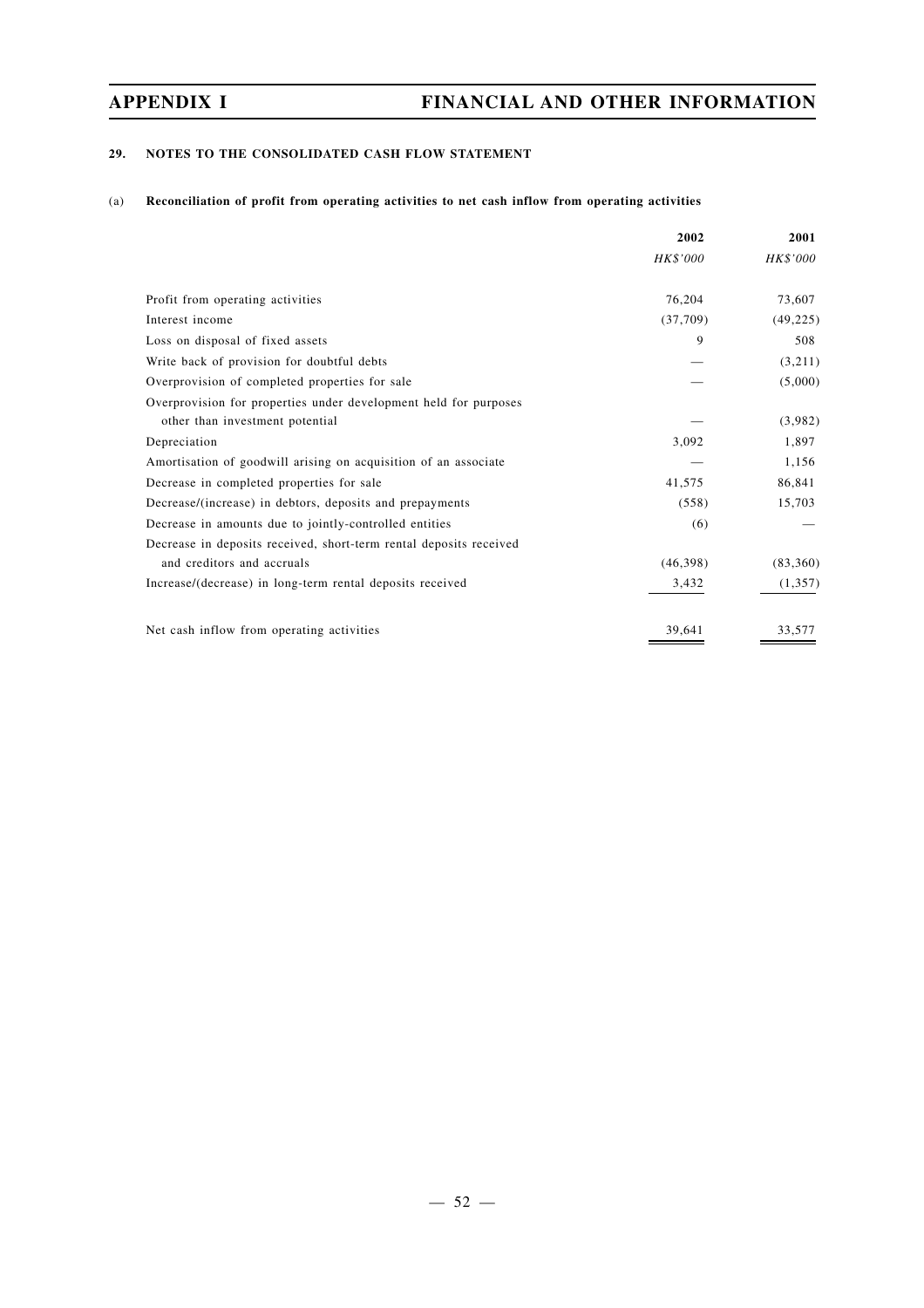## (b) **Analysis of changes in financing during the year**

|                                                            | <b>Issued capital</b> | Convertible<br>guaranteed |             |           | Loans       |
|------------------------------------------------------------|-----------------------|---------------------------|-------------|-----------|-------------|
|                                                            | and share             | bonds and                 |             |           | from a      |
|                                                            | premium               | convertible               | Bank loans, | Minority  | substantial |
|                                                            | account               | note                      | secured     | interests | shareholder |
|                                                            | HK\$'000              | HK\$'000                  | HK\$'000    | HK\$'000  | HK\$'000    |
| Balance at 31 July 2000                                    | 2,596,911             | 1,529,445                 | 266,715     | 151,889   |             |
| Net cash inflow/(outflow) from financing                   |                       | (600,000)                 | 711,026     | 15,354    | 51,582      |
| Share of profit for the year                               |                       |                           |             | 823       |             |
| Conversion of convertible                                  |                       |                           |             |           |             |
| guaranteed bonds                                           | 939,003               | (929, 445)                |             |           |             |
| Interest on loans from a<br>substantial shareholder        |                       |                           |             |           | 1,703       |
| Interest on current accounts with minority<br>shareholders |                       |                           |             | (1,260)   |             |
| Share of revaluation deficit of investment<br>properties   |                       |                           |             | (4, 430)  |             |
| Balance at 31 July 2001                                    | 3,535,914             |                           | 977,741     | 162,376   | 53,285      |
| Net cash inflow/(outflow)                                  |                       |                           |             |           |             |
| from financing                                             | 73,628                |                           | (10, 731)   | 675       | 31,283      |
| Share of profit for the year                               |                       |                           |             | 2,153     |             |
| Share of exchange reserve                                  |                       |                           |             | (19)      |             |
| Exchange realignments                                      |                       |                           | 441         |           |             |
| Share of revaluation deficit of investment<br>properties   |                       |                           |             | (100)     |             |
| Interest on loans from a                                   |                       |                           |             |           |             |
| substantial shareholder                                    |                       |                           |             |           | 2,318       |
| Balance at 31 July 2002                                    | 3,609,542             |                           | 967,451     | 165,085   | 86,886      |

## **30. OPERATING LEASE ARRANGEMENTS**

### (a) **As lessor**

The Group leases its investment properties (note 15 to the financial statements) under operating lease arrangements, with leases negotiated for terms ranging from two months to five years. The terms of the leases generally also require the tenants to pay security deposits.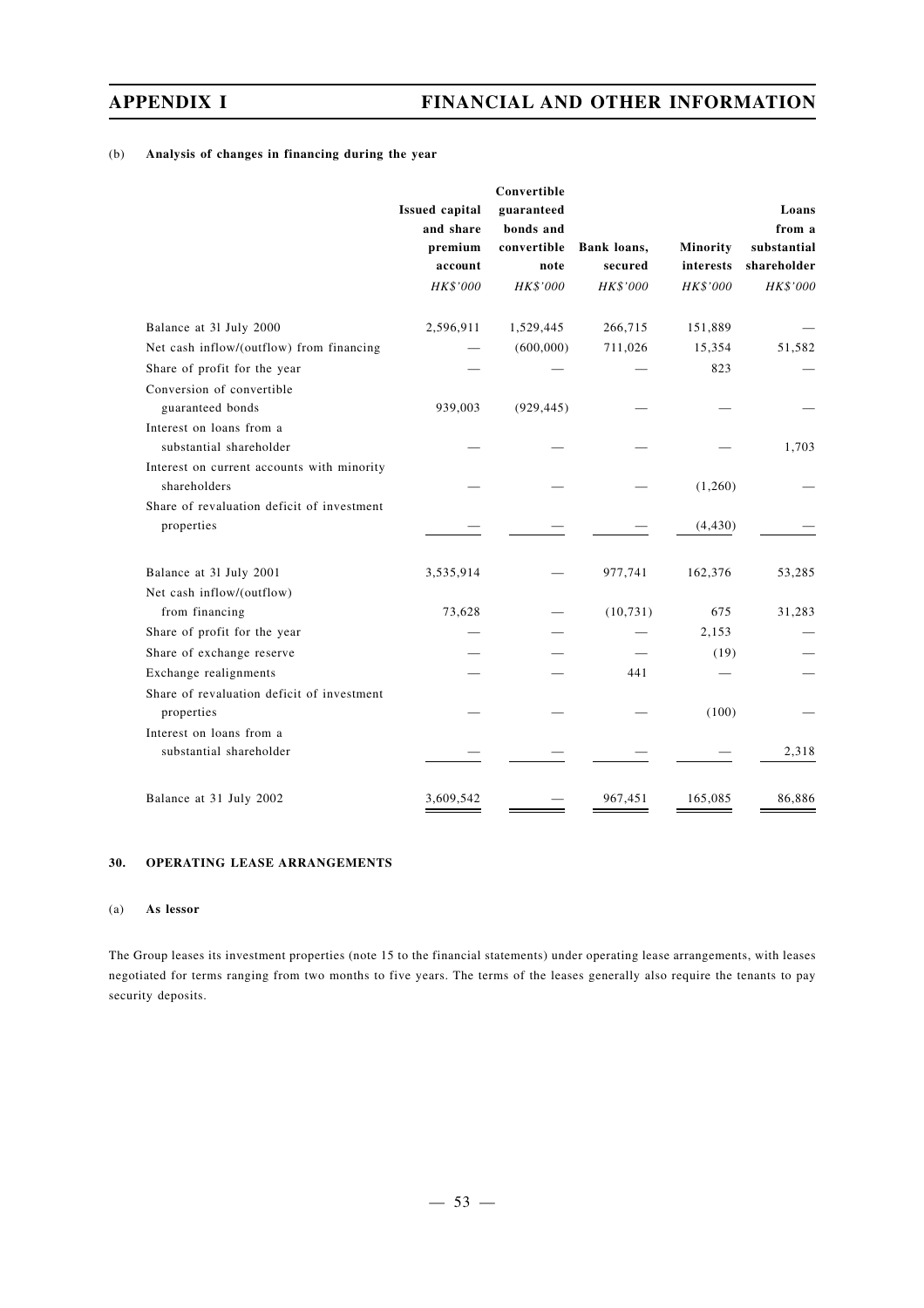At 31 July 2002, the Group had total future minimum lease receivables under non-cancellable operating leases with its tenants falling due as follows:

|                                         | Group    |          |  |
|-----------------------------------------|----------|----------|--|
|                                         | 2002     | 2001     |  |
|                                         | HK\$'000 | HK\$'000 |  |
| Within one year                         | 59,202   | 13,865   |  |
| In the second to fifth years, inclusive | 119,387  | 33,534   |  |
| After five years                        | 83,147   | 54,843   |  |
|                                         | 261,736  | 102,242  |  |

#### (b) **As lessee**

The Group leases certain of its office properties under operating lease arrangements. Leases for properties are negotiated for terms of two years.

At 31 July 2002, the Group had total future minimum lease payments under non-cancellable operating leases falling due as follows:

|                                         | Group    |          |  |
|-----------------------------------------|----------|----------|--|
|                                         | 2002     | 2001     |  |
|                                         | HK\$'000 | HK\$'000 |  |
| Within one year                         | 233      | 116      |  |
| In the second to fifth years, inclusive | 97       | 28       |  |
|                                         | 330      | 144      |  |

#### **31. CONTINGENT LIABILITIES**

(a) At the balance sheet date, contingent liabilities not provided for in the financial statements were as follows:

|                                              | Company   |           |
|----------------------------------------------|-----------|-----------|
|                                              | 2002      | 2001      |
|                                              | HK\$'000  | HK\$'000  |
| Guarantees given to banks in connection with |           |           |
| facilities granted to subsidiaries           | 1,166,000 | 1,166,000 |

As at 31 July 2002, the bank facilities granted to the subsidiaries subject to guarantees given to the banks by the Company were utilised to the extent of approximately HK\$967,000,000 (2001: HK\$978,000,000).

(b) Under a mortgage loan facility provided by a bank to the end-buyers of the office and apartment units of Hong Kong Plaza, the Company agreed to guarantee up to 95% of the liabilities of Li Xing for the due performance of its undertaking to buy back the relevant property in case of default by the borrower. It is not practical to determine the outstanding amount of the contingent liabilities of the Company at the balance sheet date.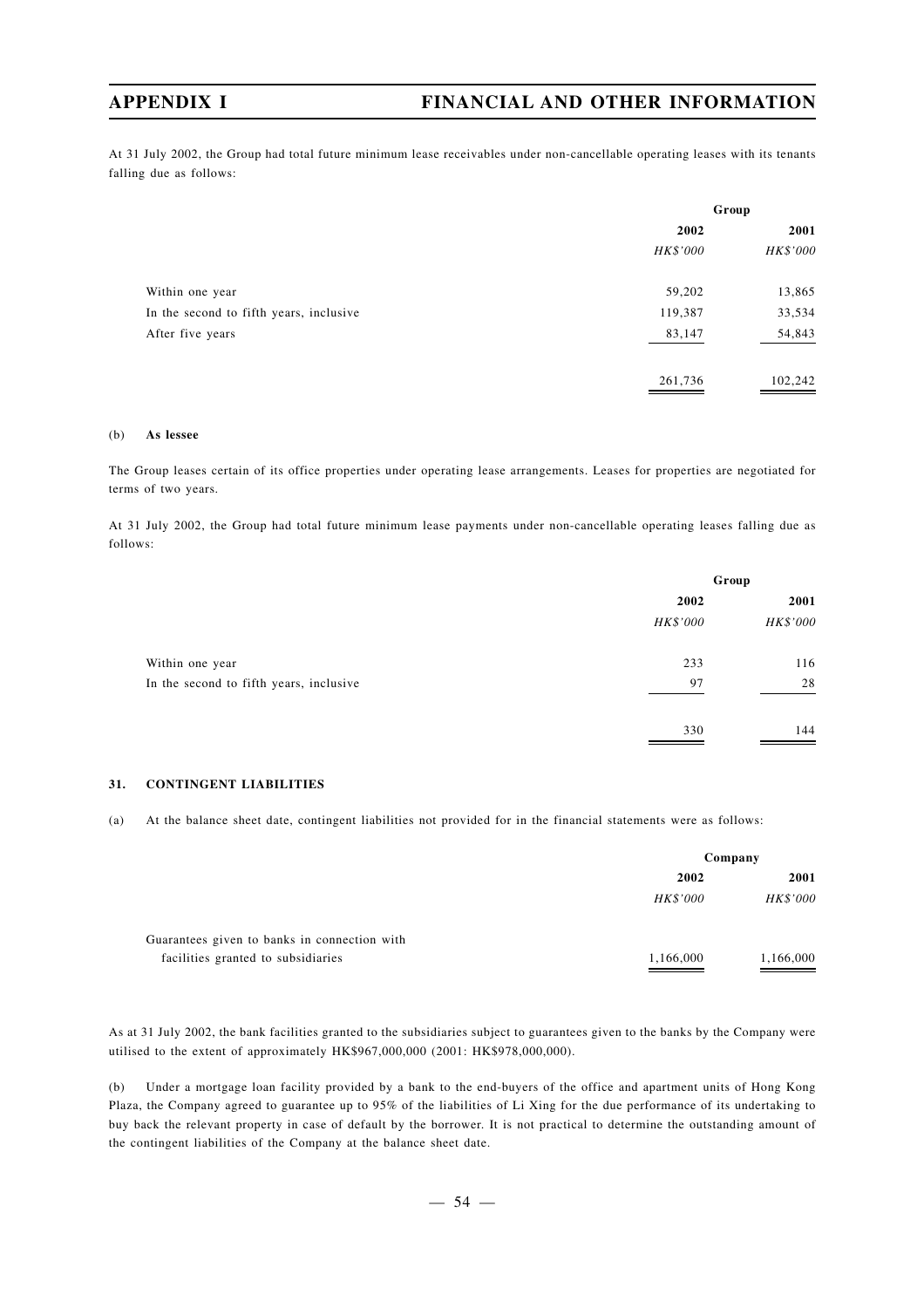(c) Under a mortgage loan facility provided by another bank to the end-buyers of Eastern Place Phase I and Phase II, the Company agreed to provide guarantees to the bank to buy back the relevant property in case of default by the borrowers. It is not practical to determine the outstanding amount of the contingent liabilities of the Company at the balance sheet date.

#### **32. COMMITMENTS**

At 31 July 2002, the Group had capital commitments in respect of the following:

|                                                                    | Group    |          |
|--------------------------------------------------------------------|----------|----------|
|                                                                    | 2002     | 2001     |
|                                                                    | HK\$'000 | HK\$'000 |
| Contracted, but not provided for:                                  |          |          |
| Land premium, resettlement and compensation and construction costs | 560,937  | 786,620  |

#### **33. POST BALANCE SHEET EVENT**

On 21 June 2001, Sunlite Investment Limited ("Sunlite"), a wholly-owned subsidiary of the Company, entered into a conditional agreement with Tai Hong Company Limited ("Tai Hong"), the minority shareholder of certain subsidiaries of the Company, namely, Shanghai Li Xing Real Estate Development Co., Ltd. ("Li Xing"), Shanghai HKP Property Management Co., Ltd. and Shanghai Lai Fung Department Store Co., Ltd. (collectively the "Subsidiaries"), whereby Sunlite agreed to purchase from Tai Hong its 5% equity interest in each of the Subsidiaries together with a Shareholder's loan made to Li Xing of approximately RMB4,600,000 for a total consideration of US\$1,700,000 (the "Consideration"). At the balance sheet date, Sunlite had paid a total of RMB11,000,000 (the "Deposit") as part of the Consideration to Tai Hong and such Deposit paid was included in the debtors, deposits and prepayments in the Group's consolidated balance sheet as at 31 July 2002. During the process of transferring the legal title of the equity interest in Li Xing, it became known to Sunlite that a charging order was created by the Shenzhen Municipal Intermediate People's Court (the "Shenzhen Court") on any changes in registration of the equity interest in Li Xing. The equity interest in Li Xing was then frozen by the Shenzhen Court.

Sunlite then filed a statement of dissent in asserting its valid beneficial ownership of the equity interest in Li Xing. Subsequent to the balance sheet date on 14 August 2002, the Shenzhen Court ruled in favour of Sunlite that upon the payment by Sunlite of the remaining Consideration of approximately RMB2,900,000, the charging order on the equity interest in Li Xing would be released. The remaining Consideration was paid by the Group on 20 September 2002 and the transfer of the equity interest in Li Xing was completed on 28 September 2002. Since then, the Group's equity interest in Li Xing increased from 90% to 95%.

#### **34. COMPARATIVE AMOUNTS**

During the year, the directors considered it a fairer presentation to include in the cost of sales, certain costs incurred directly for the purpose of earning rental income which were classified as administrative expenses in prior years. Consequently, HK\$16 million representing the aforesaid direct cost of rental income was reclassified from administrative expenses to cost of sales for the year ended 31 July 2001.

In addition, the directors considered it a fairer presentation to restructure the items on the Company's and the Group's balance sheets where the "Minority Interests" and "Non-Current Liabilities", which were previously shown after the item "Capital and Reserves", are now moved to the upper part of the balance sheets to arrive at the net asset value of the Company and the Group. Comparative amounts in the balance sheets are restated to conform to this presentation.

### **35. APPROVAL OF THE FINANCIAL STATEMENTS**

The financial statements were approved and authorised for issue by the board of directors on 8 November 2002.

 $-55 -$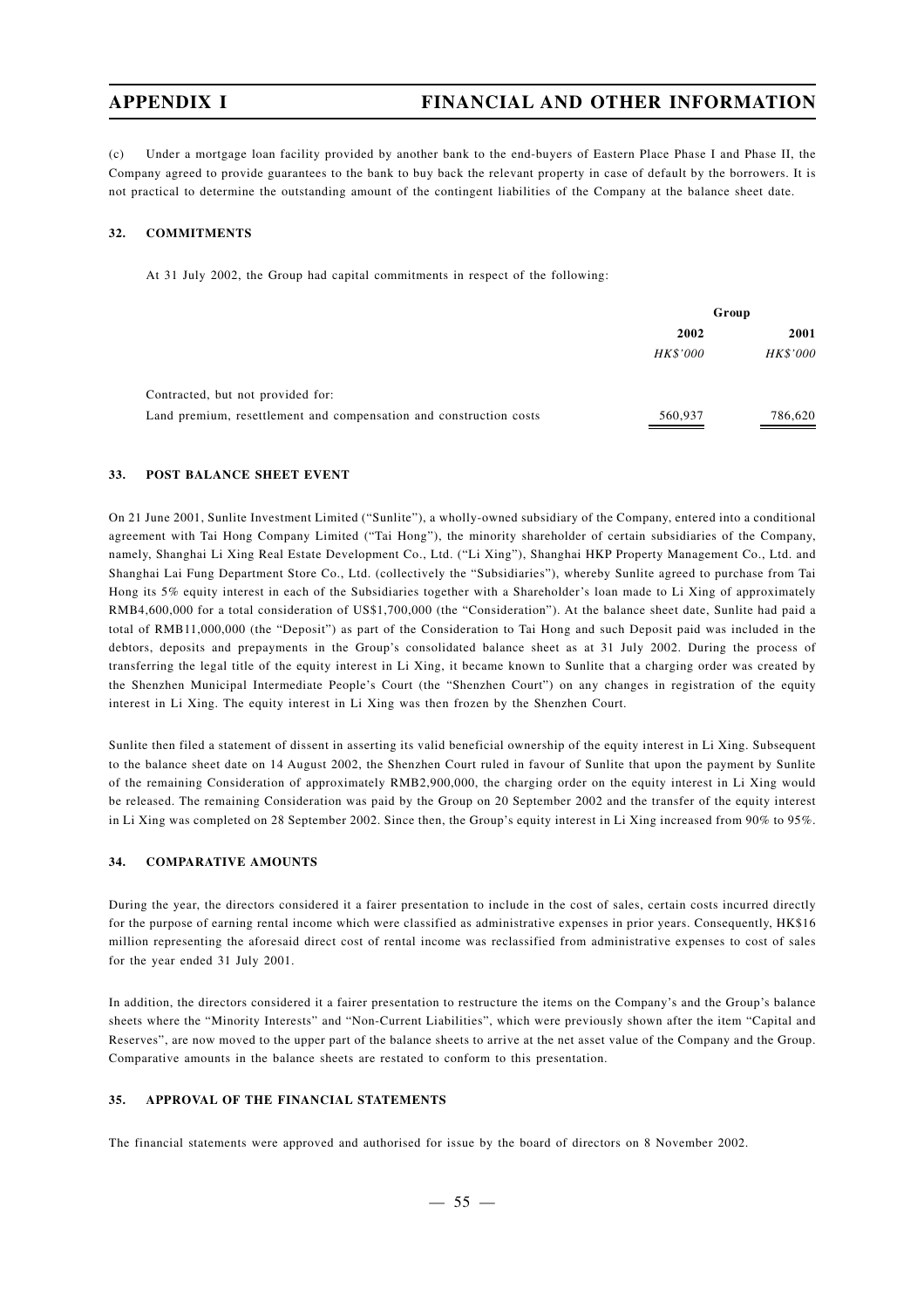## **3. PRO FORMA STATEMENT OF UNAUDITED ADJUSTED CONSOLIDATED NET TANGIBLE ASSETS OF THE GROUP**

The following pro forma statement of unauditd adjusted consolidated net tangible assets of the Group is based on the audited consolidated net tangible assets of the Group as at 31st July, 2002, taking into account the effect of the Right Issue:

|                                                                  | <i>HK\$'000</i> |
|------------------------------------------------------------------|-----------------|
| Audited consolidated net tangible assets of the Group            |                 |
| as at $31st$ July, $2002$                                        | 5,523,498       |
| Add: Estimated net proceeds from the Rights Issue                | 72,000          |
| Pro forma unaudited adjusted consolidated net tangible assets    |                 |
| of the Group immediately following the Rights Issue              | 5,595,498       |
| Pro forma unaudited adjusted consolidated net tangible assets    |                 |
| per Share immediately prior to the Rights Issue (based on        |                 |
| 3,838,533,653 Shares in issue as at the Latest Practicable Date) |                 |
| Pro forma unaudited adjusted consolidated net tangible assets    |                 |
| per Share immediately following the Rights Issue (based on       |                 |
| 4,606,240,383 Shares in issue assuming the completion of the     |                 |
| Rights Issue with 767,706,730 Rights Shares issued in relation   |                 |
| thereto)                                                         |                 |
|                                                                  |                 |

## **4. WORKING CAPITAL**

The Directors are of the opinion that, in the absence of any unforeseen circumstances, the Group has sufficient working capital for its present requirements after taking into account the internal resources of and banking and other facilities available to the Group and the estimated net proceeds from the Rights Issue.

## **5. INDEBTEDNESS**

At the close of business on 31st January, 2003, being the latest practicable date for the purpose of this indebtedness statement prior to the printing of this prospectus, the Group had outstanding borrowings including accrued interest, of approximately HK\$1,143,701,000 comprising secured bank borrowings of approximately HK\$1,029,458,000, and other unsecured borrowings of approximately HK\$114,243,000 from a substantial shareholder of the Company.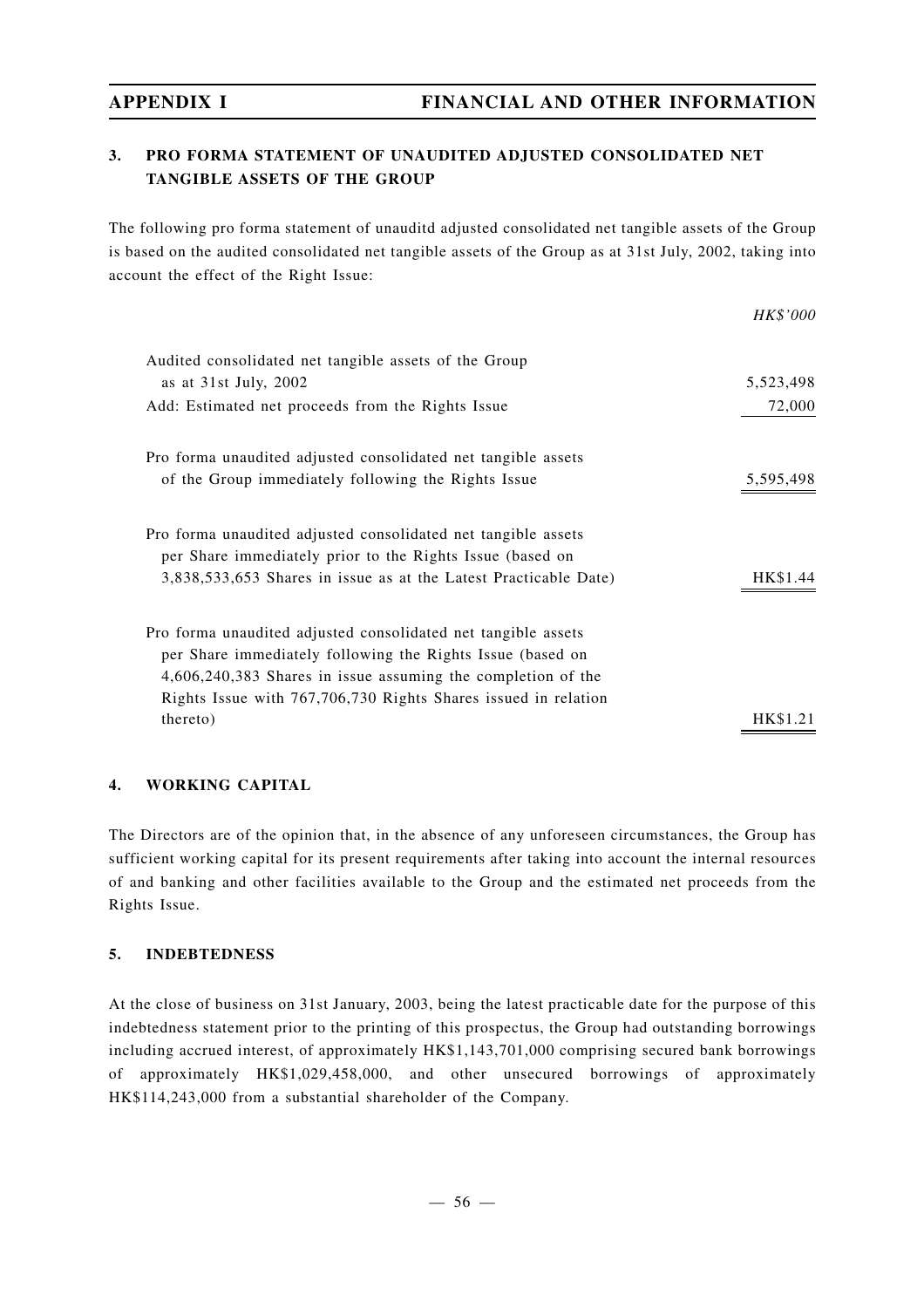The Group's secured bank borrowings are secured by legal charge over the Group's investment properties and properties under development with carrying values as at 31st January, 2003 of approximately HK\$2,896,050,000, and HK\$1,199,495,000 respectively. The Group's secured bank borrowings are also secured by the assignment of all rental income and sales proceeds of the investment properties under the legal charge. As at 31st January, 2003, the aggregate balance of the charged bank accounts in which those rental income and sale proceeds were deposited amounted to approximately HK\$6,070,000.

As at 31st January, 2003, the Group had contingent liabilities in respect of the following:

(1) Under a mortgage loan facility provided by a bank to the end-buyers of certain properties in Shanghai, the PRC, the Company agreed to guarantee up to 95% of such liabilities of a subsidiary of the Company, for the due performance of its undertaking to buy back the relevant properties in case of default by the end-buyers; and

(2) Under mortgage loan facilities provided by banks to the end-buyers of certain properties in Guangzhou, the PRC, the Company or its subsidiary agreed to provide guarantees to banks to buy back the relevant properties in case of default by the end-buyers.

Save as aforesaid or as otherwise disclosed herein and apart from intra-group liabilities and normal accounts payable in the ordinary course of business of the Group, the Group did not have any outstanding indebtedness in respect of any mortgages, charges or debentures, loan capital, bank overdrafts, loans debt securities or other similar indebtedness, or hire purchase commitments, finance lease commitments, guarantees or other material contingent liabilities as at the close of business on 31st January, 2003.

The Directors have confirmed that there has been no material change in the indebtedness and the contingent liabilities of the Group since 31st January, 2003.

## **6. MATERIAL CHANGES**

Save as disclosed in this prospectus, there has been no material change in the financial position or trading position of the Group since 31st July, 2002, the date to which the latest audited financial statements of the Group were made up.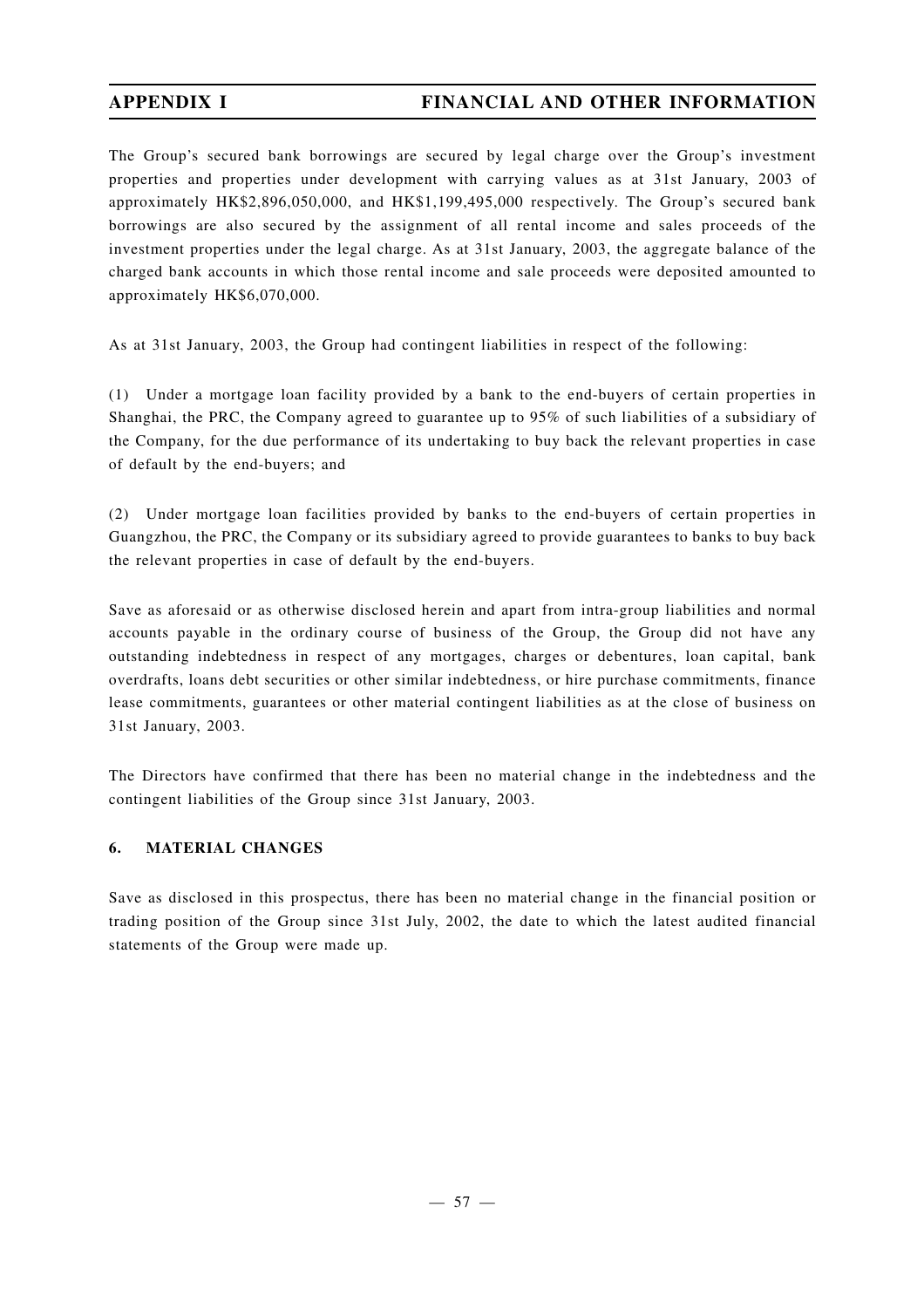### **1. RESPONSIBILITY STATEMENT**

This prospectus includes particulars given in compliance with the Listing Rules for the purpose of giving information with regard to the Group. The Directors collectively and individually accept full responsibility for the accuracy of the information contained in this prospectus and confirm, having made all reasonable enquiries, that to the best of their knowledge and belief there are no other facts the omission of which would make any statement herein misleading.

### **2. PARTICULARS OF DIRECTORS**

### **Executive directors**

**Mr. Lim Por Yen,** Chairman, aged 88, is the founder of the Lai Sun Group and was appointed a Director on 4th September, 2002. He is also the chairman and managing director of Lai Sun Garment (International) Limited (a substantial shareholder of the Company), the chairman of Crocodile Garments Limited, the honorary chairman of Lai Sun Development Company Limited and an executive director of eSun Holdings Limited. Mr. Lim first became involved in the property and investment business in the mid-1950's and has close to 60 years' experience in the garment business. He is an honorary citizen of the city of Guangzhou, the city of Swatow, the city of Xiamen and the city of Zhong Shan in the PRC. Mr. Lim was also one of the Hong Kong Affairs Advisers to the PRC and is a founder member of The Better Hong Kong Foundation.

**Lam Kin Ming,** Deputy Chairman, aged 65, was appointed a Director on 8th September, 1997. He was also appointed an alternate director to Mr. Chiu Wai, Mr. Shiu Kai Wah, Mr. Siu Fai Wing, Mr. Lam Kin Ko, Stewart, Mr. Ho Wing Tim and Ms Yu Po Kwan on 21st April, 2001. Mr. Lam is a director of Lai Sun Development Company Limited and eSun Holdings Limited and the deputy chairman of both Lai Sun Garment (International) Limited (a substantial shareholder of the Company) and Crocodile Garments Limited. Mr. Lam has extensive experience in property development and investment and the garment business, having been involved in the day-to-day management of the garment business since 1958. Mr. Lam is a son of Mr. Lim Por Yen and is the elder brother of Mr. Lam Kin Ngok, Peter.

**Mr. Lam Kin Hong, Matthew,** Chief Executive Officer, aged 35, was appointed a Director on 22nd December, 2001. He is also an executive director of Lai Sun Garment (International) Limited (a substantial shareholder of the Company) and Crocodile Garments Limited. He attained a Bachelor of Science degree from the University of London and underwent his training as a solicitor with an international law firm, Messrs. Richards Butler. He is a member of the Law Society of Hong Kong and the Law Society of England and Wales. Mr. Lam has considerable experience in the property development fields and corporate finance fields in Hong Kong and China. Mr. Lam is a son of Mr. Lim Por Yen and is the youngest brother of Mr. Lam Kin Ngok, Peter and Mr. Lam Kin Ming.

**Mr. Ho Wing Tim,** Deputy Chief Executive Officer, aged 44, was appointed a Director on 21st April, 2001. Mr. Ho joined the Lai Sun Group in November 1990 and is the financial controller of Lai Sun Garment (International) Limited, (a substantial shareholder of the Company). He has over 20 years' experience in the finance field.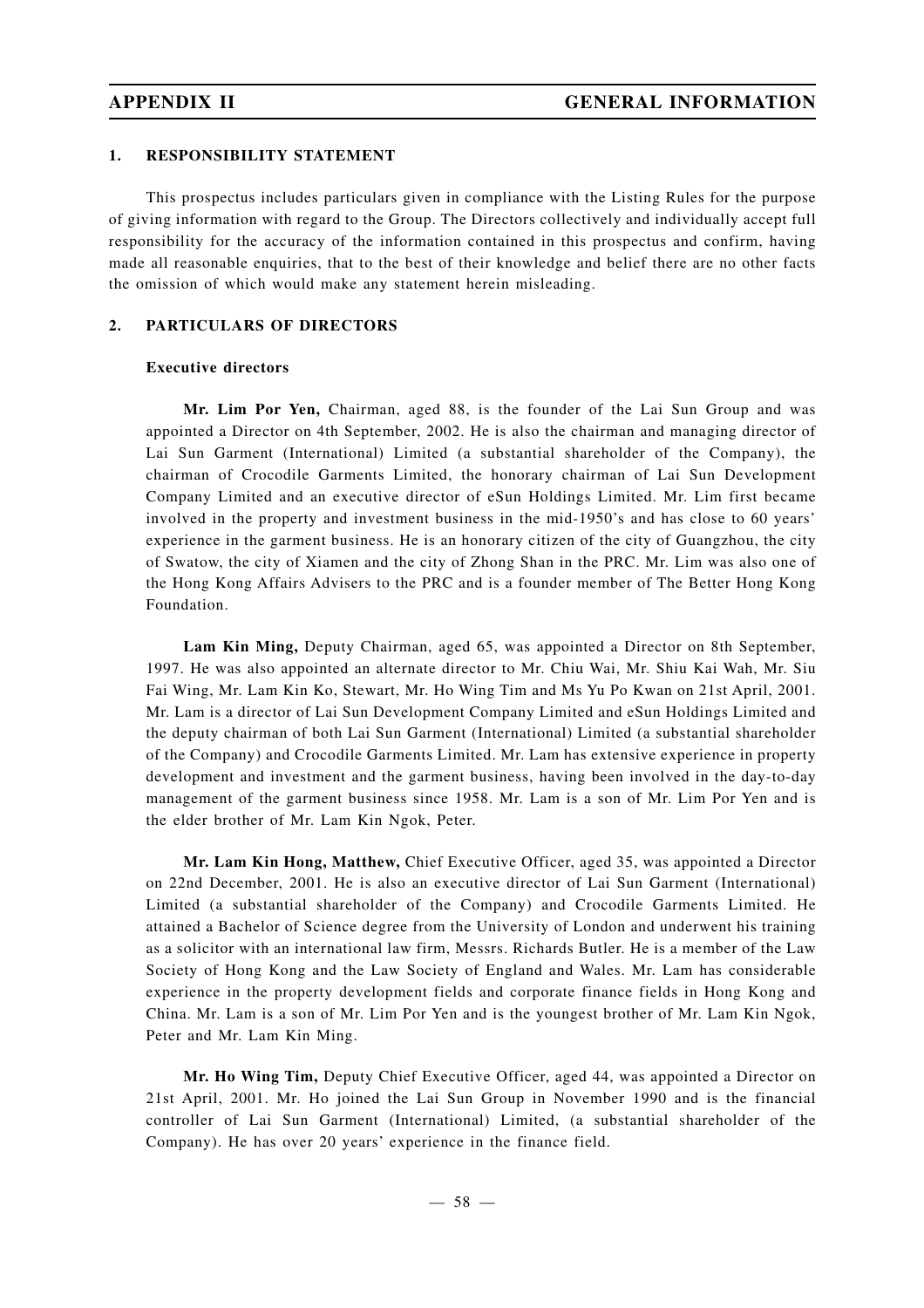**Mr. Lam Kin Ngok, Peter,** aged 45, was appointed a Director on 25th November 1993. Mr. Lam is also the chairman and president of Lai Sun Development Company Limited, a deputy chairman of Lai Sun Garment (International) Limited (a substantial shareholder of the Company), a director of eSun Holdings Limited and Crocodile Garments Limited. Mr. Lam has extensive experience in property development and investment business. He is a director of the Real Estate Developers Association of Hong Kong, a member of the Hong Kong Hotel Owners Association and a council member of the Anglo Hong Kong Trust. Mr. Lam is a son of Mr. Lim Por Yen and is the younger brother of Mr. Lam Kin Ming.

**Mr. Lee Po On,** aged 47, was appointed a Director on 17th January, 2003. Mr. Lee is also an executive director of Lai Sun Garment (International) Limited (a substantial shareholder of the Company) and an executive director and the chief executive officer of eSun Holdings Limited. Mr. Lee joined the Lai Sun Group in November 1987 and held the position of chief executive officer of Asia Television Limited from 1992 to 1996. He is a Fellow of the Association of Chartered Certified Accountants with over 24 years' financial and commercial experience.

**Mr. Yew Yat Ming,** aged 36, was appointed a Director on 7th January, 2002. Mr. Yew joined the Lai Sun Group in 1991. He is an executive director of Kingscord Investment Limited, a subsidiary of Lai Sun Garment (International) Limited (a substantial shareholder of the Company) and is responsible for property development business. He graduated with a Master of Science degree in Construction Management in London and qualified as a professional associate of various institutions including The Royal Institution of Chartered Surveyors, The Chartered Institute of Arbitrators and is also a Registered Professional Surveyor in Hong Kong. He is a Council Member of Shanghai Real Estate Association. Mr. Yew has served with the Hong Kong Government and an international consultancy firm and has over 14 years' experience in property investment, land acquisitions, project planning and management in Hong Kong and the Mainland of China.

### **Non-executive directors**

**Madam U Po Chu,** aged 78, was appointed a Director on 14th February, 2003. She is also a non-executive director of Lai Sun Garment (International) Limited (a substantial shareholder of the Company), Lai Sun Development Company Limited, eSun Holdings Limited and Crocodile Garments Limited. Madam U has over 55 years' experience in the garment manufacturing business and had been involved in the printing business in the mid-1960's. In the early 1970's, she started to expand the business to fabric bleaching and dyeing and became involved in property development and investment in the late 1980's. She is Mr. Lim Por Yen's wife.

**Mr. Lam Kin Ko, Stewart,** aged 54, was appointed a Director on 21st April, 2001. He has over 10 years' experiences in garment manufacturing and China trade and had held the position of Consultant to the Chairman (China Affairs) of the Lai Sun Group since 1994. Mr. Lam is also a director of Crocodile Garments Limited.

**Mr. Chiu Wai,** aged 72, was appointed a Director on 21st April, 2001. Mr. Chiu is also a director of Lai Sun Garment (International) Limited (a substantial shareholder of the Company), Lai Sun Development Company Limited, eSun HoIdings Limited and Crocodile Garments Limited. Mr. Chiu has over 40 years' experience in production management.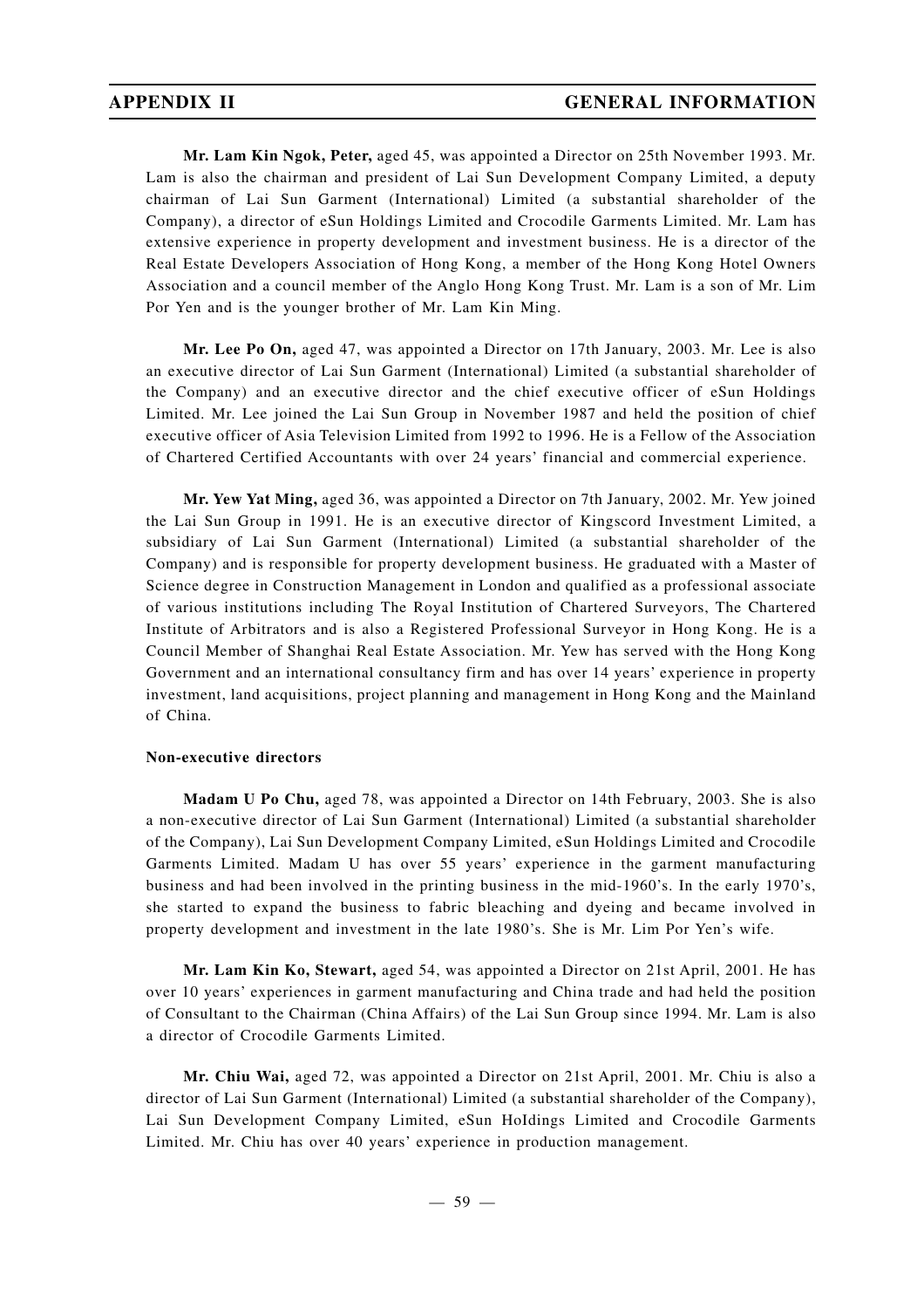**Mr. Shiu Kai Wah,** aged 70, was appointed a Director on 21st April, 2001. He is also a director of Lai Sun Garment (International) Limited (a substantial shareholder of the Company), Lai Sun Development Company Limited, eSun Holdings Limited and Crocodile Garments Limited. Mr. Shiu has over 30 years' experience in the management of the garment business.

**Mr. Siu Fai Wing,** aged 56, was appointed a Director on 21st April, 2001. Mr. Siu is the president and chief executive officer of China Gallery Group Limited, managing director of Hong Kong Gallery Centre & Enterprise Co. Ltd., and chairman and managing director of Shantou SEZ Art & Culture Centre Development Co., Ltd. He is also the chairman of Calligraphy and Cultural Relics Limited. He has been actively involved in cultural and civic activities and currently serves as a director of a number of organisations and societies such as Federation of Hong Kong Guangdong Community Organisations Ltd., Hong Kong Institute of Chinese Paintings and the Hong Kong Shantou Chamber of Commerce.

**Ms. Yu Po Kwan,** aged 52, was appointed a Director on 21st April, 2001. Ms. Yu is a senior manager of Lai Sun Garment (International) Limited (a substantial shareholder of the Company). She has over 25 years' extensive experience in the import and export of garments business and has been managing the garment export quota operation since 1980. Ms. Yu was also elected a director of the Federation of Hong Kong Garment Manufacturers in 2002.

### **Independent non-executive directors**

**Mr. Wong Yee Sui, Andrew,** aged 53, was appointed an independent non-executive director of the Company on 1st December, 1999. Mr. Wong graduated from the University of Adelaide, South Australia in 1971 and obtained a Master of Business Administration degree at Queen's University, Canada in 1974. He became a Chartered Accountant in 1976 in Quebec, Canada, and a fellow member of Hong Kong Society of Accoutants in 1988. Mr. Wong has extensive experience in the auditing and finance fields in Hong Kong and overseas. He is a partner of W. M. Sum & Co., a firm of Certified Public Accountants in Hong Kong.

**Mr. Lam Bing Kwan,** aged 53, was appointed an independent non-executive director of the Company on 30th July, 2001. Mr. Lam graduated from the University of Oregon in the United States of America with a Bachelor of Business Administration degree in 1974. He has substantial experience in property development and investment in the Mainland of China, having been closely involved in this industry since the mid-1980's. Mr. Lam has served on the boards of listed companies in Hong Kong for over 10 years and is currently a director of Sino-i.com Limited and South Sea Holding Company Limited, both listed on the Main Board of the Hong Kong Stock Exchange.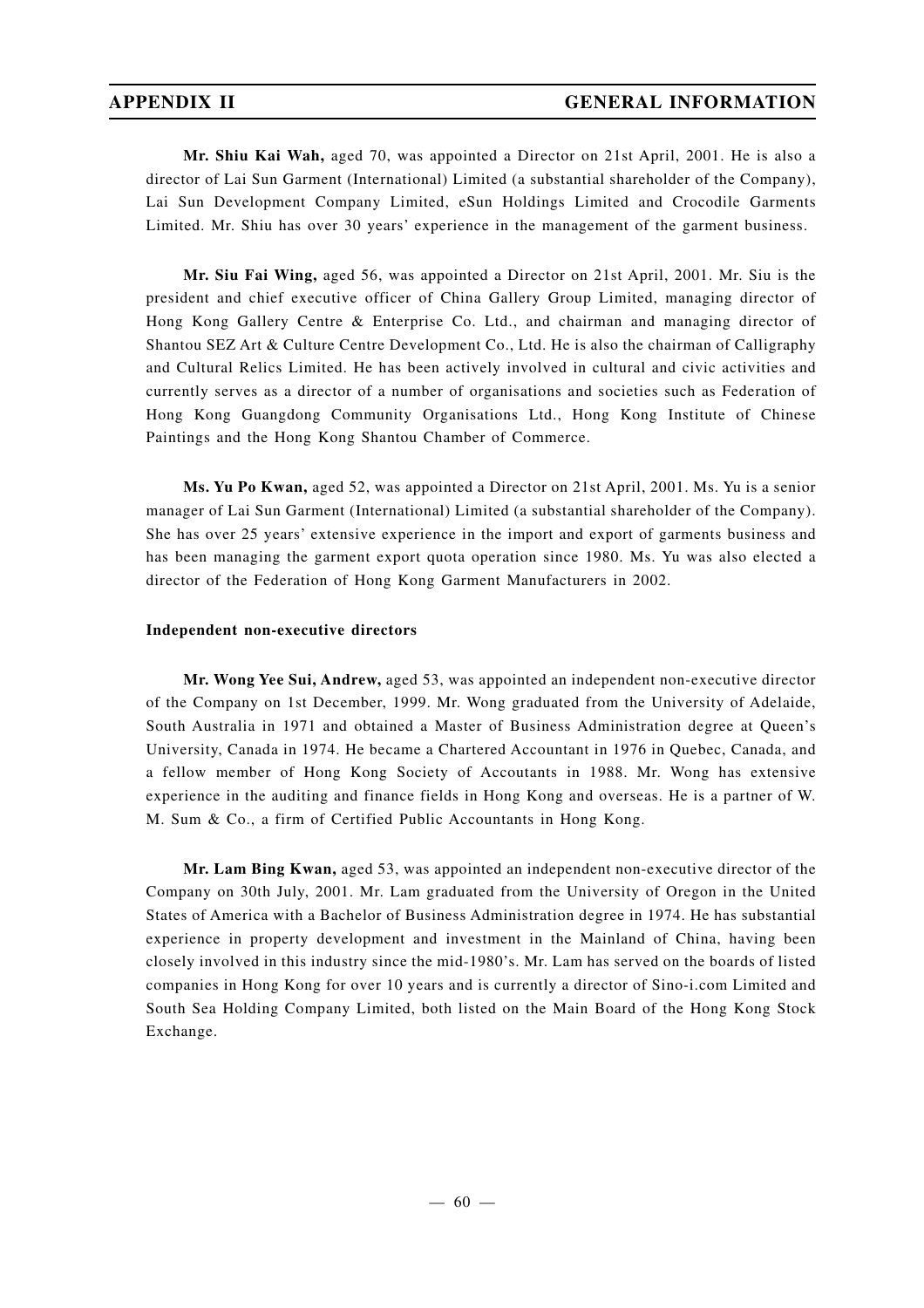## **3. PARTIES INVOLVED IN THE RIGHTS ISSUE AND CORPORATE INFORMATION**

| Underwriter                                    | DBS Asia Capital Limited<br>16th Floor, Man Yee Building<br>68 Des Voeux Road Central<br>Hong Kong                                         |
|------------------------------------------------|--------------------------------------------------------------------------------------------------------------------------------------------|
| <b>Legal Advisers to the Company</b>           | On Hong Kong Law<br>Woo, Kwan, Lee & Lo<br>27th Floor, Jardine House<br>1 Connaught Place<br>Central, Hong Kong                            |
|                                                | On Cayman Islands Law<br>Maples and Calder Asia<br>1504 One International<br>Finance Centre<br>1 Harbour View Street, Hong Kong            |
| <b>Auditors</b>                                | Ernst & Young<br>Certified Public Accountants<br>15th Floor, Hutchison House<br>10 Harcourt Road<br>Central, Hong Kong                     |
| <b>Registered office</b>                       | <b>Ugland House</b><br>South Church Street<br>P. O. Box 309<br>George Town<br>Grand Cayman<br>Cayman Islands<br><b>British West Indies</b> |
| Head office and principal<br>place of business | 11th Floor, Lai Sun Commercial Centre<br>680 Cheung Sha Wan Road<br>Kowloon, Hong Kong                                                     |
| Authorized representative                      | Mr. Lam Kin Ming<br>Mr. Ho Wing Tim                                                                                                        |
| Company secretary                              | Mr. Yeung Kam Hoi ACIS, ACS<br>11th Floor, Lai Sun Commercial Centre<br>680 Cheung Sha Wan Road<br>Kowloon, Hong Kong                      |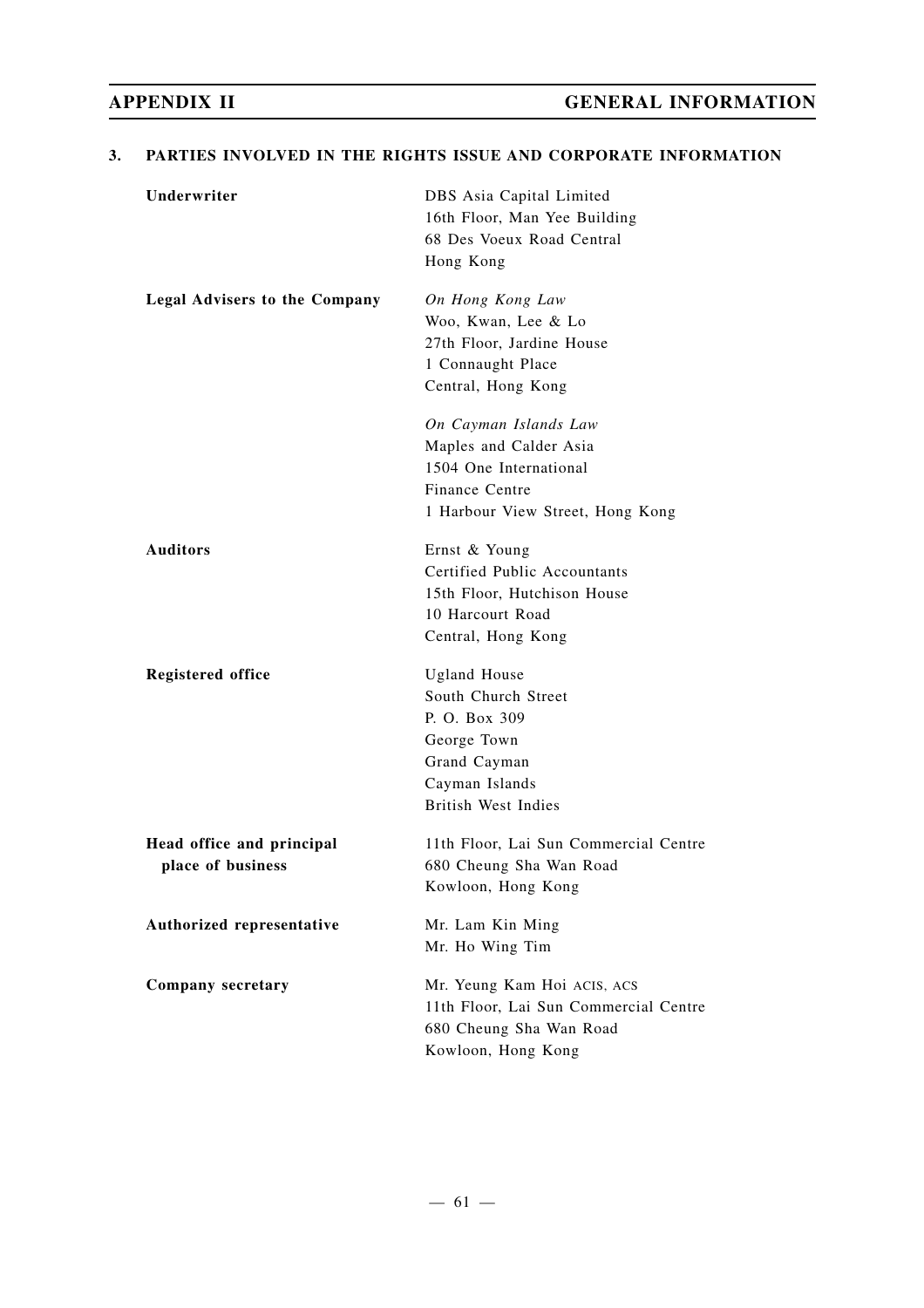| Hong Kong branch | Tengis Limited                                           |
|------------------|----------------------------------------------------------|
| share registrar  | Ground Floor,                                            |
|                  | <b>BEA Harbour View Centre,</b>                          |
|                  | 56 Gloucester Road.                                      |
|                  | Wanchai, Hong Kong                                       |
| Principal banker | The Hongkong and Shanghai Banking<br>Corporation Limited |
|                  | No.1 Oueen's Road Central,                               |
|                  | Hong Kong                                                |
|                  |                                                          |

## **4. SHARE CAPITAL**

(a) The authorised and issued share capital of the Company as at the Record Date and following completion of the Rights Issue (assuming the Rights Issue becoming unconditional) will be as follows:

*HK\$*

## (i) **Authorized capital**

7,000,000,000 Shares of HK\$0.10 each as at the Record Date 700,000,000

# (ii) **Shares issued and to be issued as fully-paid**

| 3,838,533,653 Shares in issue as at the Record Date         | 383.853.365.3 |
|-------------------------------------------------------------|---------------|
| 767,706,730 Rights Shares                                   | 76,770,673.0  |
| 4,606,240,383 Shares in issue after the Rights Issue (Note) | 460,624,038.3 |

*Note:* Assuming the Rights Issue becomes unconditional and the Rights Shares are fully subscribed and no further Shares are issued by the Company between the Record Date and date of completion of the Rights Issue.

(b) The Group currently does not have any share option schemes for its officers or employees.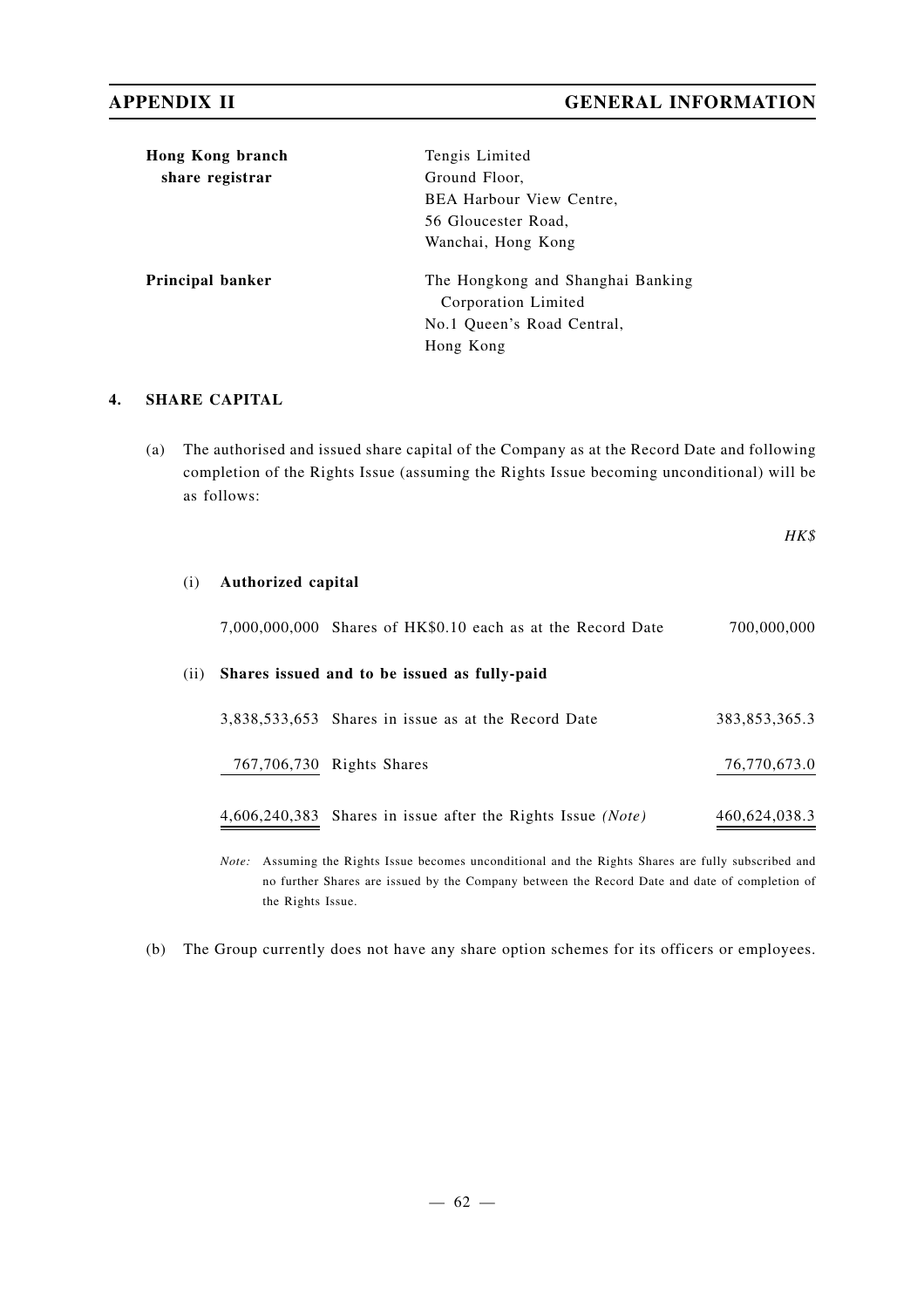## **5. DISCLOSURE OF DIRECTORS' INTERESTS**

As at the Latest Practicable Date, only the following Director of the Company had interest in the equity or debt securities of the Company or its associated corporations (within the meaning of the SDI Ordinance) as recorded in the register required to be kept by the Company pursuant to Section 29 of the SDI Ordinance or as otherwise notified to the Company and the Stock Exchange pursuant to the Code for Securities Transactions by Directors adopted by the Company:

|             |          | <b>Number of Shares Held</b>  |                             |                           |                   |  |
|-------------|----------|-------------------------------|-----------------------------|---------------------------|-------------------|--|
|             | Personal | Family<br>Interests Interests | Corporate<br>Interests      | Other<br><b>Interests</b> | <b>Total</b>      |  |
| Lim Por Yen | NIL.     |                               | NIL 1,767,125,360<br>(Note) |                           | NIL 1,767,125,360 |  |

*Note:* These interests in the Company represented the shares beneficially owned by Lai Sun Garment (International) Ltd. ("LSG") (1,212,804,242 shares) and Silver Glory Securities Ltd. ("SGS") (554,321,118 shares), a wholly-owned subsidiary of LSG. Mr. Lim Por Yen was deemed to be interested in the 1,767,125,360 shares in the Company held by LSG and SGS since Mr. Lim Por Yen (together with his associates) held an interest of about 34.01% in the issued share capital of LSG. Mr. Lim Por Yen, Mr. Lam Kin Ngok, Peter, Mr. Lam Kin Ming, Madam U Po Chu and Madam Lai Yuen Fong were directors of LSG and held in aggregate an interest of about 42% in the issued share capital of LSG.

Mr. Lim Por Yen had, on normal commercial terms, made unsecured loans to the Group amounting to approximately HK\$114,243,000.00 as at 31st January, 2003. Save as herein disclosed, no director is materially interested in any contract or arrangement subsisting at the date hereof which is significant in relation to the business of the Group taken as a whole.

No Director at any time since 31st July, 2002, being the date to which the latest audited financial statements of the Group were prepared, have been directly or indirectly, interested in any assets acquired by, disposed of, or leased to, or by, any member of the Group or proposed to be acquired by, disposed of, or leased to, or by, any member of the Group.

None of the Directors has received any commissions, discounts, brokerage or other special terms granted within the two years immediately preceding the date of this prospectus in connection with the issue or sale of any capital of any member of the Group.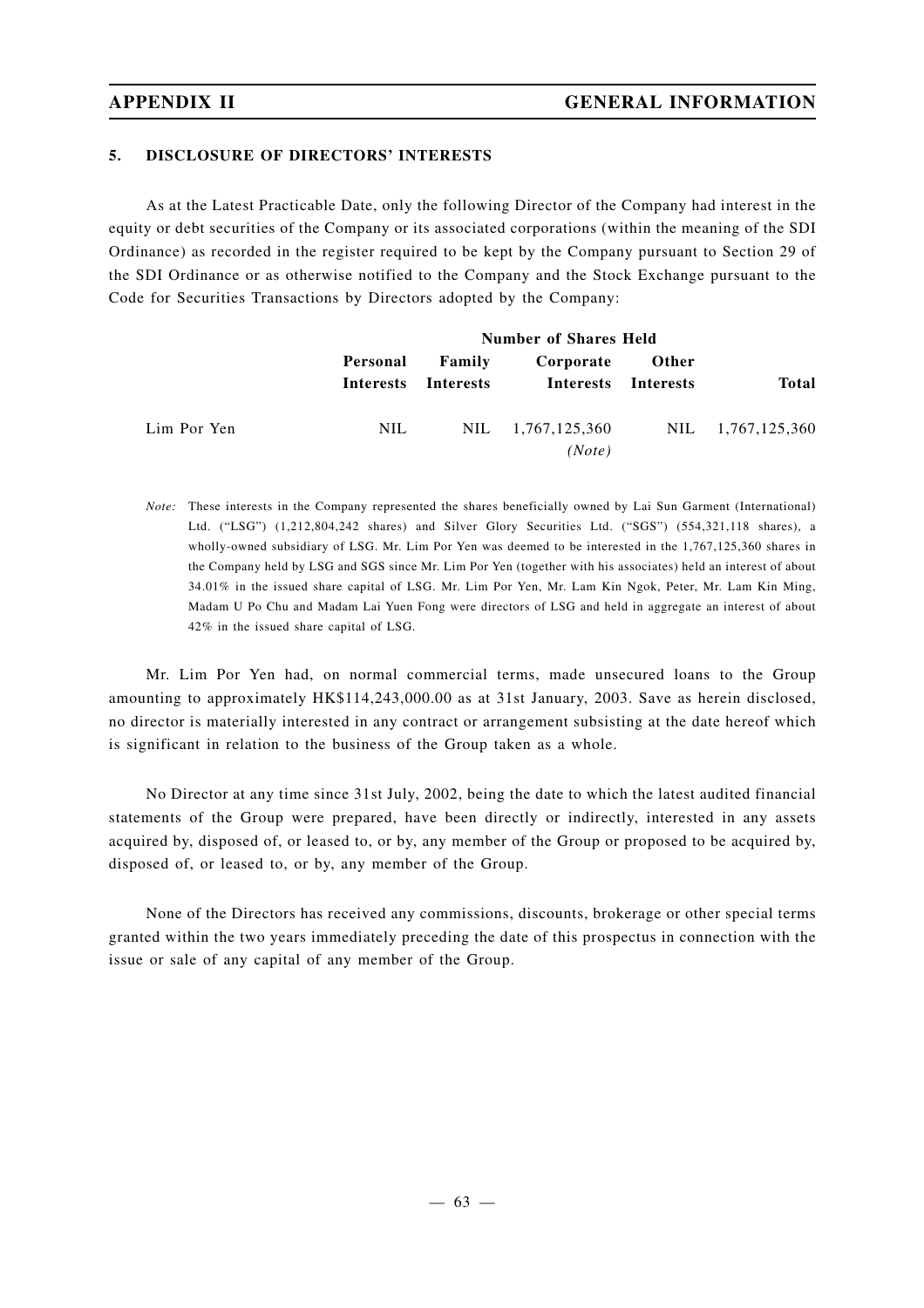## **6. SUBSTANTIAL SHAREHOLDERS**

As at the Latest Practicable Date, the following persons were interested or deemed to be interested in 10% or more of the nominal value of the issued share capital of the Company as recorded in the register required to be kept under Section 16(1) of the SDI Ordinance:

|                                                 | Number of               | <b>Shareholding</b> |
|-------------------------------------------------|-------------------------|---------------------|
| Name of Shareholder                             | <b>Shares Held</b>      | Percentage          |
| Lai Sun Garment (International) Limited ("LSG") | 1,767,125,360<br>(Note) | 46.04%              |
| Silver Glory Securities Limited ("SGS").        | 554, 321, 118<br>(Note) | 14.44%              |
| Lim Por Yen                                     | 1,767,125,360<br>(Note) | 46.04%              |
| Credit Suisse First Boston (Hong Kong) Limited  | 442, 112, 068           | 11.52%              |

*Note:* Mr. Lim Por Yen is deemed to be interested in the 1,767,125,360 Shares held by LSG and SGS, a wholly owned subsidiary of LSG, as Mr. Lim Por Yen (together with his associates) held an interest of approximately 34.01% in the issued share capital of LSG.

Save as disclosed herein, the Directors are not aware of any other person being interested in 10% or more of the issued share capital of the Company as at the Latest Practicable Date.

### **7. MATERIAL CONTRACTS**

The following contracts (not being contracts entered into in the ordinary course of the business carried on by the Group) have been entered into by members of the Group within the two years immediately preceding the date of this prospectus and are, or may be, material:

- (a) an underwriting agreement dated 8th May, 2002 relating to a rights issue of not less than 767,706,730 shares of HK\$0.10 each at HK\$0.10 per share entered into between the Company and ICEA Capital Limited;
- (b) an agreement for the sale and purchase of shares in and shareholder's loan to Farron Assets Limited ("FA") entered into between Goldthorpe Limited ("GL"), a wholly-owned subsidiary of the Company and Goldmark Pacific Limited ("GP") an independent third party, on 27th February, 2003 pursuant to which GL agreed to sell and GP agreed to purchase 22.5% of the issued share capital of FA and 22.5% of the shareholder's loan to FA for an aggregate consideration of HK\$111,000,000; and
- (c) the Underwriting Agreement.